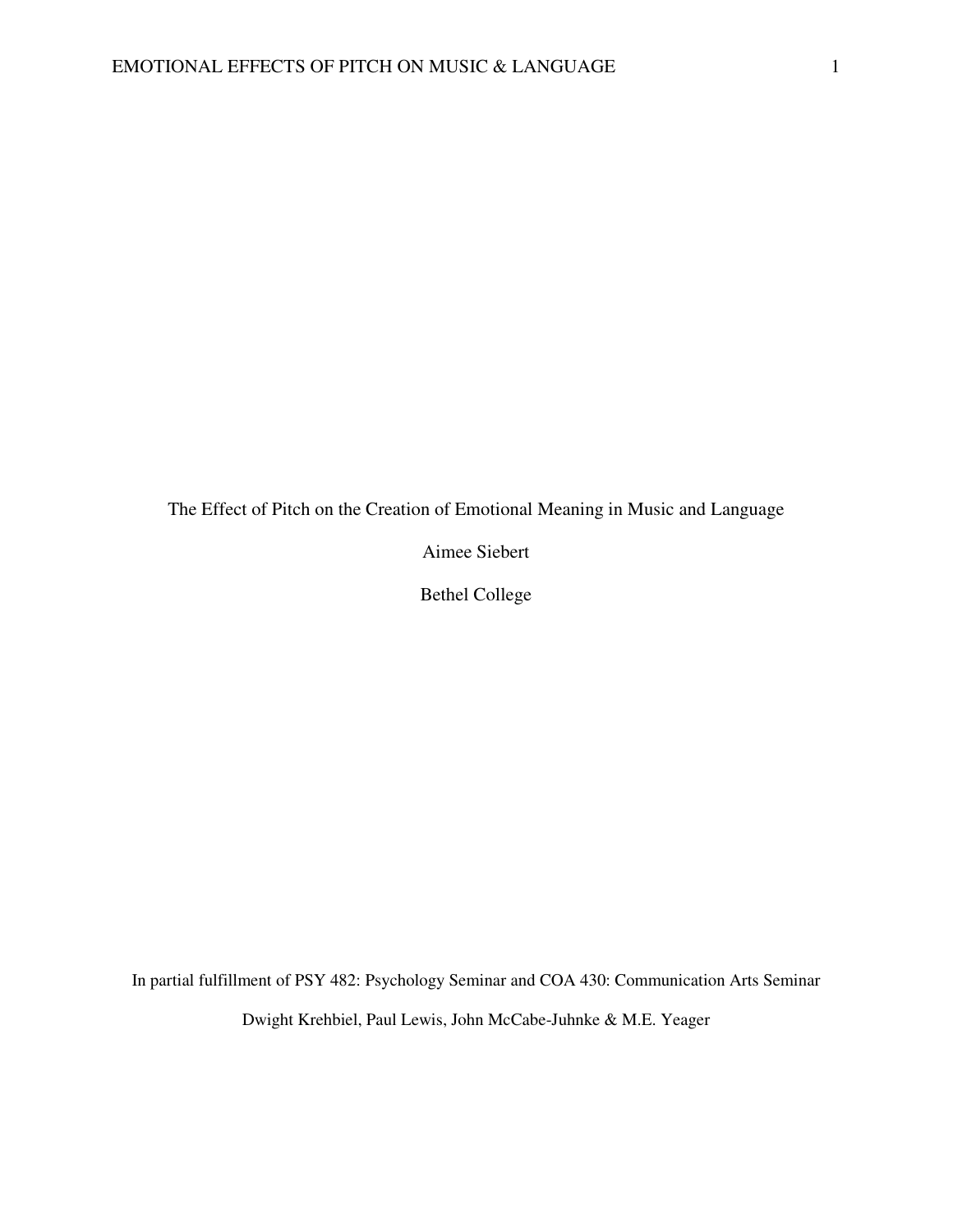### **Abstract**

Music and language are two human media known to communicate emotion. Burgeoning research comparing music and non-verbal language has identified acoustic characteristics, like pitch, that both media share. This study seeks to determine whether pitch functions similarly in music and language to communicate emotion. Participants listen to four actors' readings of the same Shakespearean monologue and to eight other sound files: a derived prosody file and a transcribed music file for each of the four monologues, for a total of 12 sound files. This produces four sets of three sound files that preserve the pitch movements of the actor's voice in three types of sound, yielding stimuli that can be directly compared for pitch's effect on a listener's perception of emotion in different communication media. Emotion is measured in two response forms: participants' subjective ratings and physiological recordings. Results show that participants' ratings of activation and efficiency of emotional communication are preserved across the three communication media, suggesting that pitch differences from the four actors' readings influence these ratings for music and language. Other findings indicate that speech stimuli generate the strongest emotional ratings of the three media types. Results for activation also corroborate past literature which shows women have stronger responses to emotional communication than men. Discussion covers how the importance of activation in this study may be due to the focus on the emotion of anger in the stimuli to which participants listened.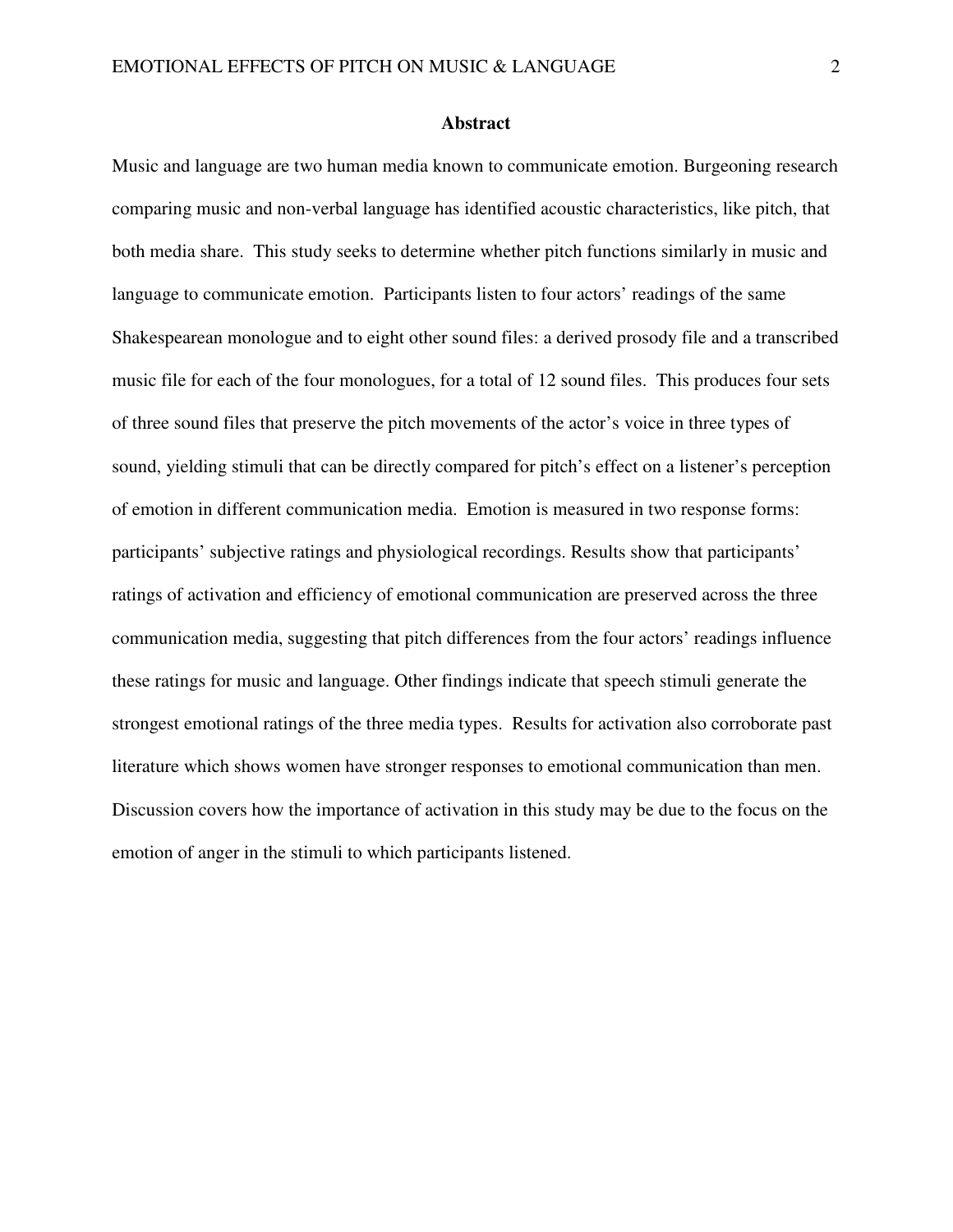The Effect of Pitch on the Creation of Emotional Meaning in Music and Language

 Effective communication comes from more than just words. Most anyone can defend this claim with anecdotal experience in which, for example, the response "I'm fine" means dramatically different things depending on the tone of voice the speaker uses. The same words convey different meanings depending on where, how and with whom they are spoken. More support for extra-verbal communication structure is the human experience of music. Oliver Sacks in says that "we humans are a musical species no less than a linguistic one" (p. 1). Most people experience profound emotional connection to some kind of music: a kind of connection that aches, raises the hair across the arms and neck, and rejuvenates when little else could. Music also seems to mean something. It is a brand of communication. These phenomena suggest that human communication, though increased in precision of meaning and valence by words, produces some level of meaning though nonverbal cues and channels. Understanding the mechanism of creating meaning nonverbally is potentially useful to manifold areas of music and communication, including, but not limited to, public speaking, music composition, music and language education, neurological research, music and speech/language therapy and artificial intelligence. Beyond complex research and practical applications, this question also engages us at a natural level; as users of these two communication types and as creatures sensitive to emotion, how can we help but be interested in the ways we create meaning via these media?

 Though extrinsic elements of communication like speaker-audience relationship and location are undoubtedly influential on meaning, the thrust of this research is aimed at meaning created by more intrinsic, nonverbal characteristics of two human media of communication: speech and music. Specifically, literature was examined concerning the effect of pitch on emotional meaning derived from nonverbal speech and music. Relevant literature to this study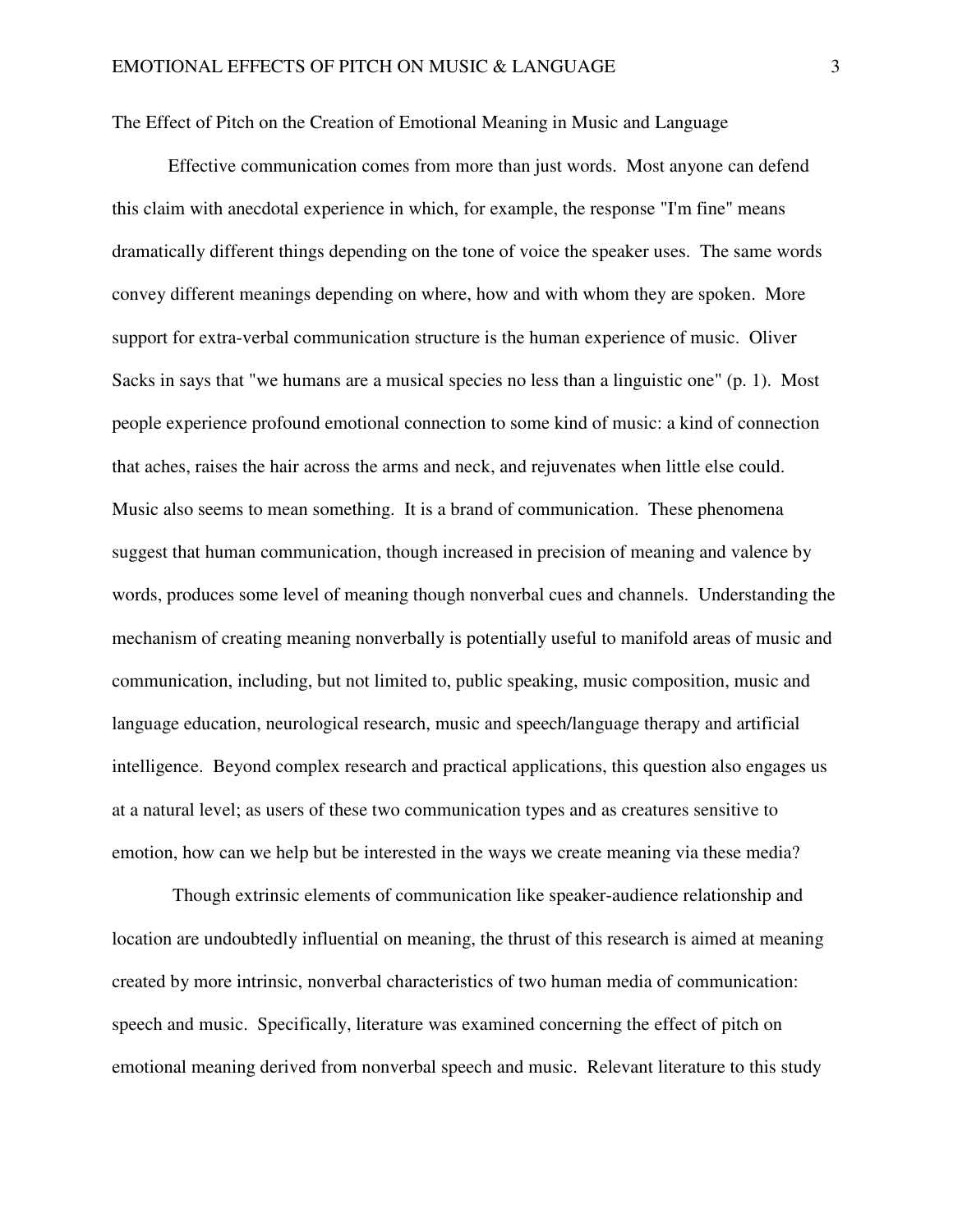can be broken into several subcategories and sub-subcategories to articulate the depth and breadth of scholarship that supports the comparability of pitch's contributions to emotion content in speech and music. They include the following:

- Communication Frameworks
- Affect, Emotion, & Valence Studies
	- o Prosody & Emotion
	- o Music & Emotion
- Music/Language Comparison Literature (which can be examined specifically with)
	- o Neurological/Physiological Arguments
	- o Interrelated Effects of Music and Language

Literature detailing methodologies for exploring music/language interactions and influential for the procedure of this research are described in the Methods section. Reviewing this literature also informs the relevance of the original experiment conducted on pitch's contribution to emotional meaning and response in speech and music.

# **Literature Review**

# **Communication Frameworks**

 In their text *Pragmatics of Human Communication,* Watzlawick, Beavin & Jackson (1967) outlined their interactional perspective of communication, in which all messages contain two dimensions: content and relational. Roughly, the content-based dimension answers the question "what?" and includes the actual words and exact phrasing of a message, characteristics of the communication that Watzlawick, Beavin & Jackson also refer to as digital communication. Their relational-based dimension of communication answers "how?" in terms of how the exact message is conveyed and ought to be understood, and roughly corresponds with Watzlawick,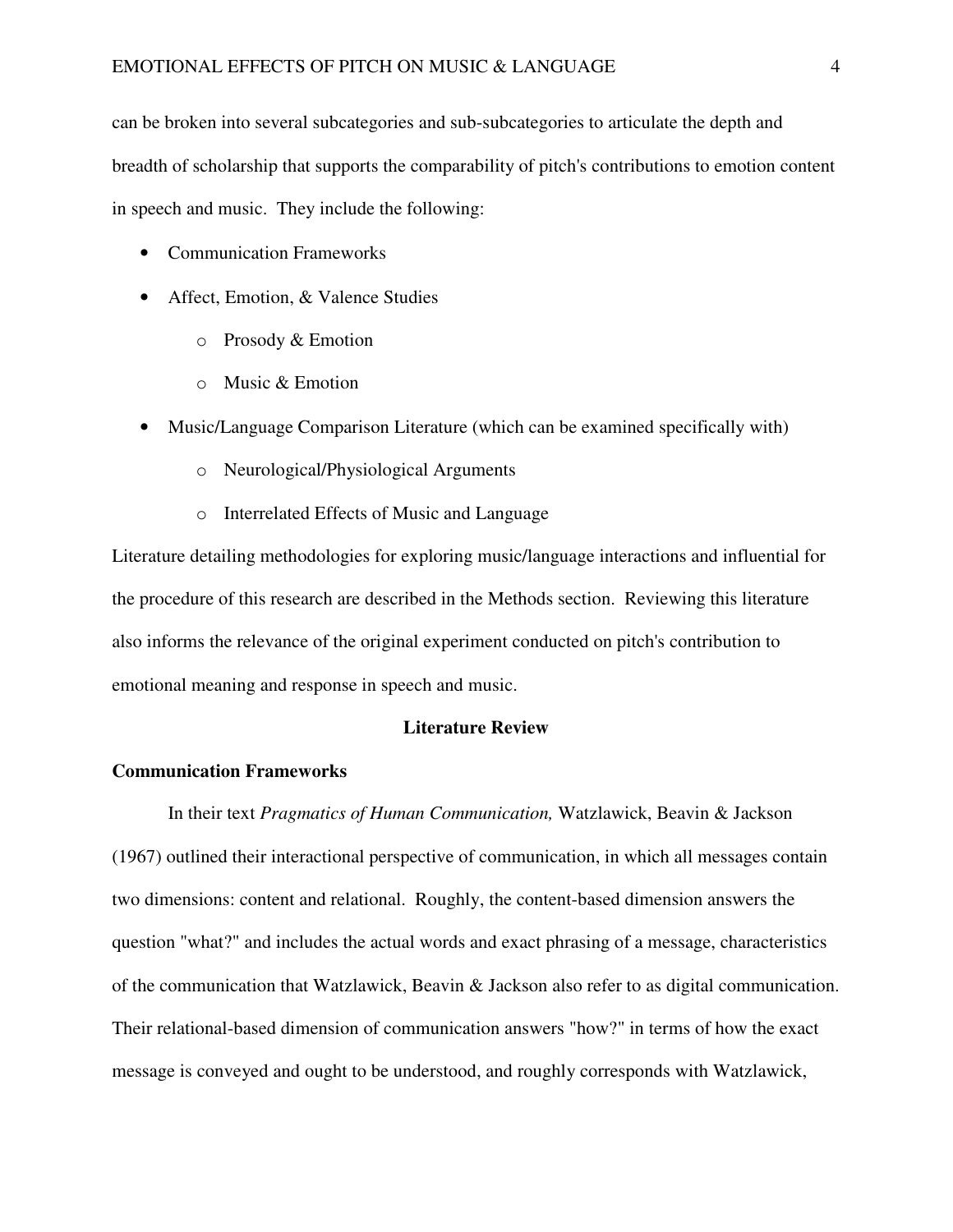Beavin & Jackson's idea of analog communication, which is any nonverbal form. This is the dimension of communication with which music and language comparison studies are most concerned. Watzlawick, Beavin, & Jackson's second axiom of the interactional perspective describes this relational dimension of communication as "metacommunication" because it communicates about communication. In addition to external characteristics of communication mentioned in the introduction, emotional expression falls into the category of relational communication. It informs the communicators about the other communicators involved in the message, whether a message should be taken seriously or in jest, and cues appropriate responses depending on that information.

Emotional communication also contributes to how genuine a message is perceived to be and consequently, how invested listeners become in a message. Petty & Cacioppo's (1986) work with the Elaboration Likelihood Model for persuasion models how investment in a message will affect communication. According to this model, "Under conditions of high elaborative likelihood, attitudes are most affected by argument quality. Under conditions of low elaborative likelihood, attitudes are most affected by peripheral cues" (Petty & Cacioppo, 135). In other words, when a communicator is highly invested in a topic, she is more likely to attend to evidence for multi-sided arguments, but in low levels of investment, peripheral cues like how pleasant a speaker is, or how many point she makes will be important to persuading an audience. There are many other peripheral cues from which the peripheral route of the Elaboration Likelihood Model could benefit, but if all variations in a set of communication stimuli other than the voice of the speaker were eliminated, the emotional expression of each speaker would be the independent variable that affects audience responses.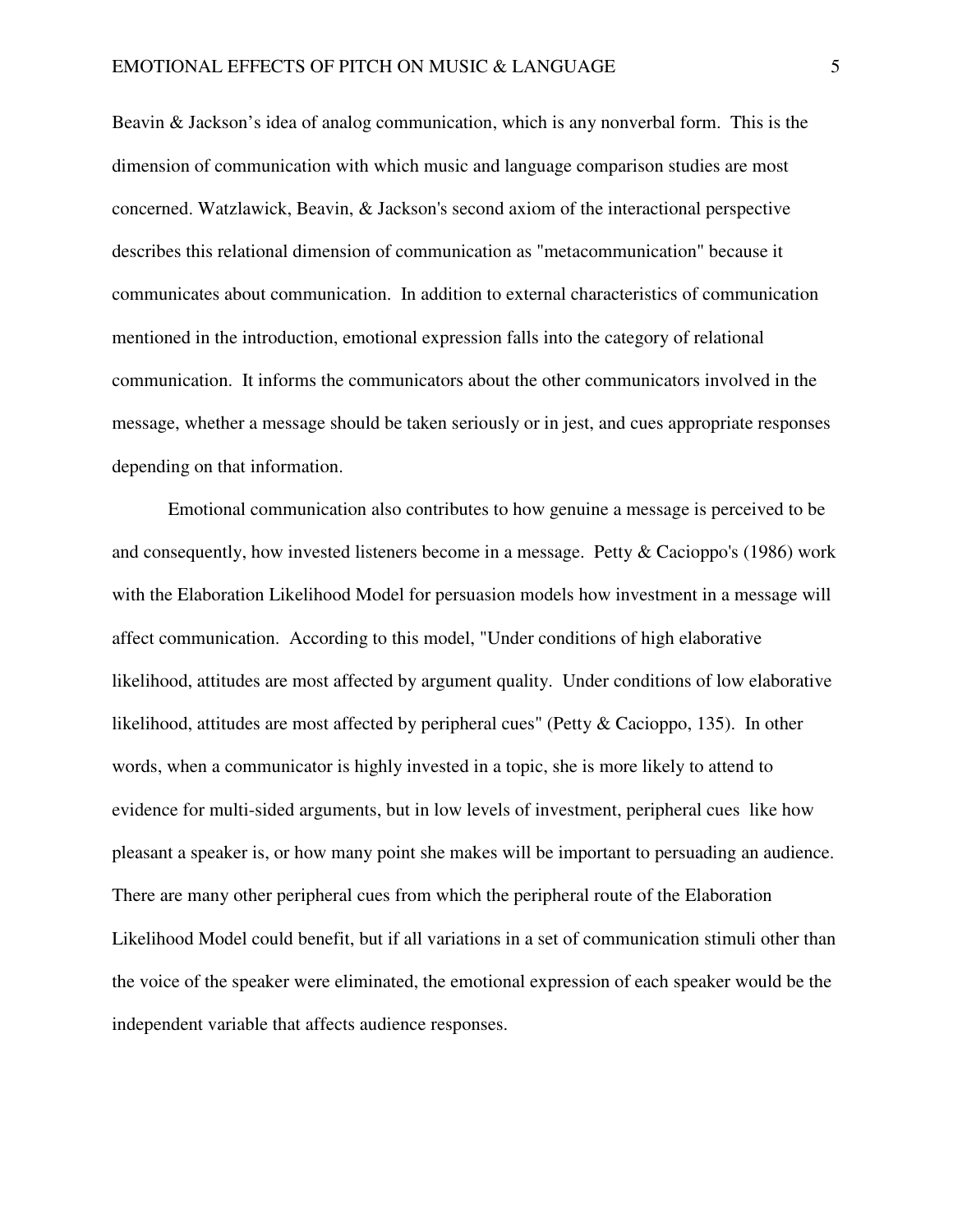Wolfe & Powell (2006) assert that gender also contributes to how individuals understand emotional communication. When examining expressions of dissatisfaction among mixed-gender student work groups, Wolfe & Powell disproved the stereotype that women complain more than men, but indicated rather that the genders complain for different reasons. Women are more likely to be making an indirect request for action by complaining, whereas men express dissatisfaction to excuse behavior or make themselves seem superior. But for both genders, emotional communication adds another layer to the meaning of what is exactly being said.

# **Emotion, Valence and Affect Studies**

 Emotion—the experience of it and the effective communication of it—is central to human experience and successful social encounters. Those who struggle with emotional expression or understanding also struggle to fit into society, often to a pathological degree, as in the cases of some types of schizophrenia, autism and other mental disorders which are characterized by flat affect. Emotions, like motives, serve an activating and directing role for behavior. Emotions are evolutionarily-maintained heuristics that help us decide what to do in response to external stimuli as much, if not more, than logic does (Nolen-Hoeksema, Fredrickson, Loftus & Wagenaar, 2009).

 Classical emotion models like those of James (1890/1950), Schachter & Singer (1962) Lazarus (1991), and Rosenberg (1998) all describe emotion not as a static state, but as a process with components. For Lazarus and Rosenberg, the person's relationship with his or her environment moderates his or her cognitive appraisal of a certain event, including whether or not it was personally relevant. Based on this cognitive appraisal, the person would have the subjective experience of a particular emotion, thought-action tendencies related to the emotion, and internal bodily changes associated with the emotion. These internal experiential and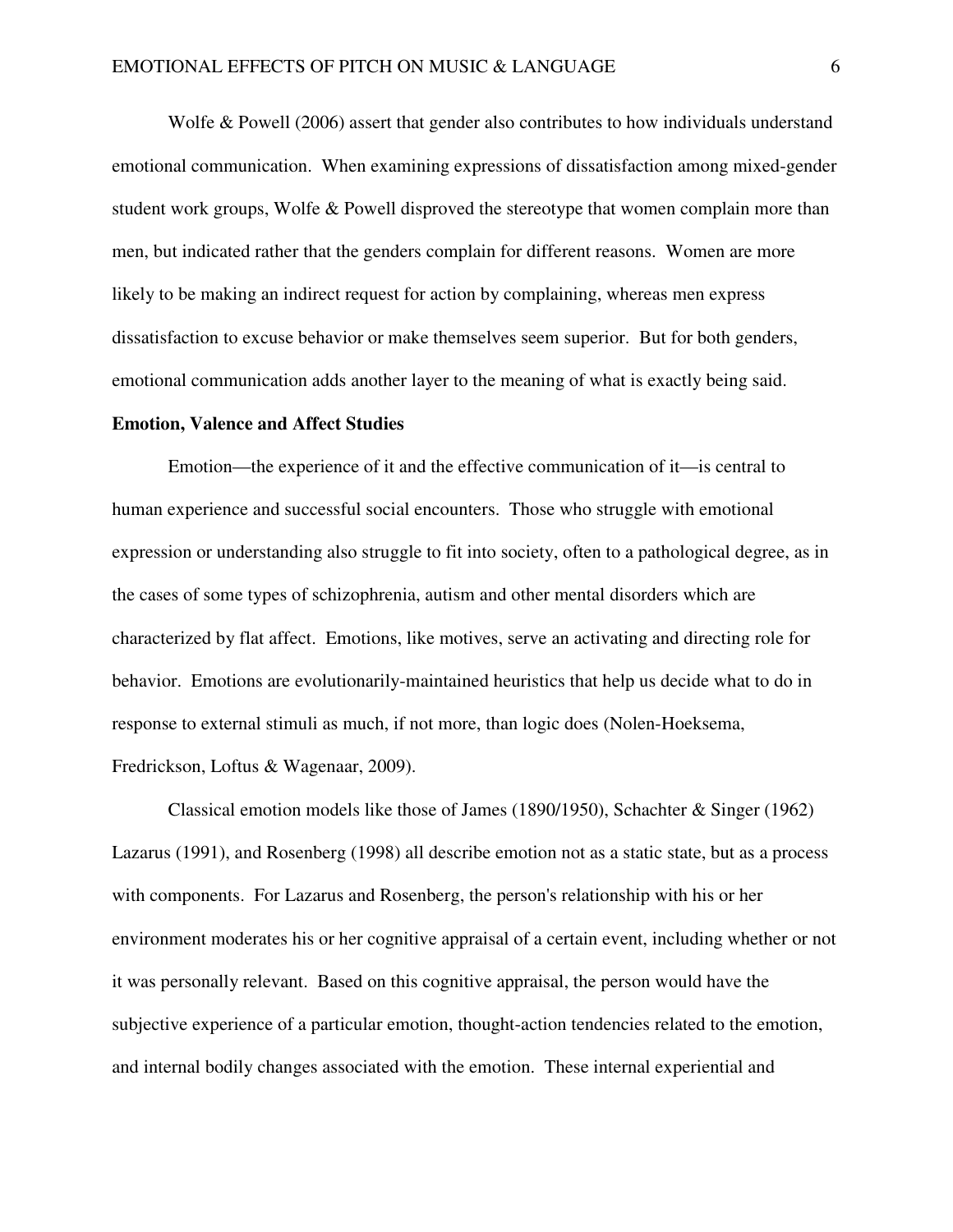physiological responses to a particular emotion would lead to more visible behavioral responses to emotion. Mauss & Robinson (2009) and Barrett (2006) elaborated on the relationships of these three components of emotion in their own models. Mauss & Robinson argue that there can be no gold standard for measuring emotional response, and measures accessing the three components: 1. subjective experience 2. physiological change, and 3. behavior are equally relevant and do not seem to be interchangeable.

Schachter & Singer (1962) developed their model of emotion in which the presence of a stimulus creates general physical arousal, of which the person must form a cognitive appraisal in order to reach a subjective experience of a particular emotion. This contrasts with the James-Lange theory (James 1890/1950) in which the stimulus causes a physiological arousal pattern specific to a particular emotion, and that arousal pattern alone is enough to cause the subjective experience of an emotion. Schachter and Singer's theory may coincide better with experience because it allows for the "misattribution of arousal" where someone mistakes arousal caused by an innocuous source (i.e. adrenaline rush standing on a high bridge) as an emotion (falling in love with the person next to you) (Dutton & Aron, 1974).

 While not all arousal is a sign of emotion, most emotion does cause some level of arousal. The stronger the emotional arousal, the stronger the physiological responses: for instance, the sympathetic nervous system in response to highly arousing stimuli causes increases in blood pressure, heart rate, perspiration, and respiration rate. Blood is also diverted from the internal organs to the brain and skeletal muscles in preparation for action. Research has shown that some individuals are more sensitive to these physiological changes than others are, or, in other words, have heightened interoceptive sensitivity. These arousal-focused individuals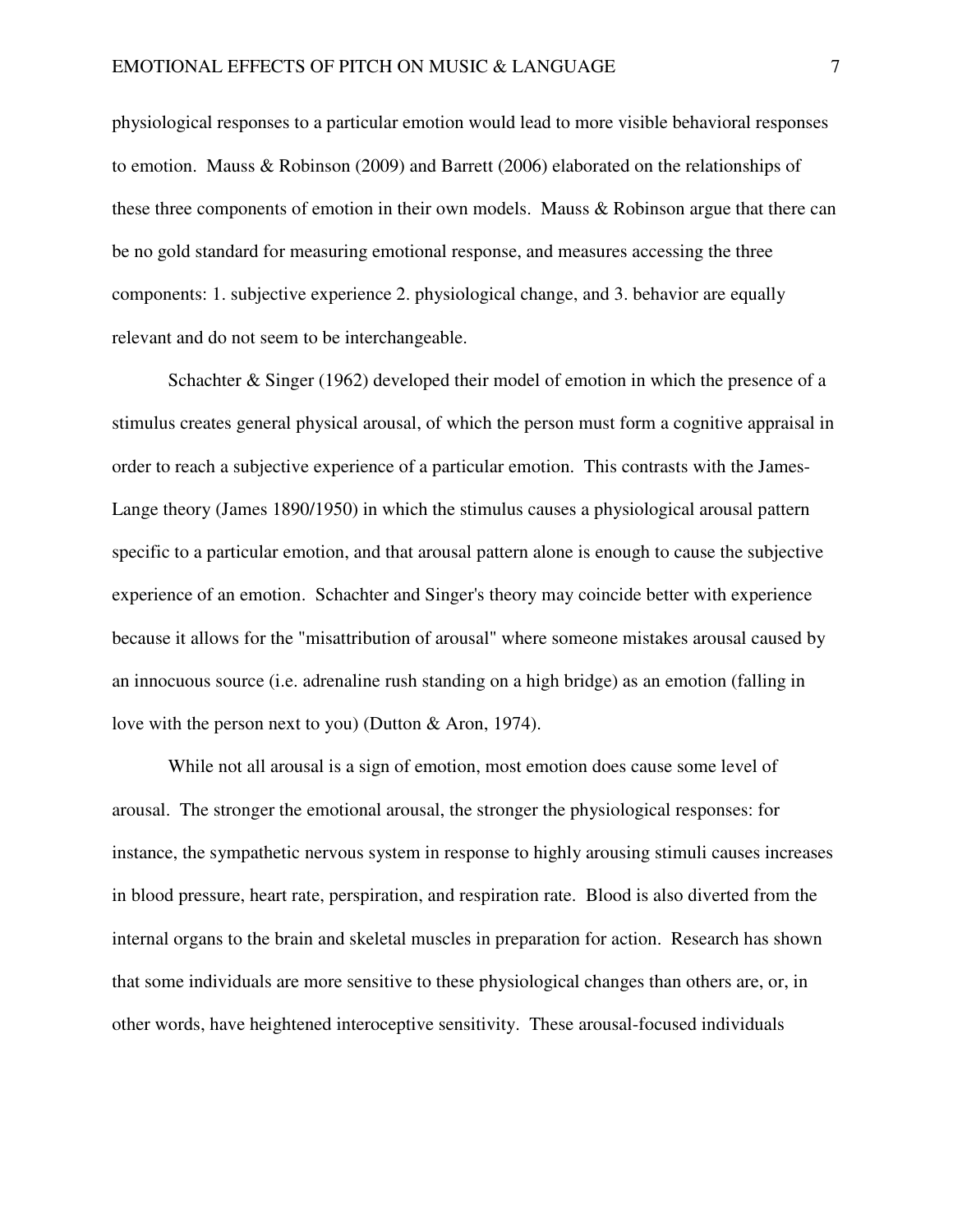emphasize feelings of arousal more in their emotion reports over time than non-arousal focused individuals (Barrett, Bliss-Moreau, Quigley & Aronson, 2004).

 According to Barrett (2006) and her meta-analysis of emotion literature, arousal is one of two major dimensions that make up affective experience. The other is valence or how pleasant an emotion is. Valence, according to Barrett derives from the process of valuation, where something is judged as helpful or harmful. Based on this meta-analysis, Barrett formed an affective circumplex with arousal and pleasantness as the two axes. Just as people differ in the extent to which they are arousal-focused, they differ in valence focus too (Barrett, 2004; Barrett, 2005).



Figure 1 – Barrett's arousal and valence circumplex (http://psycnet.apa.org/journals/psp/81/4/images/psp 81\_4\_684\_fig1a.gif)

 Positive emotions—those on the right side of Barrett's circumplex—have shown innumerable beneficial effects. Fredrickson (2000, 2002) developed the broaden-and-build theory, which argues that positive emotions cause the way people think and act to broaden, which in turn would build lasting personal resources that the person might not otherwise have encountered. Consequently, they are more complex, resilient people. Negative emotions,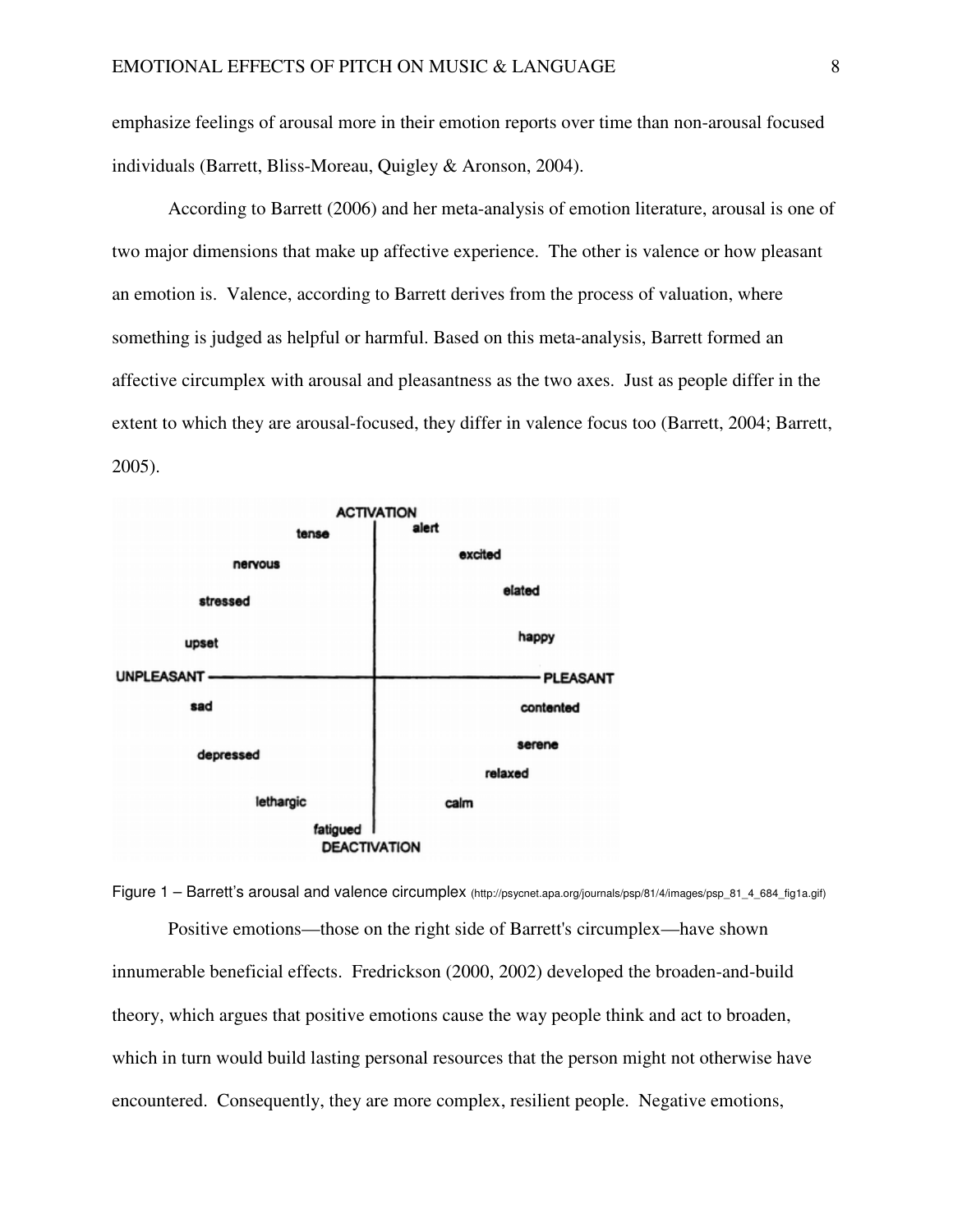however, are also highly adaptive in threatening situations, in which their narrowing and focusing effect allows people to zero in on threats and deal with them decisively.

 Gender plays a stable role in an individual's degree of emotional awareness. Barrett, Lane, Sechrest, and Schwartz (1999) showed that women consistently score higher on an emotional awareness performance test and display more complexity and differentiation in their articulation of emotional experiences than men. These robust findings remain even when controlled for age, scholastic performance, socioeconomic status, culture and verbal intelligence. Unfortunately, this high degree of emotional awareness might be corrupted in the stereotype that women are the more emotional sex. What Barrett and Bliss-Moreau (2009) found, however, is that this judgment is based more on explanations of behavior than on behavior itself. In their experiment, participants, even when given situational information, more frequently judged female targets depicting emotions as "emotional" whereas men would be judged as "having a bad day" (Barrett & Bliss-Moreau, 649).

 Recent emotion research has also studied the relationship of affect and cognition. According to Duncan and Barrett (2007), the distinction between the two mind constructs does not hold up in neural mechanisms. Affect has direct, simultaneous effect on sensory processing, which signals what visual sensations stand for in the present and how to act on them in the future (Duncan & Barrett, 2007; Barrett & Bar, 2009). It also appears affect is needed for normal conscious experience, language fluency and memory (Duncan & Barrett, 2007).

**Prosody and emotion.** Links between the function of prosody—the rhythm, stress and intonation of speech—and emotion expression/perception, first recognized a long time ago, are becoming more and more apparent in current literature (Herman, 2006; Patterson & Johnsrude, 2008; Pittam & Scherer; 1993; Fortenbaugh, 1986). Both Pittam & Scherer (1993) and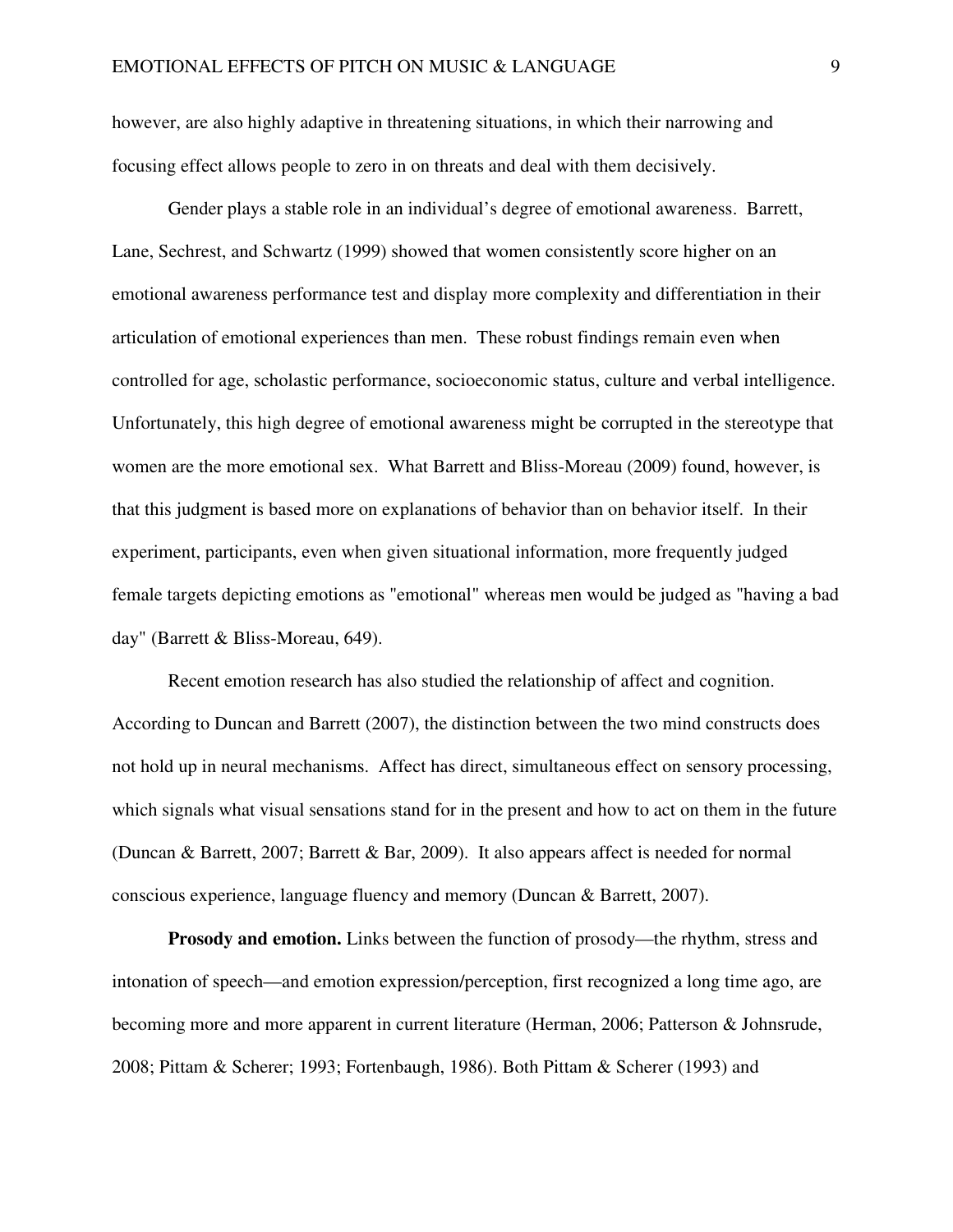Fortenbaugh (1986) allude to Greek thinkers who believed prosody affected the expression of emotion, both real and faked, and exhibited social influence on interpersonal interactions. Aristotle, in his discussion of delivery, said "voice is an important medium for conveying character," "a speaker's delivery helps make discourse not only clear and enjoyable, but also persuasive" and discussed how variation in voice helped to distinguish one speech act from another (Fortenbaugh, 1986, pp. 244, 246). Charles Darwin found that voice carries affective signals (Pittam & Scherer, 1993). Ann K. Wennerstrom (2001), according to David Herman (2006), identified several affectively-related functions of prosody, including a grouping function of lexical and syntactical elements, which cues turn-taking in interpersonal conversation, similar to Aristotle's evaluation. She also noted prosody's function in indicating contrasting relationships, and expression of emotion. Patterson & Johnsrude (2008) experimentally demonstrated that prosody could convey non-linguistic information on size, sex, background, social status & the emotional status of the speaker. Mulac & Giles's (1996) found that how old you sound best predicts negative psychological judgments. It seems that we, as a society, like the sound of young, lively voices better than older ones.

 This interrelatedness of prosody and emotion should be expected considering the physiological effects of affective arousal on speech-production organs (Oudeyer, 2003; Scherer, 1986; Steeneken & Hansen, 1999; Pittam & Scherer, 1993). Steeneken & Hansen (1999) studied military personnel under situations of stress and found respiratory changes and increased muscle tension in the vocal cords, which changed the quality of speech, particularly in terms of pitch, intensity, duration, and the spectral envelope. In addition to respiration and muscle tension, changes have also been detected in a speech phonation and articulation due to characteristic physiological responses of different emotion states (Pittam & Scherer, 1993; Scherer, 1986).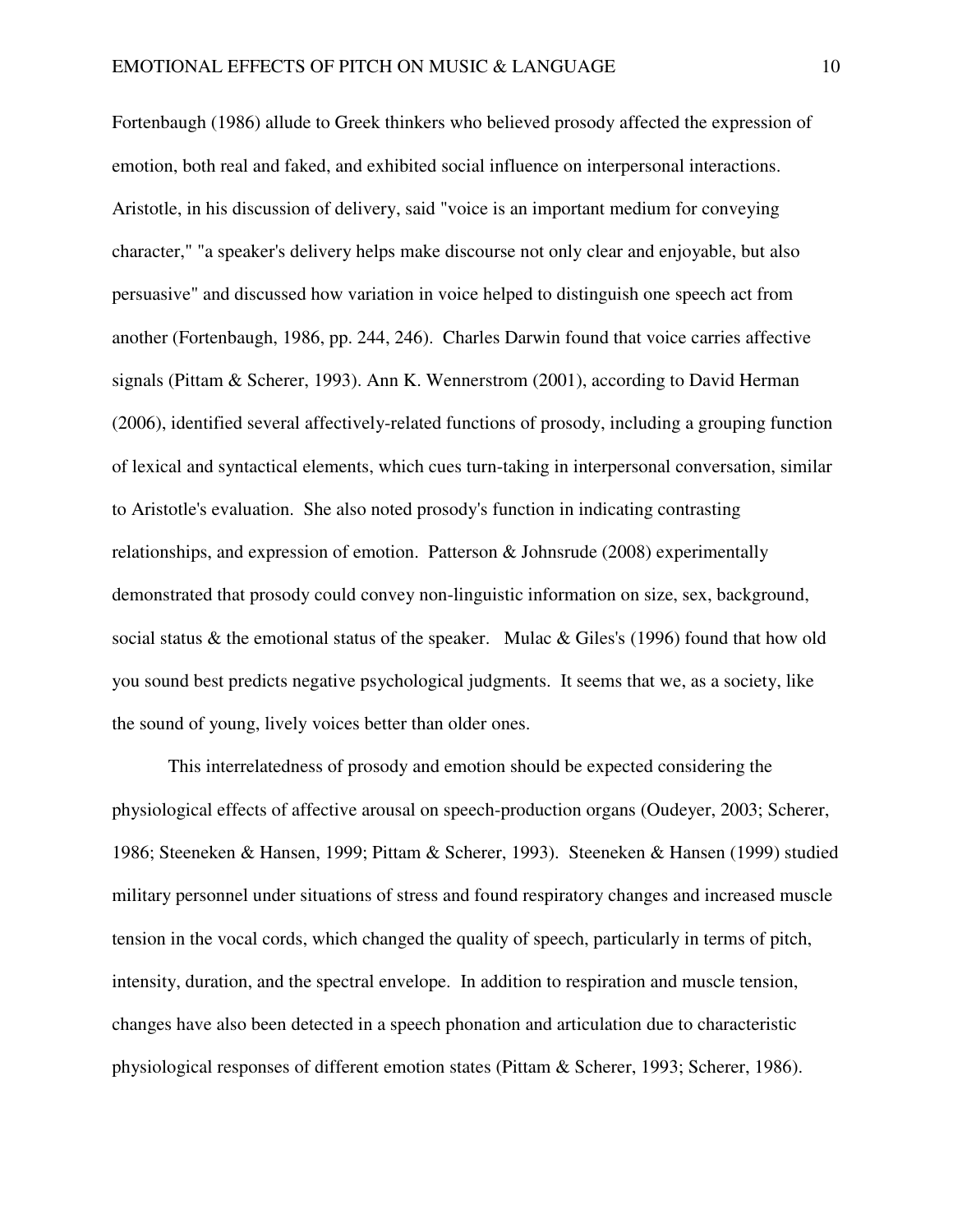Oudeyer (2003) utilized these predictable effects of certain emotions' physiological states on speech, especially on pitch, timing and voice quality, to develop algorithms that allow robots to express emotions. Oudeyer found that these algorithms produced robotic emotions that humans can identify with similar accuracy to emotion expression by humans, which hovers around 66% across cultures and emotions (Scherer, Banse, & Wallbott, 2001; Pittam & Scherer, 1993). Greater error in emotion identification seems to occur when compared emotions have similar valence or arousal levels (Mullenix et al., 2002; Oudeyer, 2003; Pittam & Scherer, 1993), which suggests that Barrett's findings about people's sensitivity to arousal and valence are indeed emotionally relevant.

 Markel, Bein & Phillis (1973) also contributed to this body of research on predictable physiological effects on speech for particular emotions with their finding of normative relationships between content and tone-of-voice for given emotions. When people talk about an affectively charged subject, certain voice qualities are expected to coincide depending on the emotion being expressed. Scherer, Ladd & Silverman (1984) determined that there were particular intonational variables which contributed to affect only in interaction with grammatical features of message content, whereas others, like voice quality and the fundamental frequency of a person's voice can convey affective information independently of verbal content. Mino (1996) confirmed these findings in a practical setting, where in a simulated employment interview, content and vocal cues provided different information that informed different responses. In Mino's study, vocal delivery is associated with assertiveness, enthusiasm, emotional stability, sincerity and outgoingness, characteristics that are not unrelated to Addington (1971) and Black's (1971) measures of speaker's competence, trustworthiness and dynamism. Mino also found that the combination of good content and good delivery were found in the employer's number one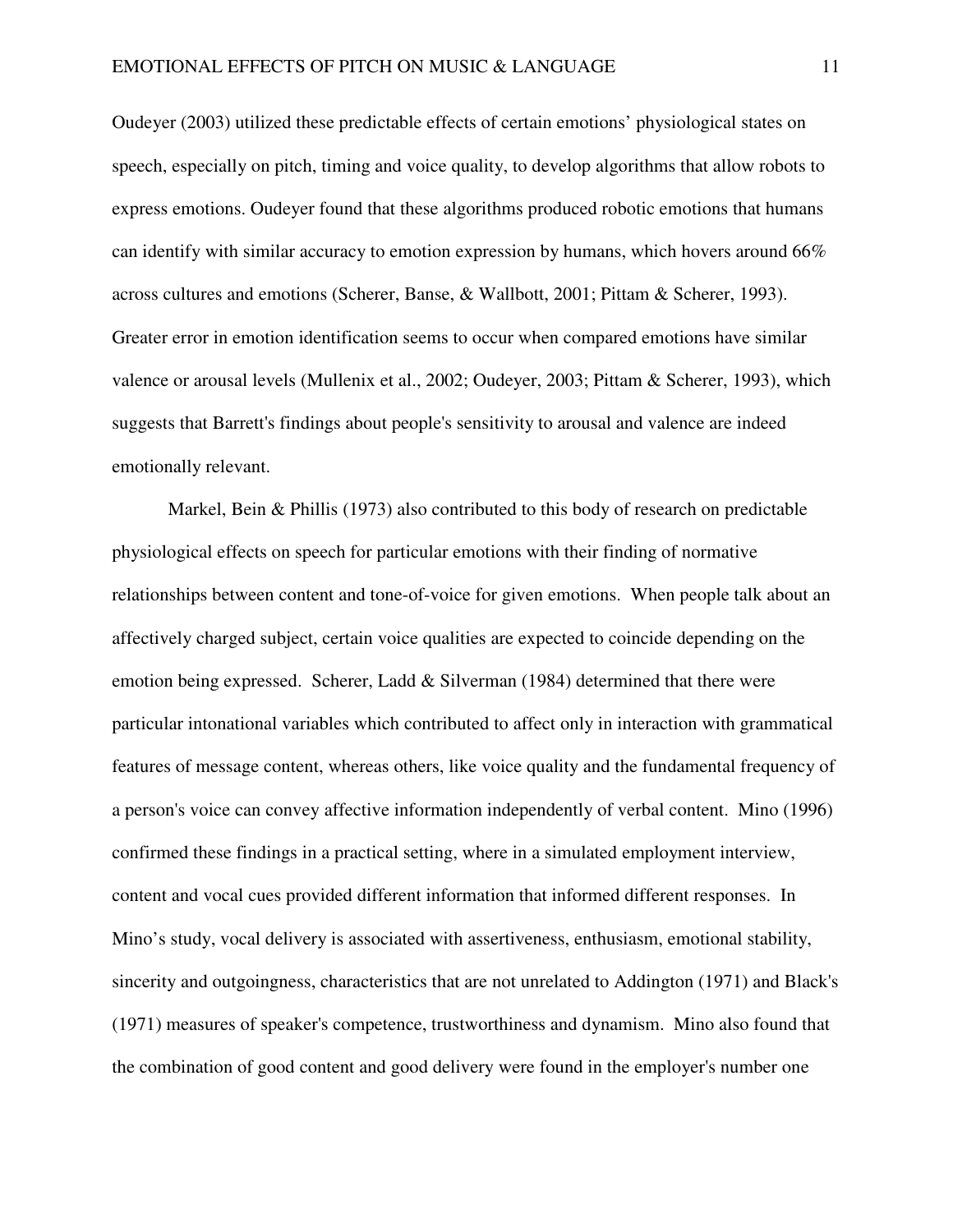candidates. Interestingly, poor content and good delivery applicants were rated second most interesting candidates, but that combination was also correlated with the least sincere scores. This shows the partial independence of voice and content variables, and also the social preference for dynamic voices, even at the expense of sincerity. Petty & Cacioppo's (1986) Elaboration Likelihood Model predictions for low levels of investment might be relevant to this last finding, since employers were not realistically choosing employees, and therefore wouldn't be highly invested in content-based information. Lab settings might be particularly disposed to low levels of investment for participants.

Burgoon, Blair & Strom (2008) showed the importance of verbal and nonverbal interaction in their study too. Their participants were given access to verbal transcripts, verbal transcripts with voiced recordings or verbal transcripts with audio/visual recordings of a truthful or deceptive subject. Vocal cues in the second two conditions increased participants' ratings of the subject's completeness, honesty, clarity, relevance, dominance and credibility. The best discrimination and detection of deception also took place when vocal cues were available.

Prosody research has also shown a gender interaction with prosodic perception; women are generally found to be more sensitive to prosodic cues than men (Besson, Magne & Schon, 2002; Scherer, Banse & Wallbott, 2001). It is important to note that women are generally more sensitive to emotion expression, so conceptualizing prosody as a form of emotion expression corresponds to these separate findings.

 Other emotional prosody research has zeroed in on specific acoustic variables that correlate with certain emotions. Addington (1971) and Pearce (1971) showed the effect of vocal delivery, particularly the patterns of pitch in vocal delivery, on listener's judgment of the speaker's competence, trustworthiness and dynamism. In both studies, higher and more variable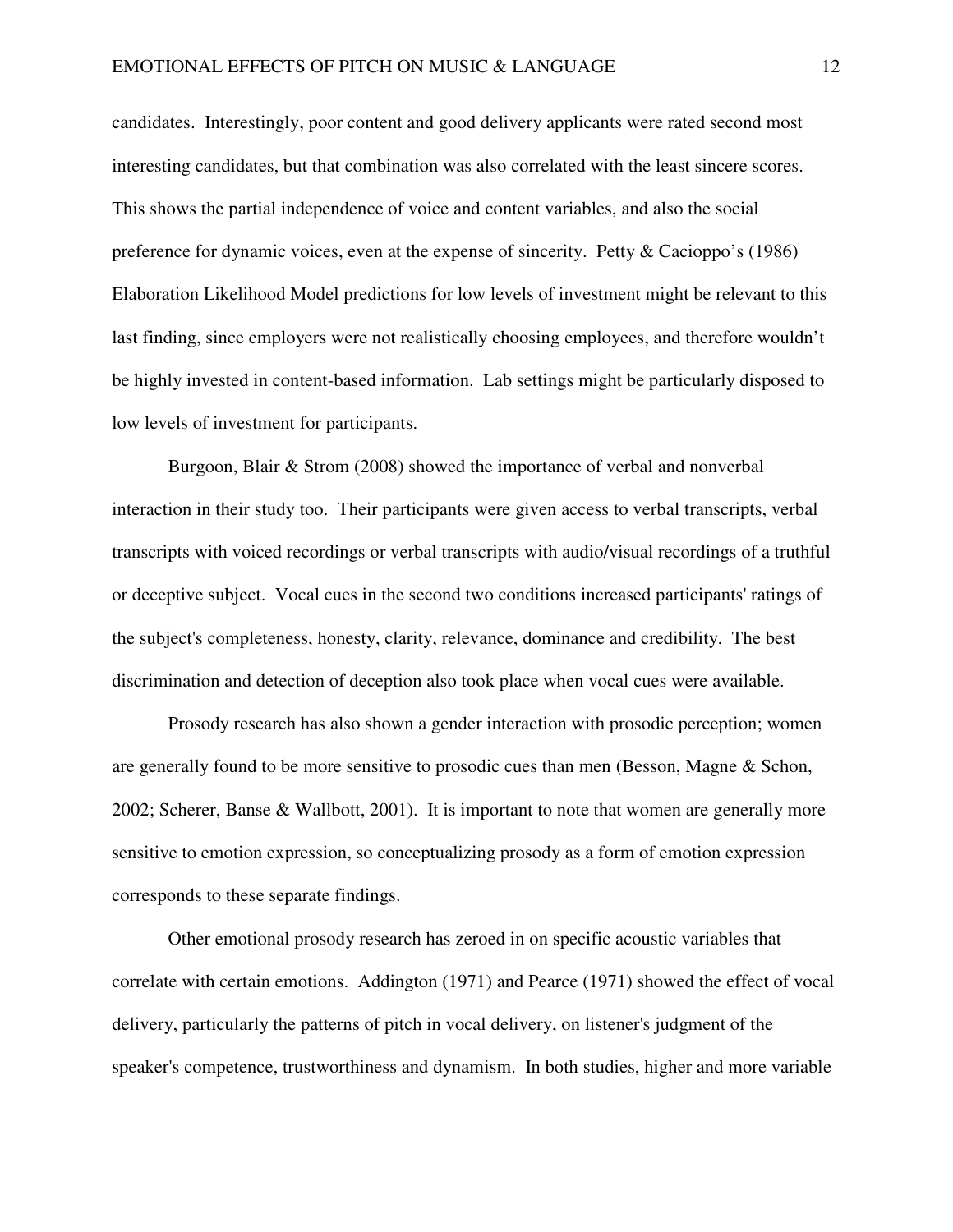pitch was associated with dynamism, while lower pitch, pitch & rate agreement, reduced inflection range, less volume, and articulation were associated with feelings of trustworthiness and competence. Black (1942) had also correlated certain prosodic variables with preference for a speaker's voice, including greater total and functional pitch range, greater number of upward inflections and greater extent of downward inflections. Combining Addington, Pearce and Black's work, it would seem that we prefer more dynamic voices.

Oudeyer's (2003) review of computer-based techniques of sound manipulation indicated that the pitch (F0) contour, intensity contour, and timing of utterances in speech are the most salient aspects of speech that reflect emotion. Dellaert, Polzin & Waibel (1996), in their study of four basic emotions (happiness, sadness, anger and fear), identified seven global statistics of pitch signal relevant to emotion perception: 1. mean pitch, 2. standard deviation, 3. minimum, 4. maximum, 5. range, 6. slope and 7. speaking rate.

 Of those four basic emotions, much acoustic research has been done on anger specifically, and pitch has been found to play a large role in its communication. Mullennix et al. (2002) also investigated the effects of angry emotional tone, and though their content was only a word long, they showed that the fundamental frequency (F0) contour (a common measure of pitch) appears to remain steady or fall slightly and the mean duration is shorter for an 'angry' word, which corroborates other research they had consulted. Oudeyer's computer manipulation of emotion indicated that anger is correlated with high mean pitch and pitch variance, little variation in phoneme durations, fast rhythm, unaccented final syllables, and falling pitch contours for all syllables. Pittam & Scherer (1993) corroborate Oudeyer's and Mullennix's findings, also finding anger associated with high mean pitch and F0 variability, high articulation rate, and increased numbers of downward directed F0 contours.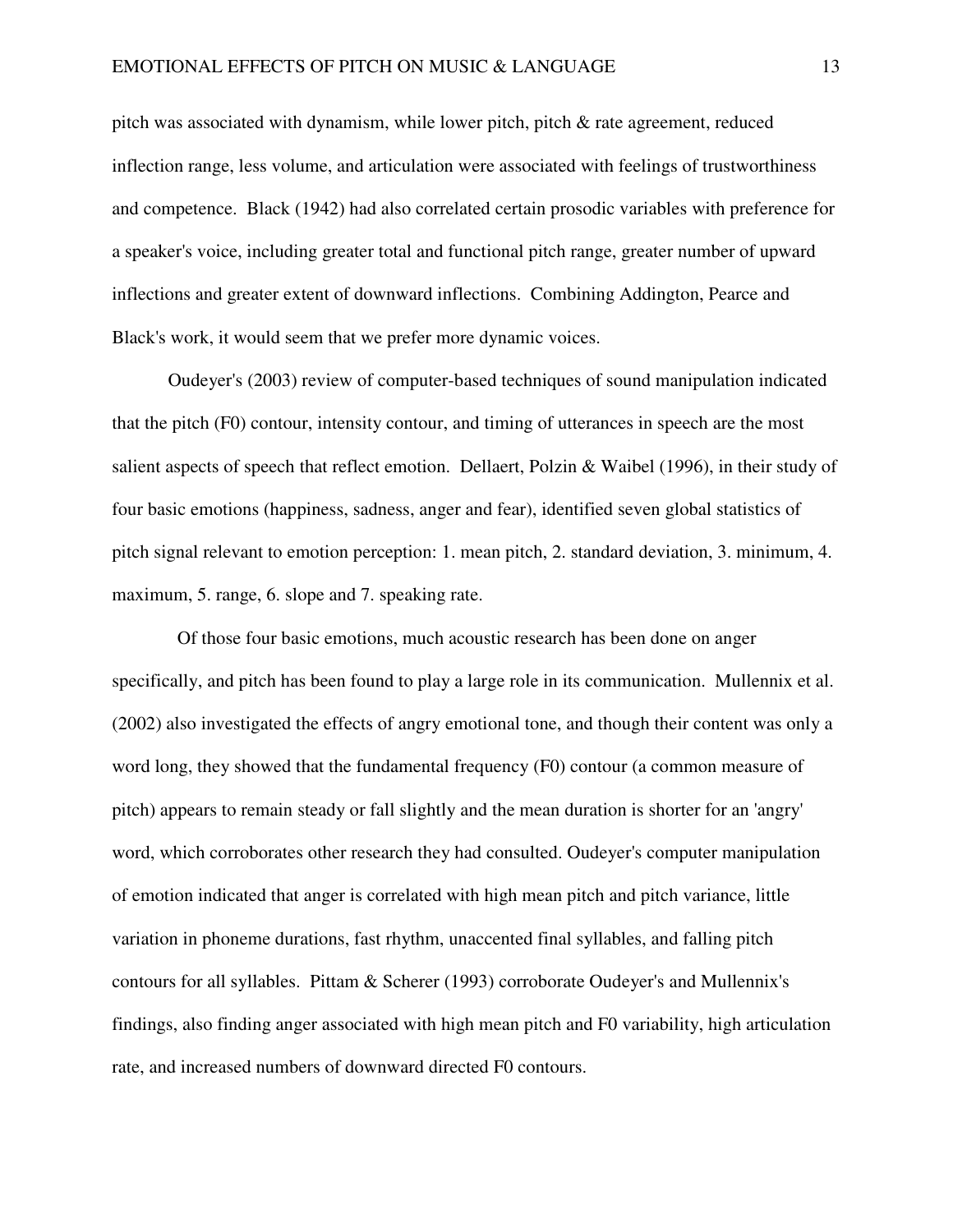Scherer's (1986) investigation of vocal affect expression performed an extensive metaanalysis on existing research and discovered several relationships between acoustic variables and anger, though he became concerned that different kinds of anger were being studied, e.g. cold and hot anger. He made sure to differentiate between these types in his own research, and his rage/hot anger is what is most relevant to this study. J. Darby found that anger exhibits a high level, a wide range, and a large variability in pitch, as well as loud volume and fast tempo (as cited in Scherer, 1986). These variables are more relevant to arousal than to valence, and Scherer's finding was that anger's degree of pleasantness is very open to individual experiences. Scherer studied the same global statistics as Dellaert, Polzin and Waibel, but supplemented them with other acoustic variables like F0 perturbation, F1 mean, Formant bandwidth/precision, intensity mean/range/variability, frequency range, high frequency energy and spectral noise. For hot anger, Scherer found that it exhibited narrow hedonic valence, very tense activation, and extremely full power. What these characteristics translated to in terms of acoustic variables was much greater F0 range, F0 variability, mean intensity, and high-frequency energy; decreased F0 shift regularity; greater F1 mean, intensity range, intensity variability, and frequency range; much smaller F1 bandwidth, lower F2 mean, and increased formant precision (p. 158). What's more, Scherer found that the main effects of these variables had a conspicuous lack of interactions, indicating that they are all relevant to affective expression.

 Finally, there is research to suggest that these variations in vocal affect expression are hard-wired in the brain. Frick (1985) found that emotion is encoded and decoded with a high degree of agreement across cultures. This would make sense if all humans shared a brain structure that mediated the use of these emotional vocal expressions, which is what Frick found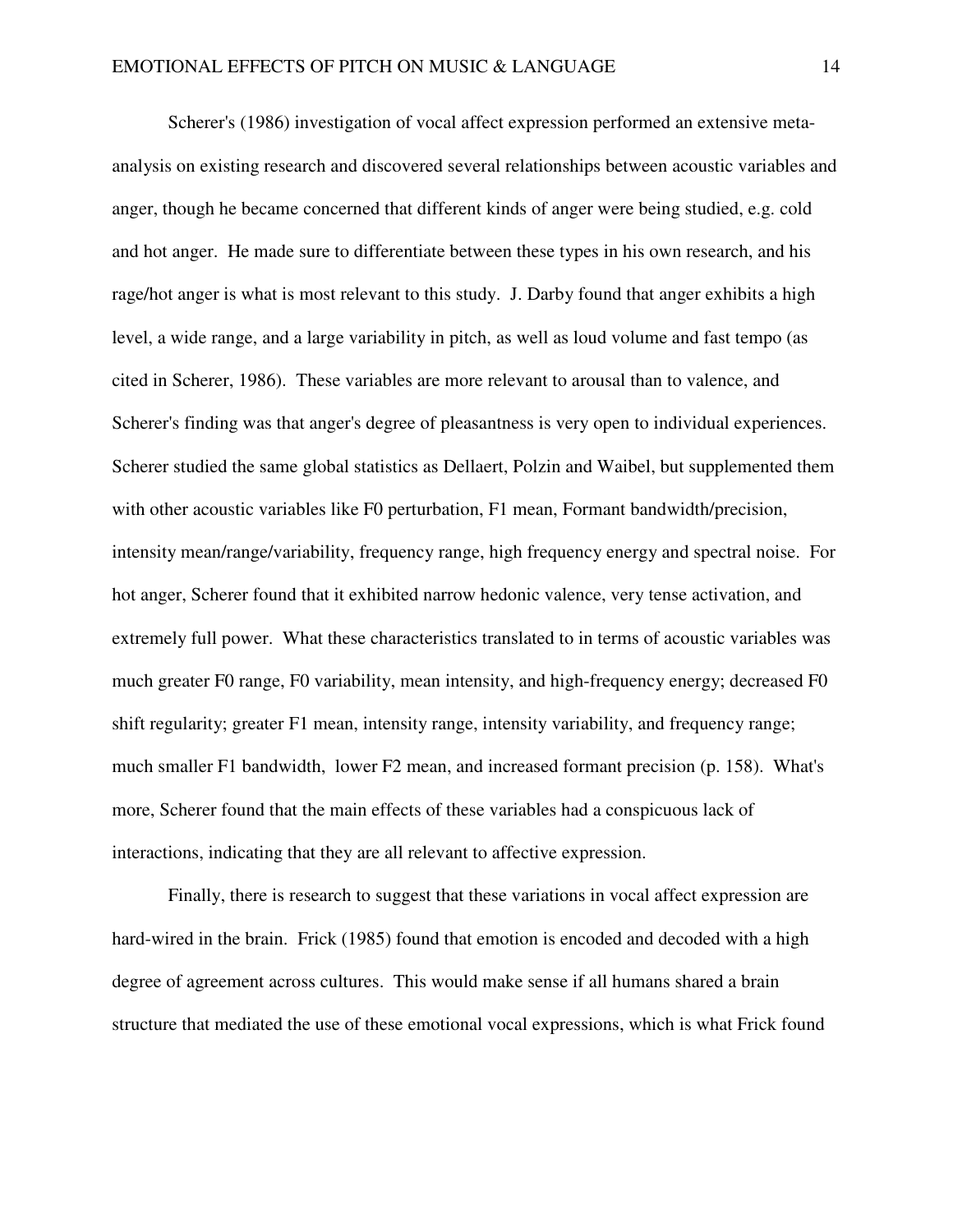in the anterior cingulated cortex, a brain structure that's activated when these vocal expressions are used at will to communicate.

 **Music and emotion.** Perhaps even more familiar than the effects of prosody on emotion, are the tangible effects of music on emotion. Patrick N. Juslin and John A. Sloboda (2001) assert that given the strength of music's relationship to emotion "emotional aspects of music should thus be at the very heart of musical science" (p. 4). Juslin and Sloboda identify several opposites through which the relationship between emotion and music can be understood. Are emotional responses to music a product of biology or of culture? Do we perceive the emotion of the other person or have emotion induced within ourselves? Is emotion private experience or public expression, and is emotion separate from a musical experience or does it rather "create" musical experience? Does music has intrinsic properties that "induce" or "force" emotion in the listener, or does the listener "[use] the music as a resource in a more active process of emotional construction" (p. 453). It is clear from Juslin and Sloboda's anthology that both sides of these pairs of opposites contribute to the emotional effects of music. Of these theoretical dichotomies used to approach the subject of emotion in music, the last one is most impactful for this current research. Its debate, intrinsic vs. extrinsic sources of emotional responses to music, is not unlike the theories of communication that range from simple theories with the sender of a unidirectional clear message through a channel to a receiver, to complex models where meaning is created by both communicators through continuous feedback from each other and their context. There is truth and effectiveness in both kinds of communication theories as well.

The literature on which this project focuses uses the theory of intrinsic properties in the music which induce emotion in the listener. Findings demonstrating music's ability to elicit deep and significant emotion are robust. Sloboda & Juslin have found behavioral, physiological and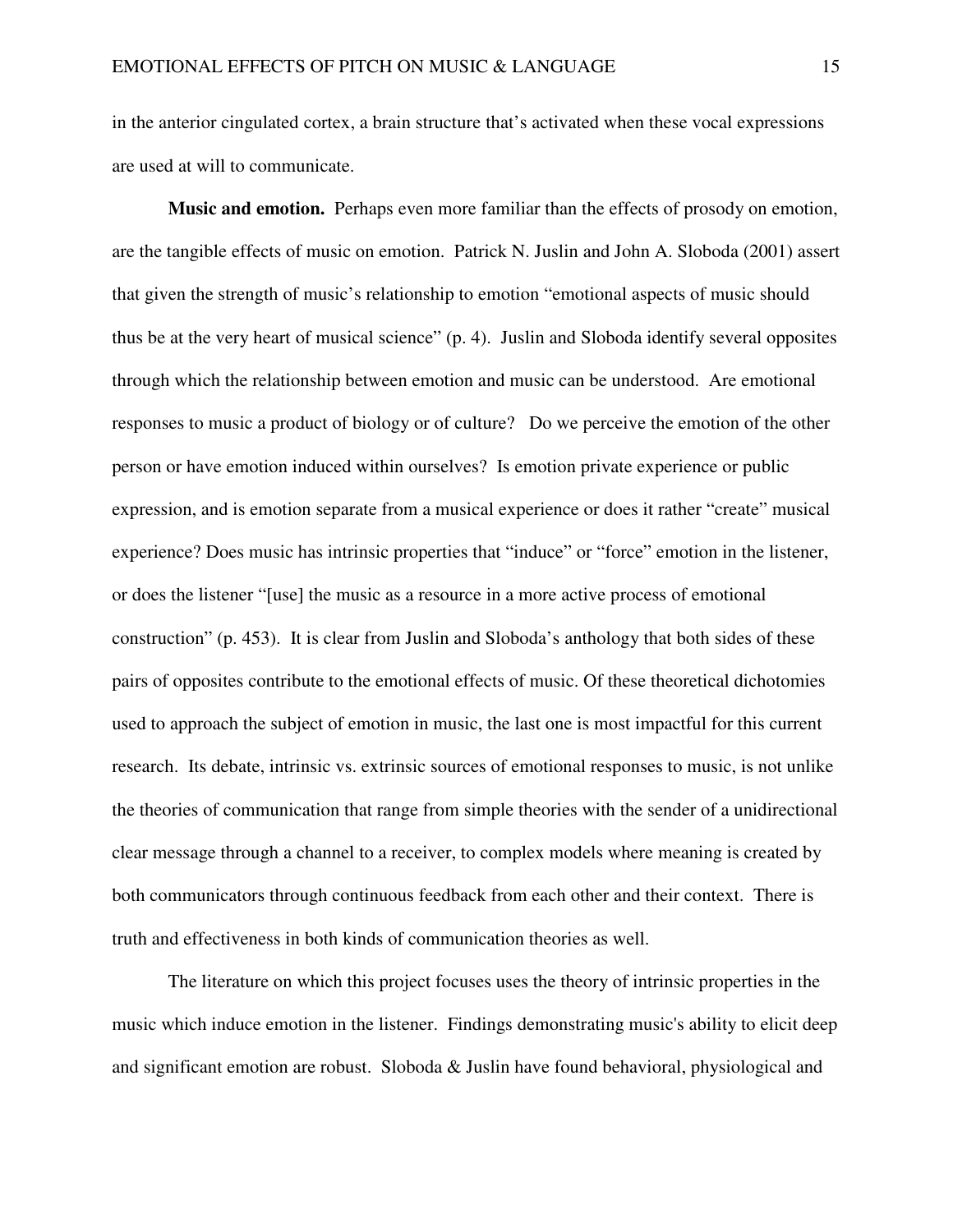experiential components of emotion elicited by music in experiments that involve self-reports, behavioral measures like decision time, distance approximation, and writing speed, as well as physiological reactions (Juslin & Sloboda, 2001, p. 84). Juslin (1997b and 1997a, 2000) as cited in Juslin & Sloboda (2001), showed that these varied reactions were not necessarily incidental because his studies demonstrated that listeners could accurately decode emotional meanings 75 percent of the time in a forced-choice format (four times higher than chance) and that professional music performers can communicate emotions accurately to listeners.

Sloboda (1992) theorized music's emotive qualities offer access to and intensification/release of existing emotions, as well as an alternative perspective on emotion. His research identified structural features of music that elicited physiological responses like crying/a lump in the throat, spine shivers/goosebumps, and racing heart/pit of the stomach sensations, which are indicative of emotional experience.

Correlations between structures of music and emotional responses suggest that people have expectations for certain musical events in a piece, and temporal presentation (on time, early or late) affects a listener's emotional responses. Lerdahl and Jackendoff (1983) thought these expectations formed a musical grammar that we all develop. In their text "A Generative Theory of Tonal Music" they explain how musical grammar, which includes pitch-related aspects like "being in a key" creates meaning in real time, including moments of indeterminacy when expectations are delayed or not met. Musical affect, according to Lerdahl and Jackendoff, is wrapped up in this musical expectancy and remains unchanged in spite of familiarity because the musical grammar does not change. Palmer (1992) conceptualized this musical grammar as a culture's shared mental representations for musical knowledge which are the means by which we communicate musical ideas and emotions, perform music, perceive it and comprehend it.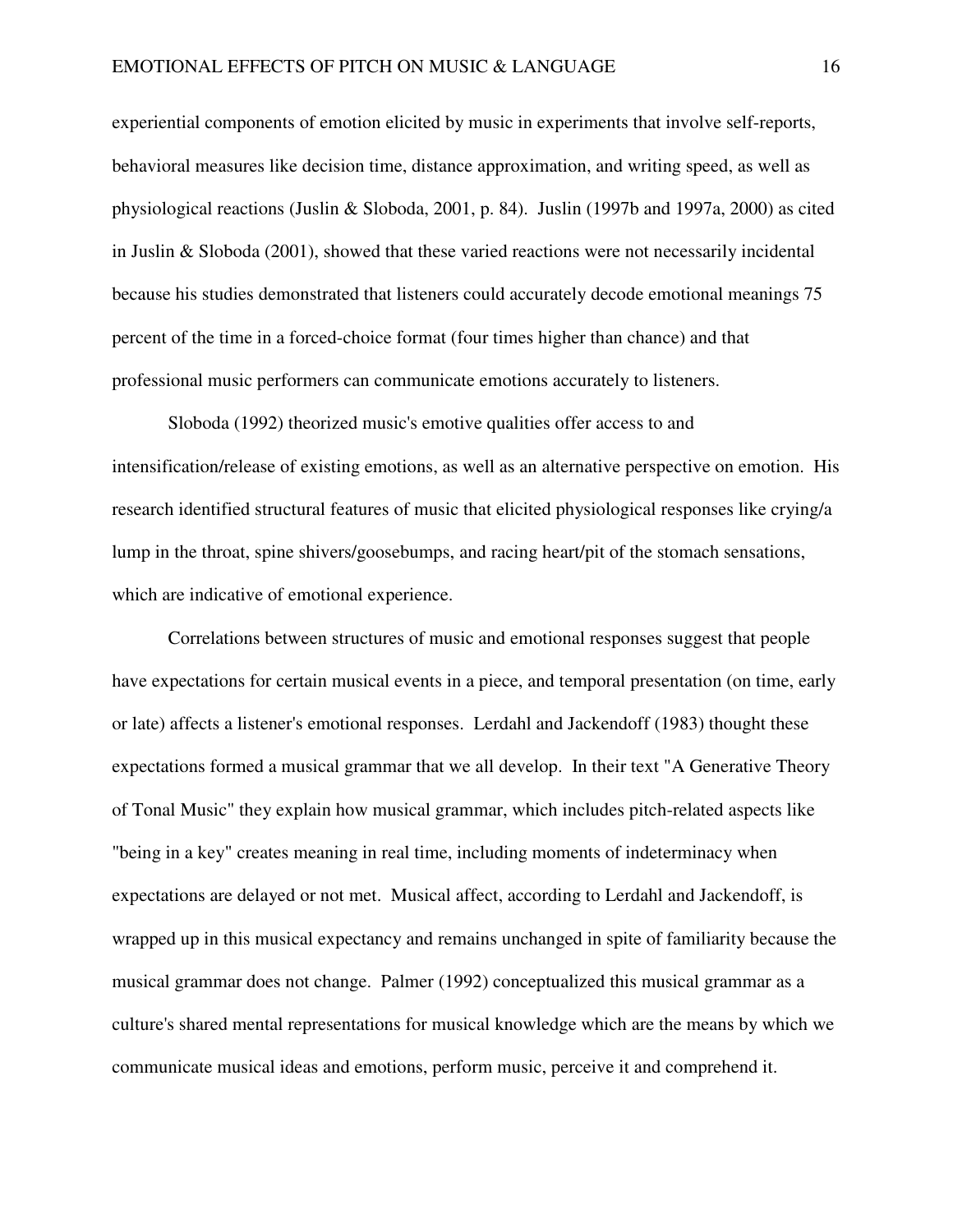Shaffer (1992) saw it as a play of tension and relaxation over different musical forms, and Steinbeis & Koelsch (2008) showed that violations of harmonic tension resolution patterns produced two event-related potentials: N400 and ERAN, that are traditionally related to violations of semantic meaning in language. Music's ability to produce these same event-related potentials seems to indicate that tension and relaxation of musical expectancies also have semantic values that inform music's emotional meaning to listeners.

 As in prosody, gender influences emotion perception and expression in music. O'Neill (1997) found that girls have higher positive attitudes toward music at all ages and they give more favorable ratings while listening to music. Crozier (1997) noticed the effect of gender identity in his study of conformity concerning musical tastes. For Crozier, gender forms one of many possible social communities which endorse certain preferences for music, and musical perception is related to those social identities. Collectively, this research might suggest a society's development of musical expectancies for internal features of music that also produce affective responses.

 Much music and emotion literature overlaps with prosody by focusing on features of music that have analogs in language. Different researchers all or some of these dimensions and call them different things, but overall, there appear to be three major dimensions of music: pitch, rhythm, and timbre, that influence emotion perception and expression in music. Juslin & Sloboda (2001) call these properties of music like metre, rhythm, tonality, etc. "representational" because they "are central to the recognition, identification, and performance of music" (p. 4) and their book *Music and Emotion* focuses on how these representational processes are related to affective processes. Kellaris & Kent (1993) called their three main factors tonality, tempo and texture, and they measured the effect of orthogonal changes to these factors on participant's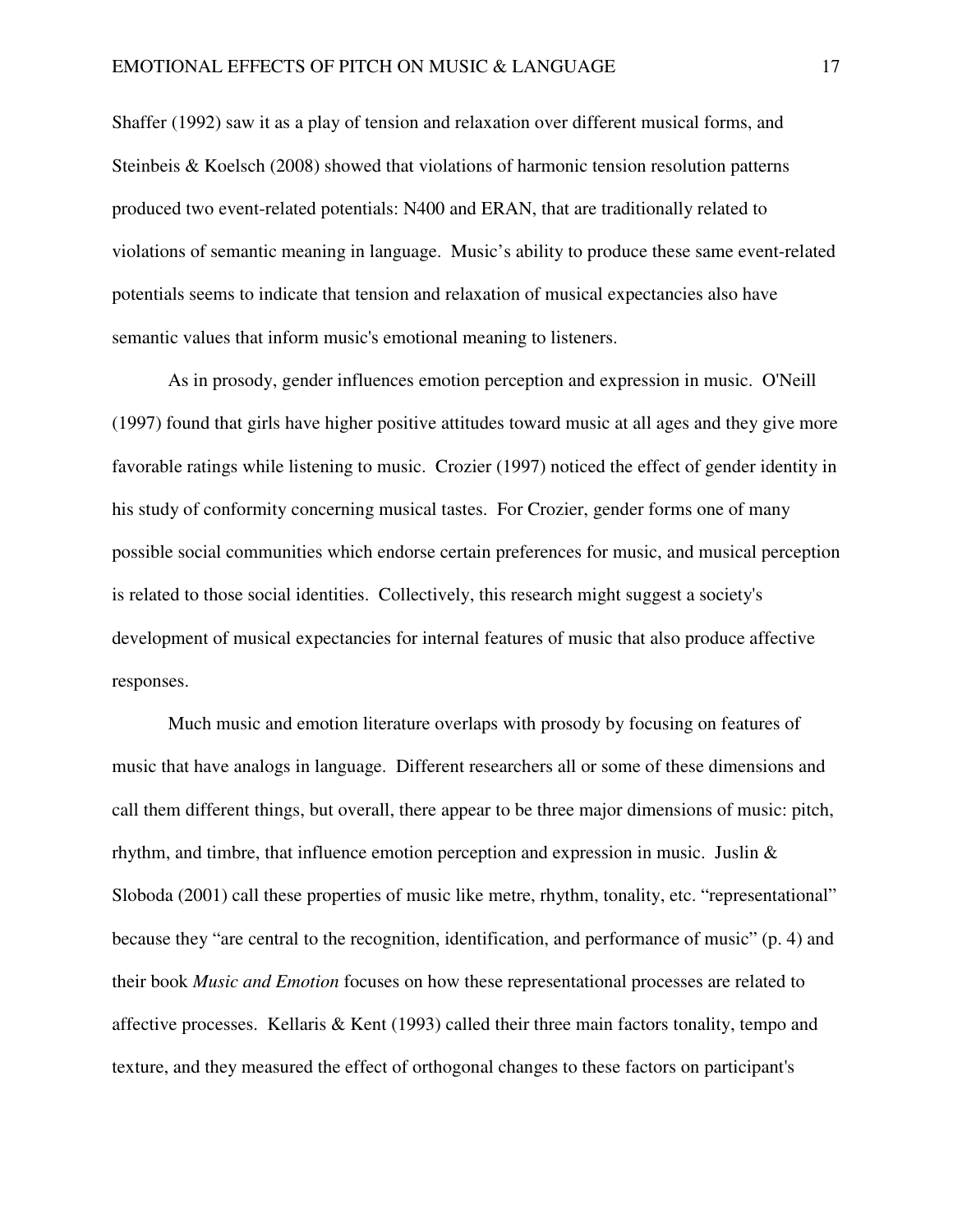reports of emotional dimensions like pleasantness, arousal and surprise. They found that tonality change affects pleasantness and surprise, tempo affects arousal and pleasure, and texture moderates the effects of tonality and tempo. Alpert & Alpert (as cited in Kellaris & Kent, 1993) seemed to be manipulating these relationships between tempo, tonality, and pleasantness to induce happy and sad moods by fast, major music, and slow, minor music respectively. Bruner (1990) also found that excitement is associated with major modalities in music, fast and medium range pitch, syncopated rhythm, dissonant harmony, and loud volume. He also found that there seems to be a moderate level of arousal (or excitement) that people prefer to feel, and they select music accordingly. When participants in Bruner's experiment were angered by the experimenter before listening to the music, they subsequently selected and preferred music of less complexity and tempo, which are variables of arousal in music. Bruner also found that moderate complexity correlated with higher liking of ads and probability of purchase. Bruner thought that in his experiment, music was acting as a moderator or amplifier of aroused emotion. Like Frederickson, he also noted that using music to induce negative moods prompted individuals to use deliberate analytical processing of a situation, while positive moods led to the use of heuristics.

 Juslin compiled emotional data from music that he organized into a circumplex on valence and arousal axes like Barrett's (2004). He identified the properties of music associated with five emotions: tenderness (positive valence, low activity), happiness (high valence, high activity), sadness (low activity, negative valence), and anger and fear, both of which are associated with high activity and negative valence. Anger, which is of interest to the present study, is correlated with musical qualities like high sound level, sharp timbre, spectral noise, fast mean tempo, small tempo variability, staccato articulation, abrupt tone attacks, sharp duration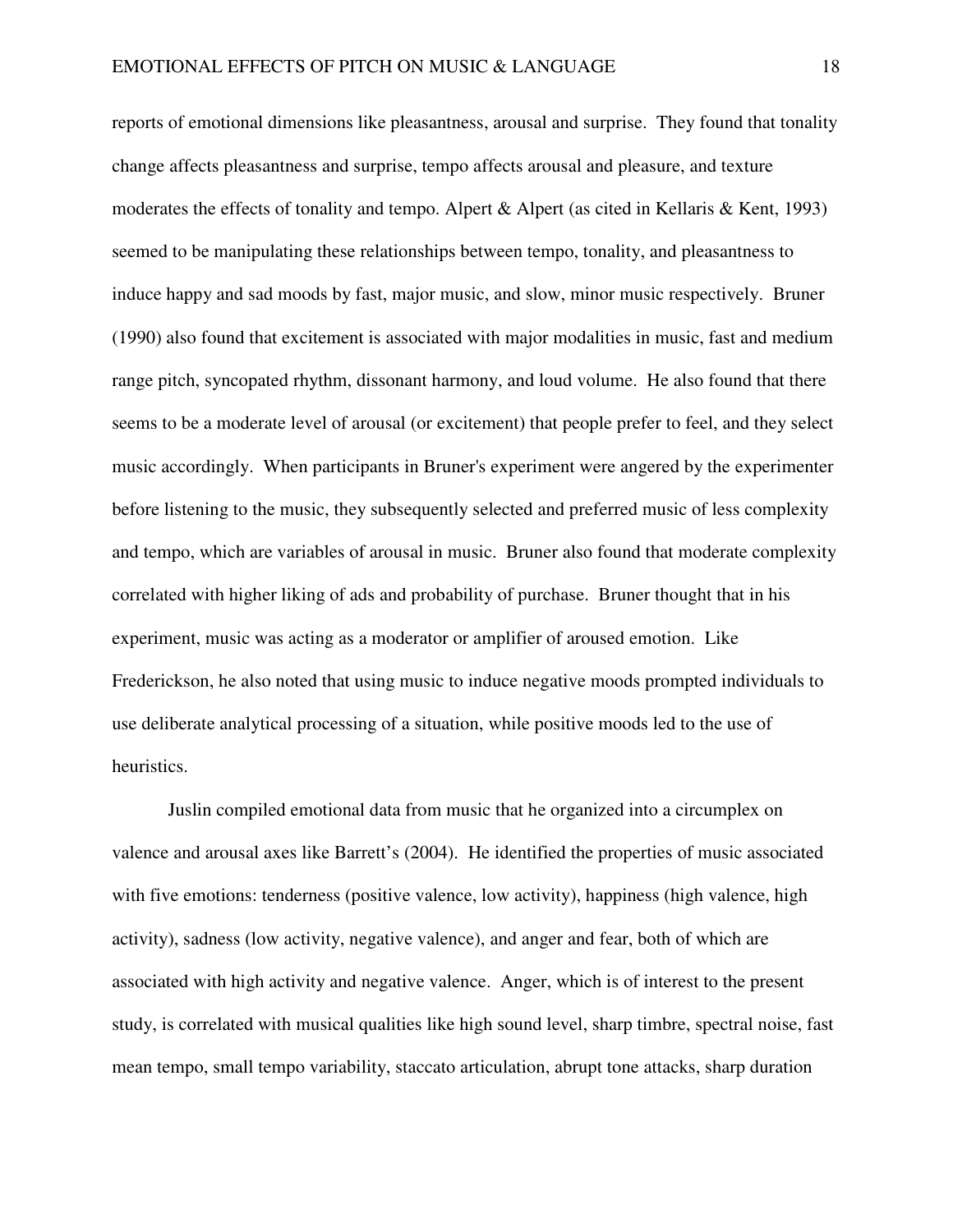contrasts, accents on unstable notes, large vibrato extent, and no ritardando (Juslin & Sloboda, 2001, p. 315). Another metaanalysis of properties of musical structure was compiled by Alf Gabrielsson and Erik Lindstrom (as shown in Juslin & Sloboda, 2001, p. 235-239). They identify similar properties with anger, including a sharp amplitude envelope, staccato articulation, complex/dissonant harmony, loudness, upward pitch contour, minor mode, high pitch level, small pitch variation, complex rhythm, fast tempo, many harmonics in timbre, sharp timbre, and atonality.

 These metaanalyses suggests that people have musical expectations for particular emotions. Kellaris & Kent found consumption-related results in which congruity between the mood of the music and a product in an advertisement produced more positive purchase intent. This means sad music would (and did) encourage consumers to purchase "Missing you" cards better than happy music. This may be a musical expression of the normative relationships as Markel, Bein & Phillis (1973) found in tone-of-voice and emotion well as demonstration of behavioral effects of music-elicited emotion. Kellaris & Kent recommended that another step in this research would be to "manipulate tonality and hold speed constant to avoid confounding pleasant feelings with arousal" (1993, p. 396).

 Pitch, tempo, and timbre elements in music also interact with emotion and verbal language much the same way as prosody. Like emotional responses to language and other factors, emotional responses to music have three levels: autonomic, denotative and interpretive (Wieczorkowska et al., 2005) which correspond roughly to the physiological, behavioral and experiential levels found in other studies of emotion. Allan (2006) found that pop music, presented with original lyrics, altered lyrics or only instrumentals, caused different advertising effects. The music presented with lyrics compared to without, produced stronger attention and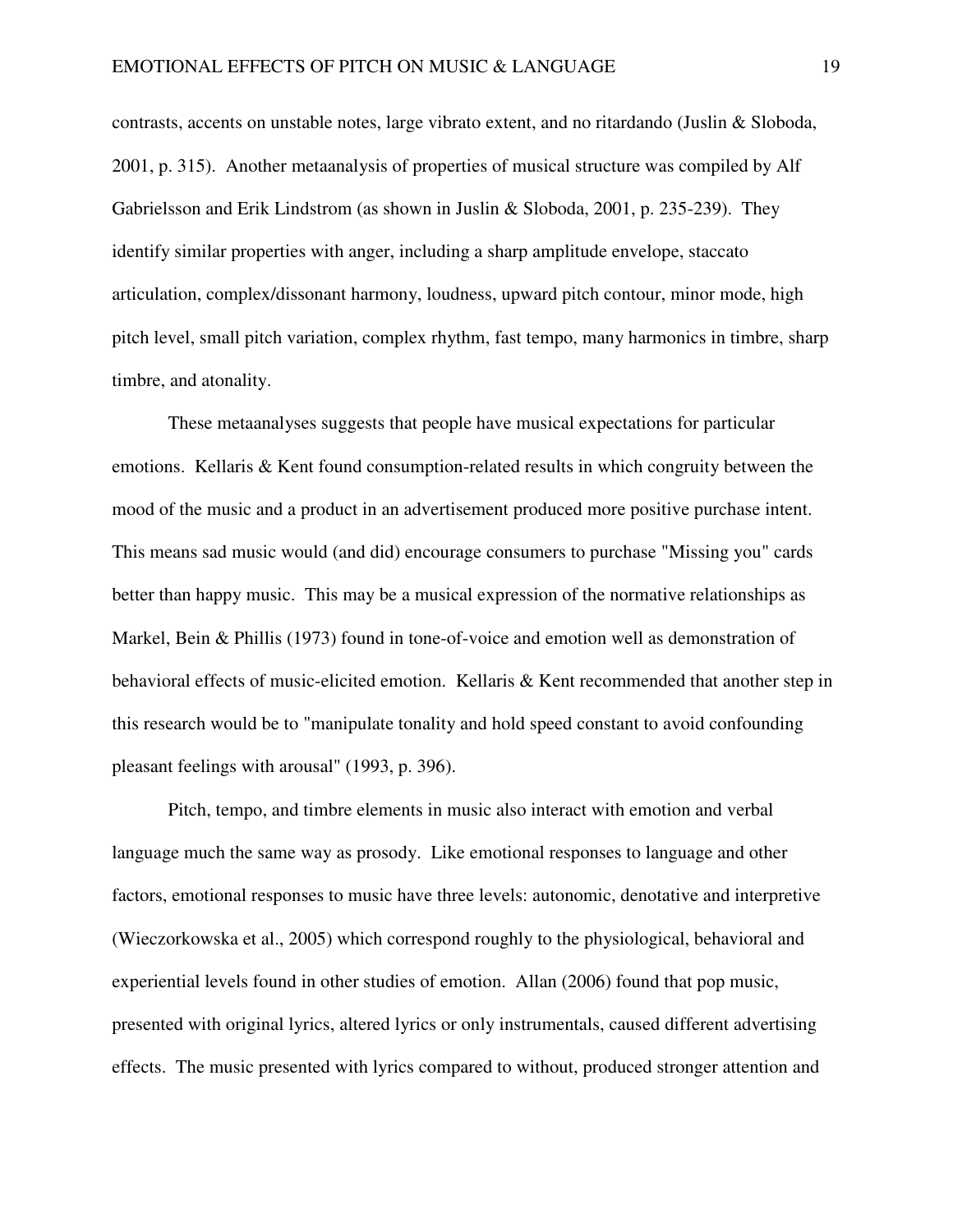memory effects. The strength of Allan's findings was moderated by the personal significance of the music to the listener, which may be linked to Zhu  $\&$  Meyers-Levy's (2005) finding that different demands on processing resources affected the kinds of meaning to which music listeners were attentive. According to them, music contains both referential meaning and embodied meaning. Referential meaning is context-dependent meaning associated with external world concepts, whereas embodied meaning is "purely hedonic, context-independent, and based on the degree of stimulation the musical sound affords" (2005, p. 333). Zhu & Meyers-Levy found that non-intensive processing engages neither of these meanings, while demands on few processing resources cause listeners to be sensitive to referential meaning. Embodied meaning is only salient when listeners are devoting large amounts of processing resources to attending to the music. These findings may be a music-specific expression of Petty & Cacioppo's Elaboration Likelihood Model.

 Like in prosody, Lee, Skoe, Kraus & Ashley (2009) found that individuals who have been musically trained develop greater sensitivity to certain affective elements of music. In their study, musicians had heightened subcortical brain responses to particular harmonics and to some complex combinatorial sounds. It seems that the mechanism underlying perception of musical harmony is also more precise in musicians and correlated to their years of musical training.

## **Music and Language Comparison Literature**

 Even across the separate treatments of language and music, common relationships to emotion for the two domains are clear, but the act of deliberately comparing responses to music and with those to language within the same study is a flourishing enterprise. Juslin describes the rising functionalist perspective of music which holds that "music performers are able to communicate emotions to listeners by using the same acoustic code as is used in vocal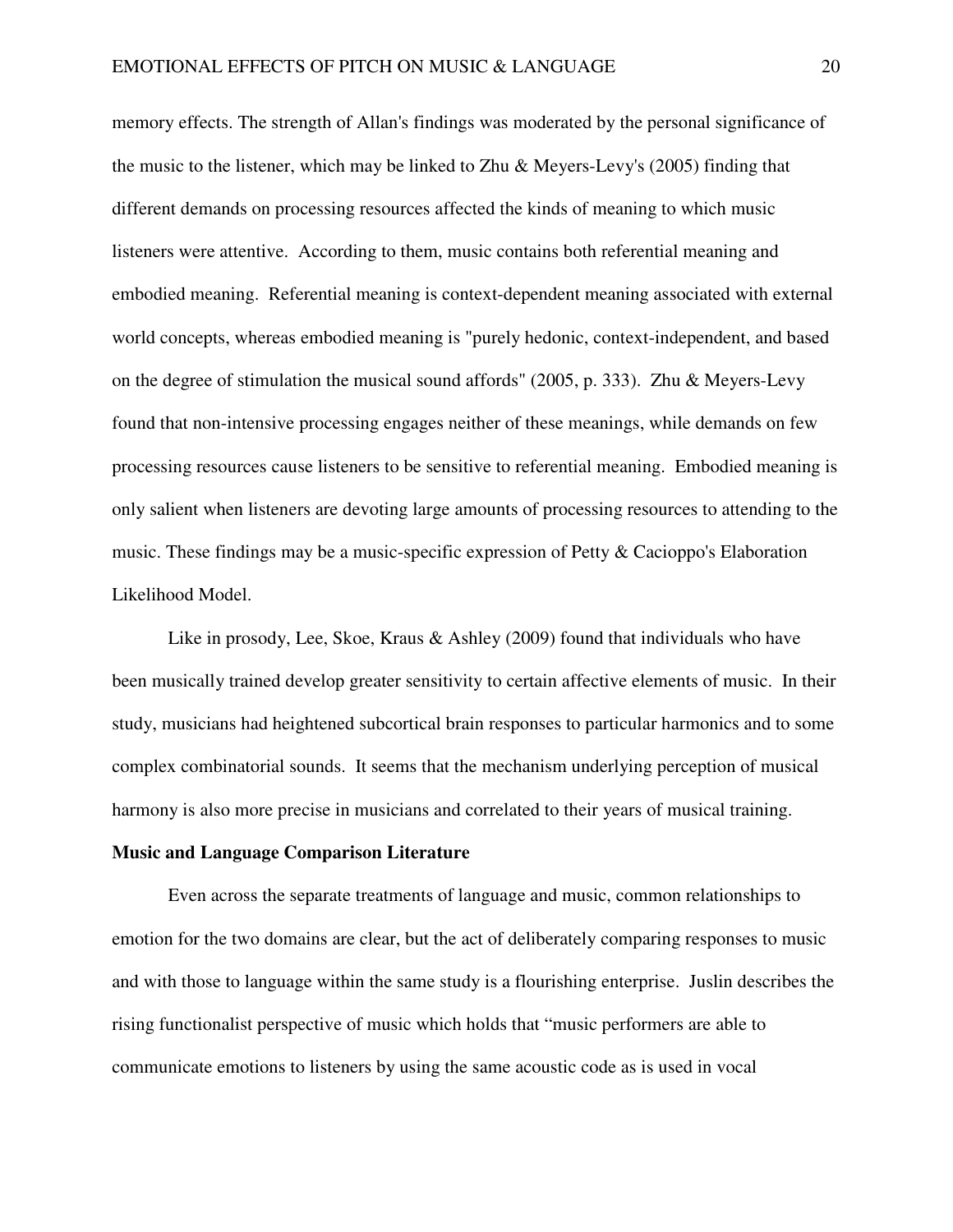expression of emotion" (Juslin & Sloboda, 2001, p. 321). More and more researchers are applying empirical methodologies and analyses to music and language events to better understand the evident overlaps between the two communication media. Findings have yielded neurological/physiological correlates, interactive therapeutic effects and other shared characteristics relevant to the range of meanings produced by music and language. A small percentage of those findings are clarified below.

 **Neurological/physiological arguments.** Auditory features are among the first variables we receive in communication and are subsequently processed by the brain, and much research indicates that it is this encoding level is shared in speech and music. Above and beyond the effects musical training has on musical sensitivity, Kraus, Skoe, Parbery-Clark & Ashley (2009) and Strait, Kraus, Skoe & Ashley (2009) were able to show that musical experience enhances perception of emotion in all sound at the subcortical level seen by Lee et al. (2009) in purely musical studies. Strait sees the potential in musical training for "boosting deficient (neurological) mechanisms" which would "strengthen bonds between people and systems within individual brains" (Ferdinand, 2009, p. 2).

 Research from the same lab as Strait was able to show that length of musical training also produces more efficient and enhanced brainstem responses to the most complex parts of sound, which are the parts of sound that patients with language disorders struggle with (Wong, Skoe, Russo, Dees & Kraus, 2007). These strengthened effects were found even when the individuals were not paying attention to the sound (i.e. when they were given a different task to focus on) and were related to the ability to phase-lock to stimulus periodicity, an ability which requires perception of pitch. In other words, participants perceived and encoded pitch at brainstem levels even when their attention was not focused on the sound. Subcortical encoding and processing of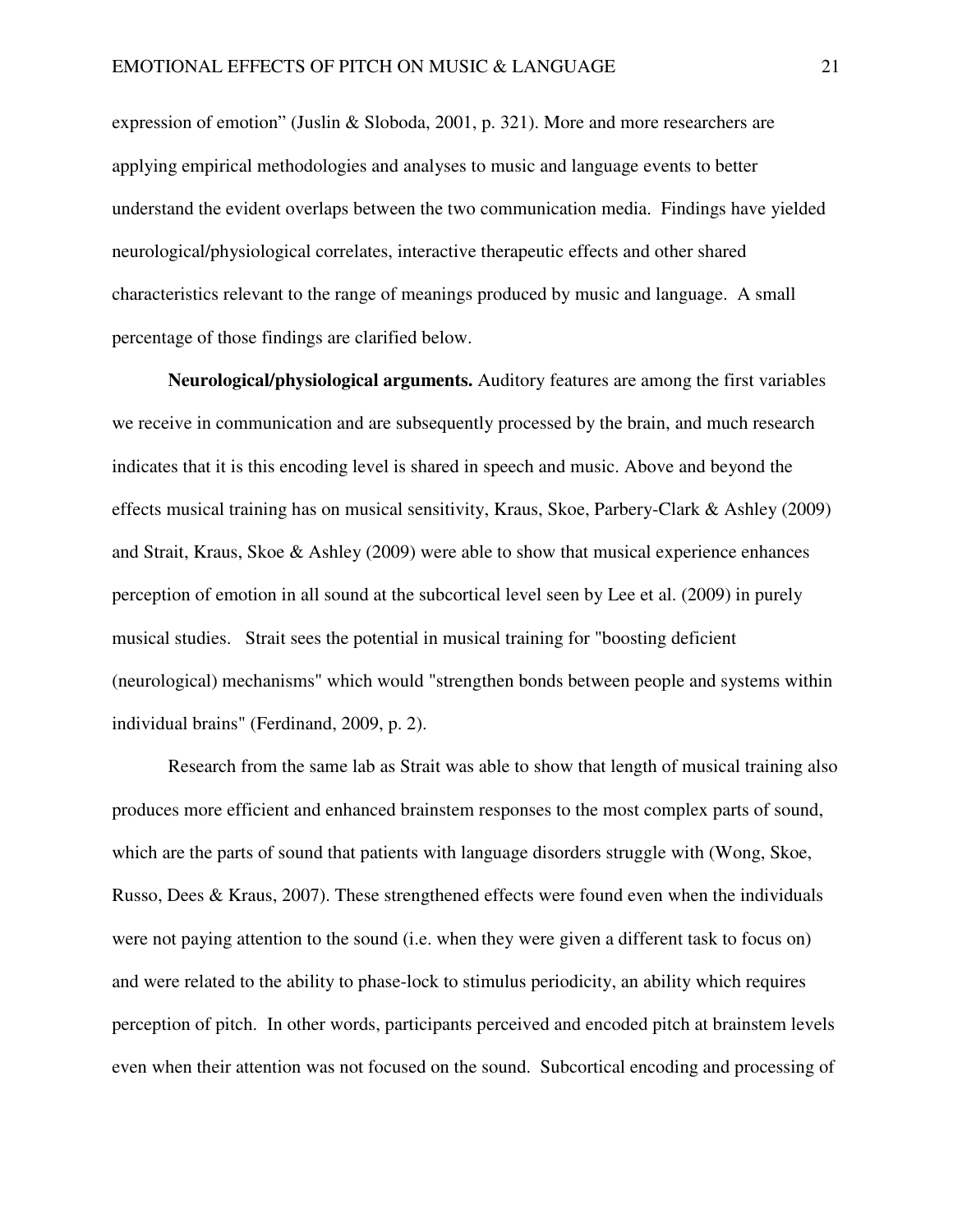frequency and temporal features of sound were also enhanced by audiovisual presentations for musically-trained participants (Musacchia, Sams, Skoe & Kraus, 2007). These subcortical responses might be the mechanism for enhanced detection of deception when acoustic cues are available, as seen in Burgoon, Blair & Strom (2008) research. Musacchia, Strait & Kraus (2008) furthered this line of research by showing that early brainstem responses were subsequently related to early cortical response timing peaks further along in brain processing of sound. Musacchia, Strait & Kraus predicted that this early timing and neural representations of pitch, timing and timbre are shaped in a coordinated manner for both language and music. Koelsch et al. (as cited in Patel, 2008) also measured event-related potentials shared between music and speech and showed that they did not differ in the time course, strength or neural generators of N400, a semantically related peak. These studies suggest that emotion is encoded faster for individuals with musical training and that this encoding is pertinent to both speech and music messages, perhaps explain musicians' higher language-learning abilities.

 Zatorre & Gandour (2008) found hemispheric specializations for aspects of sound that nonetheless spanned language, music and other auditory domains. It seems the right hemisphere is involved in pitch processing irrespective of domain. This does not negate the well-supported finding that speech is better processed by the left hemisphere, but Zatorre & Gandour's finding was that this left hemispheric processing was connected to intelligibility and therefore to phonetic and semantic patterns from memory. This further supports the idea that some meaning encoding happens at a lower level than verbal meaning, and it is at this level that music and language may share acoustic features and neurological resources.

 **Interactive effects of music and language.** Some of the emotional effects resulting from music have been hypothesized to be due to the resemblance of musical features to prosodic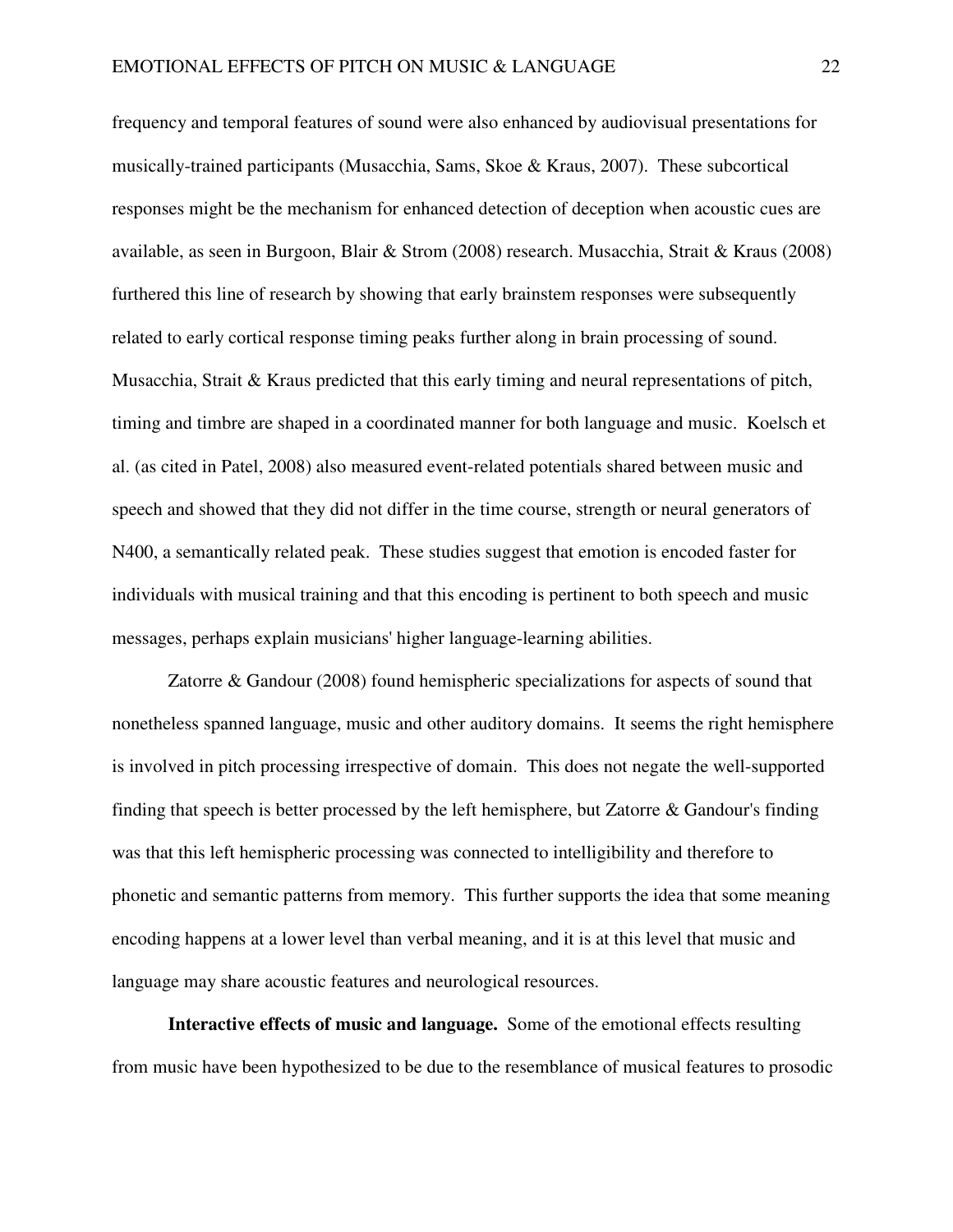features relevant to the same emotion (Juslin & Sloboda, 2001; Shaffer, 1992). Curtis & Bharucha (2009) have conclusively shown that the same minor third interval that expresses sadness in music, communicates the same emotion in speech. "These findings support the theory that human vocal expressions and music share an acoustic code for communicating sadness" (p. 1) and perhaps other emotions. On a more interactive level, Alter & Knosche (2003) found that people break speech and song into auditory phrases through the same markers: boundary tones, prefinal lengthening and pause insertion. Stegemoller et al. (2008) studied the greater energy at frequency ratios associated with the 12-tone music scale, and found that greater musical experience caused the individual's voice to utilize less energy at frequency ratios not associate with those 12 tones, which may indicate an ability of musicians to better align their speaking and singing voices. Ross et al (2007) predicted that all humans would have a sense of tonality that would develop preferences for those specific tonal intervals.

 Speech/Language Therapy and Music Therapy are used to treat a range of disorders and deficits. The literature defends the positive effects of these therapies in a wide range of measures, from well-being to emotion identification/understanding, to increased participation in social settings like the classroom, for individuals with a wide range of deficits or disorders (Geist et al., 2008; Spackman et al., 2005; Magee et al., 2006). Where the literature becomes particularly compelling for this study is the instances where individuals with language deficits show marked benefits from music therapy above and beyond the benefits they experienced from speech/language therapy. Geist et al. (2008) performed the case study of a four-year old with global development delay who showed increased engagement in the classroom due to the use of music therapy in addition to the prescribed speech/language therapy. Spackman et al. (2005) performed an emotion study with facial expressions and musical expression of emotion, which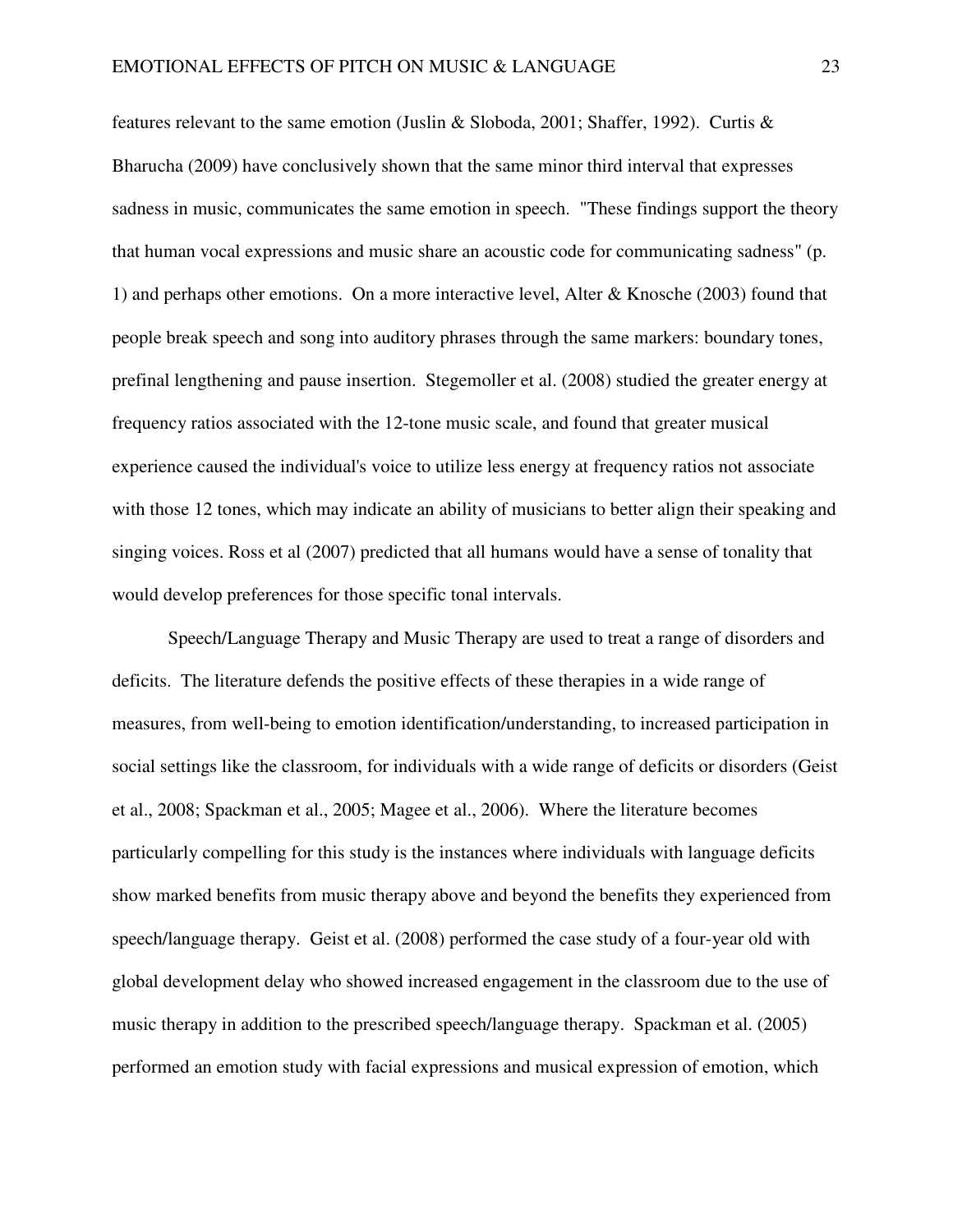indicated that the ability to identify even nonverbal expressions of emotion (like the music and facial expressions) is closely entwined with language development and impairment. It is worth pondering whether the ability to name an emotion affects one's experience of it. Magee et al. (2006) showed that music therapy improves linguistic prosody and phonation, a finding corroborated by dozens of recent studies which show that musical training/experience improves not only sensitivity to emotion in music but in language as well, likely by means of the neurological circuits described above (Strait et al., 2009; Thompson, Schellenberg & Husain, 2004; Stegemoller et al, 2008). Schon, Magne & Besson's work (2004) might have clarified the significant element of emotion perception in their findings that music training facilitates and enhances pitch contour processing in both music and language. Musicians are sensitive to weaker fundamental frequency variations and show shorter onset latency to brain potentials that are equally strong to clearer frequency variations.

 Patel et al. (1998) investigated the shared effects of music and language from the other direction. They studied individuals with amusia, a neurological deficit in processing pitch and musical memory and recognition, and compared their prosodic and musical discrimination abilities to control participants. The processing deficits were shown to be variable by individual, but the level of performance for the amusia participants was statistically similar across the language and music domains, which further suggests shared neural resources for prosody and music. However in his work with individuals who had difficulties with both music and language syntax, he found that they did not struggle with perceiving pitch patterns or short-term memory for tones, indicating a separate acoustical path for these elements of music and language.

 Having consulted the references addressed in the literature review, and planning the measurements outlined in the following Methodology section, it is clear that pitch elements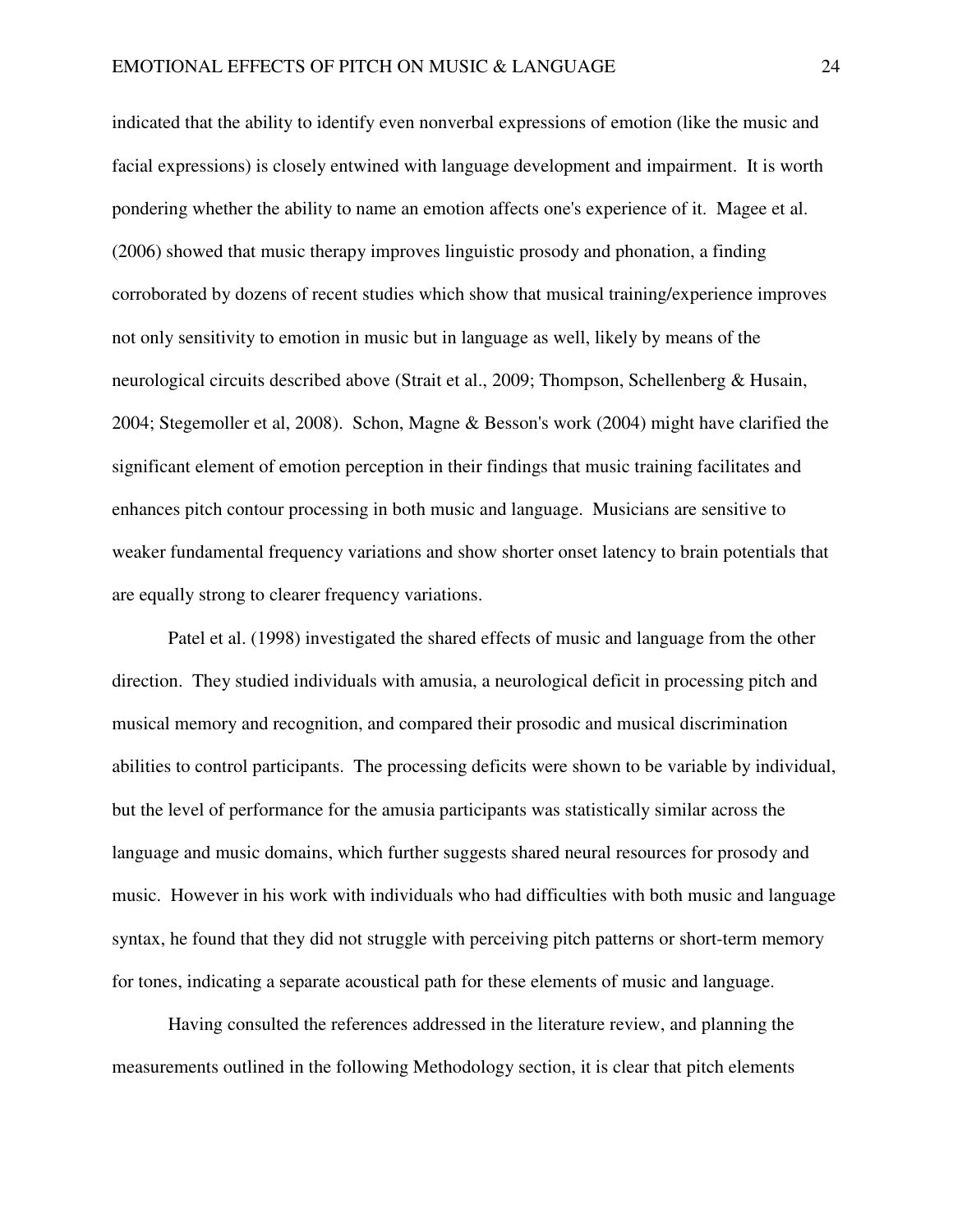appear in both music and language and influence the perception of emotion in each domain. Therefore, this study seeks to add to the available literature by holding other variables equal and answer whether pitch elements operate to the same degree or in the same fashion in both media. The following primary and secondary hypotheses have been formed.

# **Primary Hypothesis 1: Sound files (speech, prosody, music) derived from the same actor**

Participants will respond to the set of three sound files (speech, prosody and music) derived from an actor with similar subjective ratings of emotion and preference, as well as with similar physiological responses.

### **Primary Hypothesis 2: Sound files (speech, prosody, music) derived from the same actor**

**T**he strength of ratings and physiological responses will be strongest in the speech condition, where emotional meanings are clarified by words.

### **Secondary Hypothesis 1: Effects of Musical Training and Gender**

As found in past studies, women and more musically trained individuals will be more sensitive to and exhibit stronger responses to emotion in all three types of sound files, in all three types of emotional measures.

# **Secondary Hypothesis 2: Responses to Particular Acoustic Variables**

Pitch variability (range) and average pitch will be most closely correlated with participant's preferences, due to their importance perception of anger and dynamism in past studies (Scherer, 1986; Addington, 1971; Pearce, 1971). More specifically, the closer the actor's voice matches the cluster of pitch variables identified for hot anger by Scherer (1986), the more preferred that interpretation will be, particularly for speech, following what the normative relationship Markel et al. (1973) found between voice and content depending on the emotion being expressed. People expect a certain 'tone-of-voice' for a particular emotion.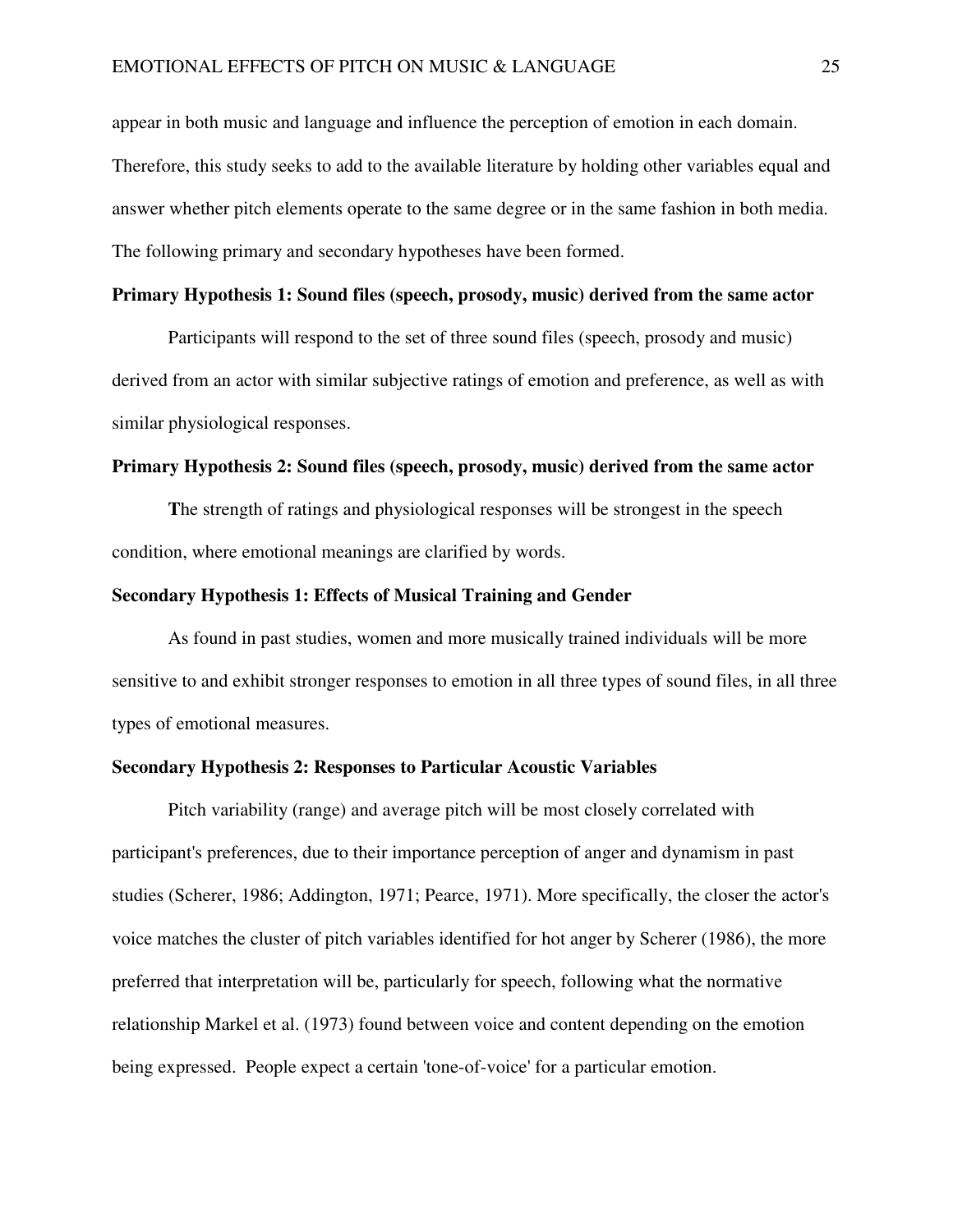# **Methods**

# **Participants**

35 participants (15 males, 20 females; age  $= 18-23$  yrs., mean  $= 19.74$  yrs.) from the Bethel student body were solicited from psychology and philosophy classes and received extra credit for participating.

# **Acoustic Stimuli and Design**

The goal in stimuli selection and creation was to eliminate all variation in content, necessitating the use of the same monologue for the base of all the sound files, so as to isolate pitch features as independent variables influencing emotional dependent variables. The monologue selected was Shylock's "I am a Jew" speech from Shakespeare's *The Merchant of Venice* (see Appendix 1). This seminar used recordings from the professional performances of Shylock by Al Pacino (*The Merchant of Venice*, 2004, Spice Factory) and Orson Welles (*The Merchant of Venice*, 1969) as well as the competitive amateur performances by Adam Brown and Paul Olivier Bros at the English Speaking Union's 2007 and 2009 National Shakespeare Competitions, respectively, as the designated "speech" stimuli.

Each of these speech stimuli were filtered for lowpass at 250 Hz and 26 dB using Audacity (Mazzoni, 2010) to extend Pearce's (1971) methodology for eliminating intelligibility of speech and producing content-free "prosody" stimuli for their studies.

A recently developed open source package called Praat (Boersma, 2009) performs acoustic analysis and sound manipulation and has a program called Prosogram v2.4f (2009), which yields an adjusted readout of the pitch contour of a person's voice. These adjusted pitch contours allegedly account for the thresholds at which human perception notices a difference in pitch, which raw pitch contours neglect. These prosograms are read in semitone intervals. These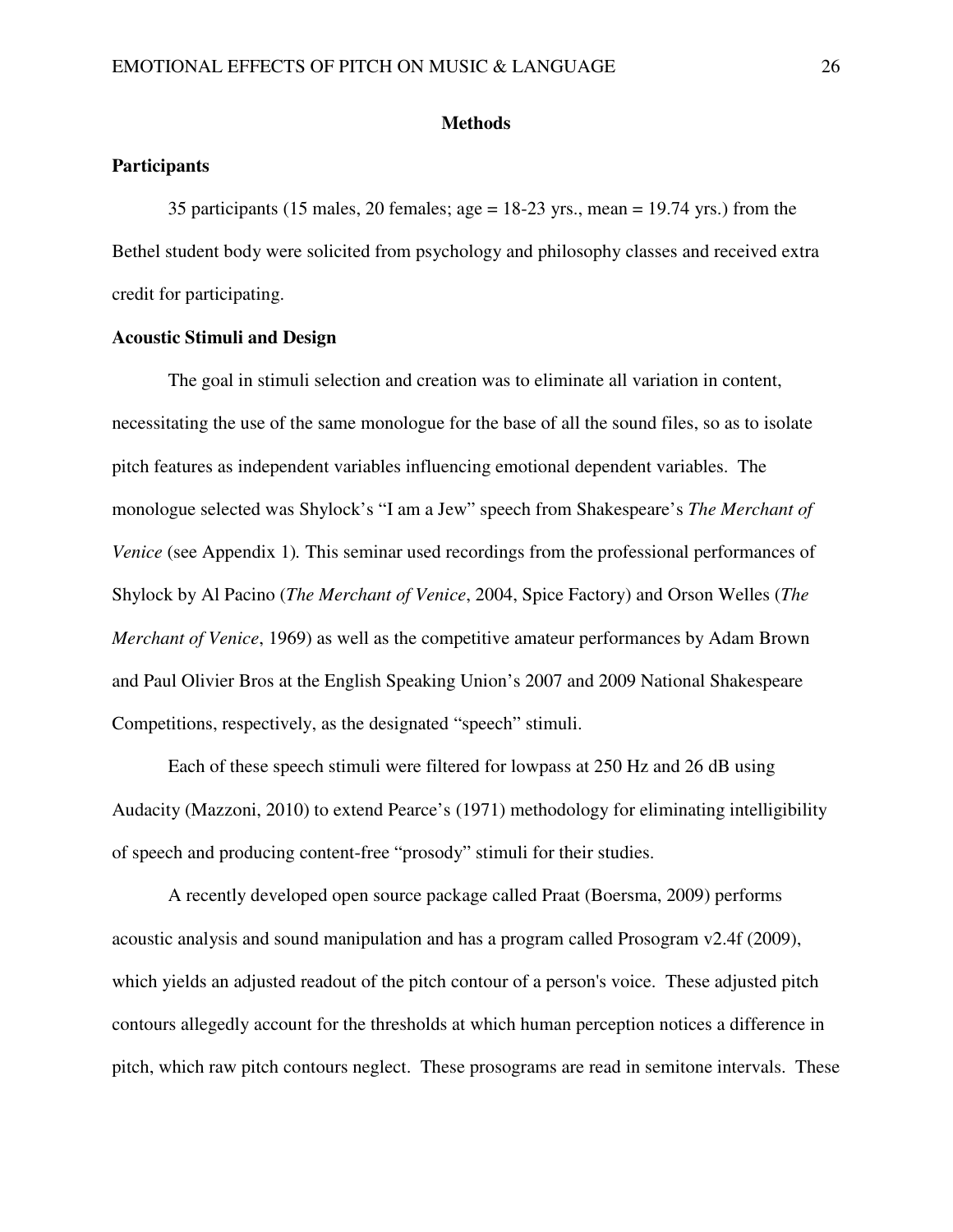semitone intervals were be transcribed into Finale composition software (2009, Make Music, Inc.,) and turned into pure tones of music for "music" stimuli.

This results in a 3 Media X 4 Performers set of 12 stimuli to which all participants were exposed, making this experiment a repeated-measures, within-subjects design.

# **Apparatus and Procedure**

 Concerning the collection of emotional data relevant to psychological (self-report) and physiological responses of emotion, this seminar modeled past Bethel psychology of music experiments and utilized the ActiveTwo Data Acquisition System (BioSemi, Amsterdam, Netherlands), powered by a DC battery pack via active Ag/AgCl electrodes (MettingVanRijn. Kuiper, Dankers & Grimbergen, 1996) to record peripheral physiological responses to stimuli. These physiological responses are related especially to the arousal dimension of emotion and include heart rate, galvanized skin response (GSR), temperature and facial muscle movements (EMG). The signals were saved with the use of LabVIEW-based ActiVIEW software (BioSemi, Amsterdam, Netherlands).

Participants' experiential emotional responses of valence and arousal were recorded postlistening periods using the Self Assessment Manikin (SAM; Lang, Bradley, & Cuthbert, 1999). The SAM instrument has been shown to have strong reliability coefficients for valence and arousal (Cronbach's alpha, range  $= 0.83 - 0.93$ ; Jennings, McGinnis, Lovejoy & Stirling, 2000) and it has been effectively used in music research (Morris & Boone, 1998). Its application here to prosodic and speech-based stimuli should be appropriate if my hypothesis concerning the functional relationship between music and language is strong. Post-listening ratings of liking and efficiency ("how effective was the piece in conveying emotion") were gathered by participants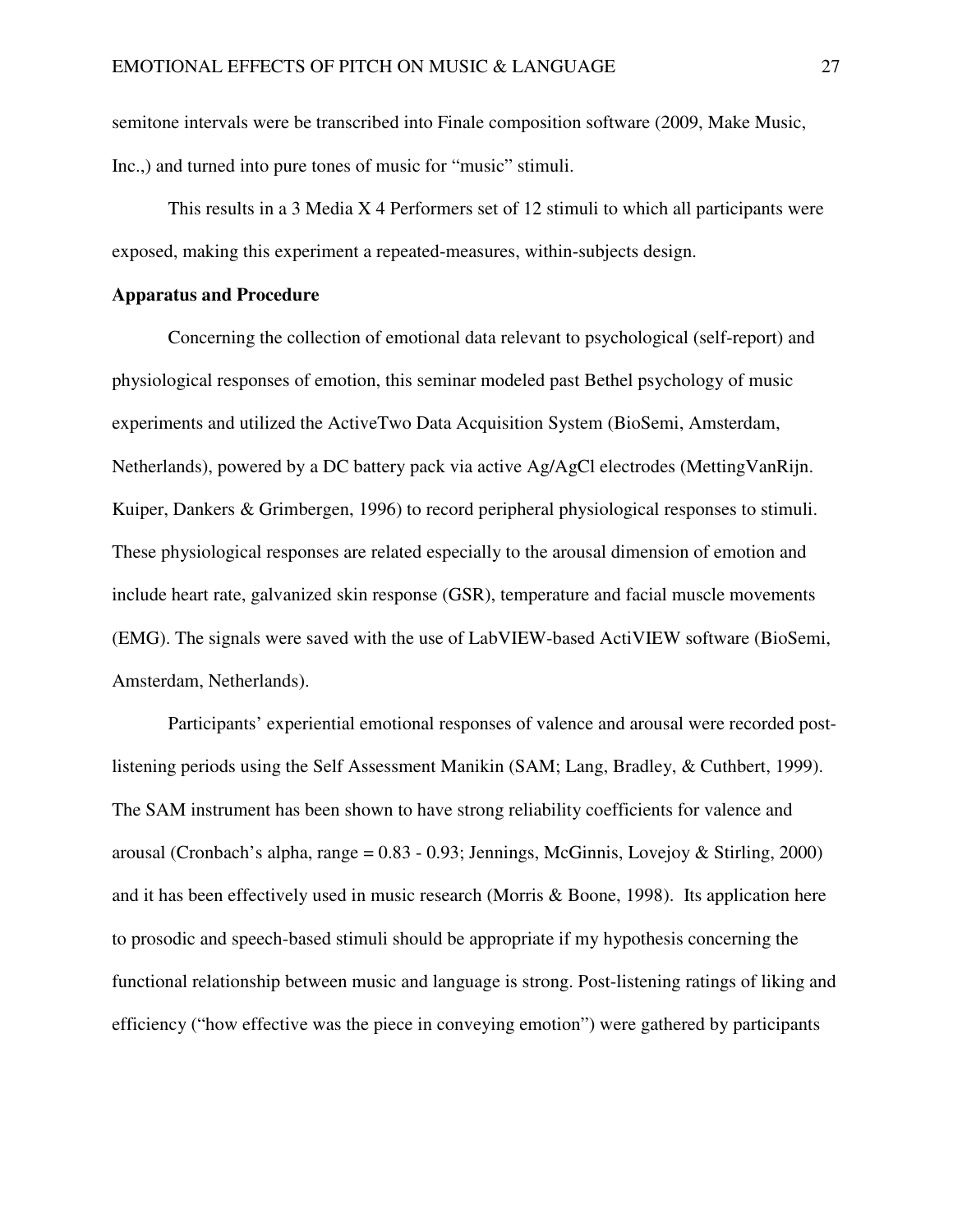moving a slider along a simple 9-point Likert scale on the same LabVIEW VI to indicate their responses.

 When participants arrived, they were seated in front of a computer on which they would make their experiential emotional ratings and hooked up to the ActiveTwo apparatus. Once hooked up, participants were given instructions about the experiment. They were told for each sound file they listened to, there would be a minute-long baseline, a listening episode in which they might listen to three different types of acoustical stimuli: prosody, music and speech, and then a rating period in which they would be asked to make several ratings about each piece. These questions of pleasantness and arousal asked not how the participants felt about listening to the stimuli, but asked them to describe the emotions they believed the creator of the sound was expressing. They were shown pictures of the SAM rating scale and how to use it. They were also asked how much they like the stimuli and how efficient the stimuli were at expressing the creator's emotion. It was explained that before, during and after the listening periods, physiological data would be recorded from the sensors I had attached to their body.

 First, baseline measures of participants' mood the day of the session were solicited via the SAM rating scale before the listening session began. Then they listened to a practice piece and gave the ratings they would use during the listening sessions. At this point, a pause was taken for any questions the participants had, and then they proceeded with the 12 acoustic stimuli. The four prosody files were always presented first (randomized internally), then music, then speech, to separate the presentation of the speech and prosody pieces. It was the hope that this would further decrease intelligibility of the prosody pieces by presenting them first and at a distance from their particular speech pieces. This grouping of speech files also encouraged participants to compare within medium rather than across media, but the four files of each medium would be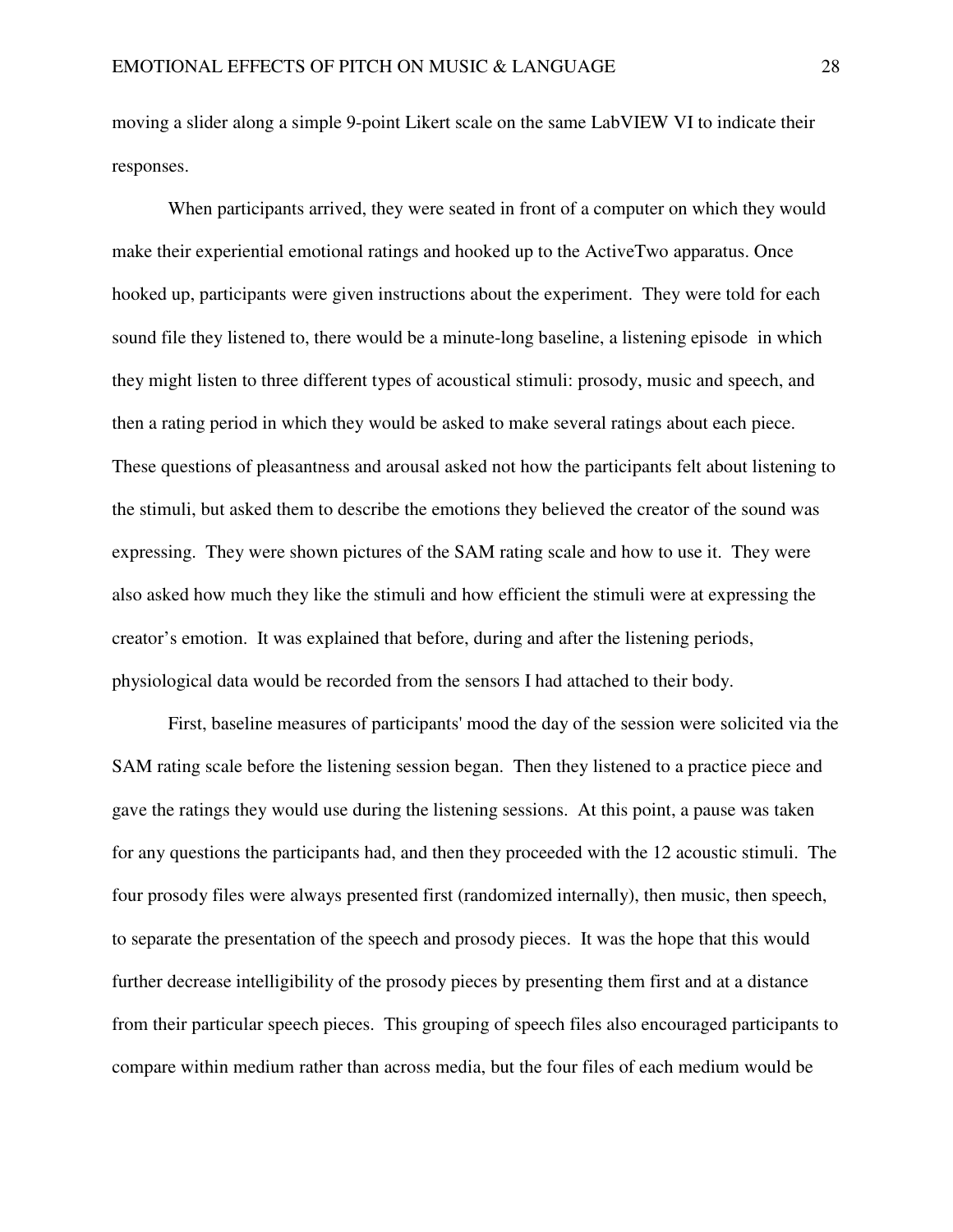randomly presented to avoid order effects. After the completion of the experiment, each participant filled out a short debriefing sheet with demographics including gender and musical training, and any concerns or questions were addressed.

# **Data Analysis**

Data for heart rate, EMG, GSR and temperature were divided into separate sound files and processed in a LabVIEW-VI to generate second-by-second averages. From those averages, an average for a five-second baseline period was taken. The first 96 seconds of data from each sound file were then processed as derivations from that baseline average. The average derivation across the sound file was used as the statistically-tested measures of heart-rate, EMG, GSR and temperature for each participant for each song. These physiological data were entered with the psychological, and demographic data in a consistent order in EXCEL.

At a later point, acoustical properties of the sound files derived from each of the four performers was added to the data for testing. The acoustical data investigated are duration (as a rough measure of tempo), minimum, maximum, range, mean and standard deviation of pitch, and mean absolute slope as given by Praat. These are basic measures that were relevant to several studies in the literature (Pearce, 1971; Black, 1942; Mullennix et al, 2002; Ververidis & Kotropoulos, 2006; Scherer; 1986, Oudeyer, 2003; Steeneken & Hansen, 1999; Scherer, Ladd & Silverman; 1984). Using these stimuli allow for statistical comparison of this study's acoustical stimuli to one another and to expected acoustic parameter patterns for the expression of anger (Oudeyer, 2003; Pittam & Scherer; 1993) as well as those patterns associated with ratings of speaker credibility and voice preference (Black, 1942; Pearce, 1971; Addington, 1971). It may be that some of these musical structure properties are associated with listener preference or ratings of efficiency.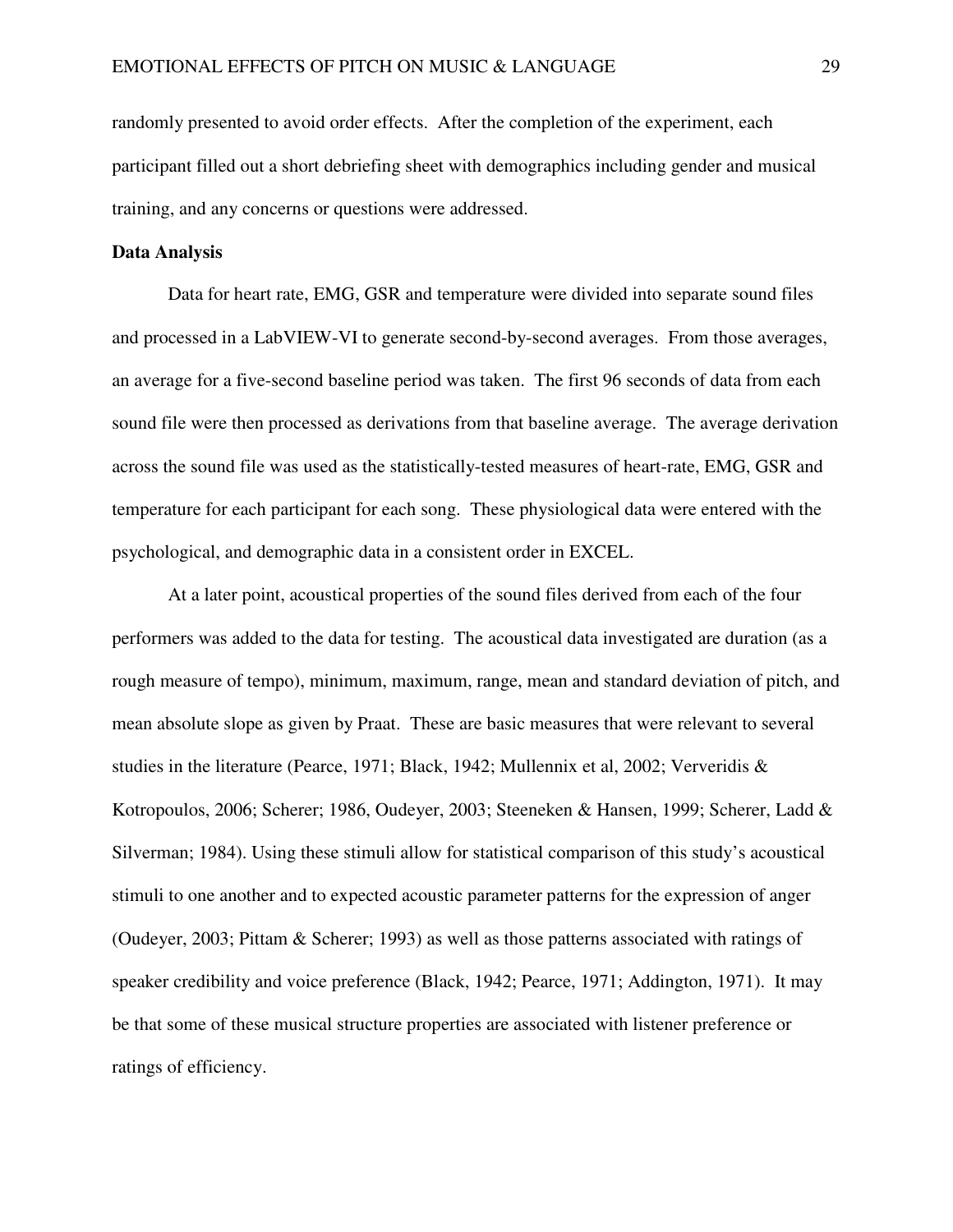Relationships amongst the types of emotional responses were tested using correlations and Hierarchical Linear Modeling.

To test the primary hypotheses, the five experiential measures of emotion: activation, pleasantness, efficiency and liking, as well as pertinent physiological averages, would each be subjected to a two-way, repeated-measures ANOVA. This test could answer whether the speech files had stronger emotional responses than the other types of sound files, or whether performer had a significant effect on any emotional ratings or measures.

 Hierarchical Linear Modeling could test these same relationships while controlling for the two mediating factors of gender and musical training or other demographic/debriefing data, such as whether a participant's ability to understand the prosody files affected their emotional ratings and measures.

#### **Results**

### **Primary Hypothesis 1**

 The hypothesis that participants would respond to three types of sound derived from the same performer with similar emotional responses, both psychological and physiological, would indicate that emotional responses are influenced by pitch patterns in the performers' voices which stay constant across the three media. Results did not show this relationship universally, but for particular measures.

 Measures of activation and efficiency differed significantly by performer. Numerical summaries for both variables are shown by performer in Tables 1 and 2. For Activation (Table 1), the values are inverted so that higher values are actually lower activation.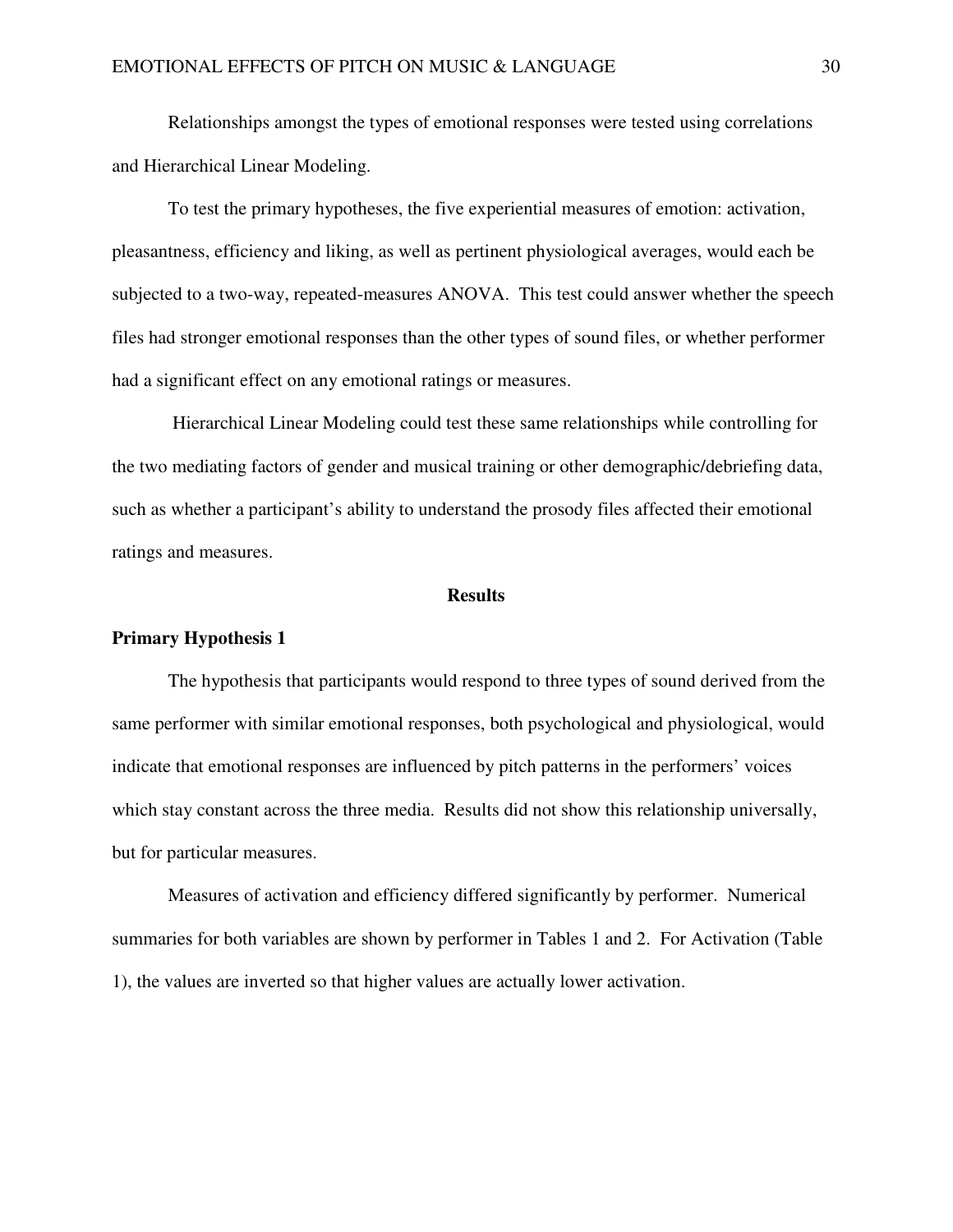|       | mean     | sd       | $0\%$ | 25%  | 50%  | 75%   | $100\%$ | n   |
|-------|----------|----------|-------|------|------|-------|---------|-----|
| Al    | 2.771200 | 2.447857 | 0.00  | 0.79 | 2.43 | 4.066 | 9.66    | 105 |
| Adam  | 2.440571 | 2.170317 | 0.00  | 0.83 | 2.07 | 3.430 | 9.49    | 105 |
| Paul  | 4.607905 | 2.361031 | 0.12  | 3.12 | 3.94 | 6.000 | 10.00   | 105 |
| Orson | 6.266286 | 2.607073 | 0.73  | 4.16 | 7.04 | 8.380 | 10.00   | 105 |

Table 1. Activation

|      | mean           | sd       | $0\%$        | 25%  | 50%  | 75%  | 100% n |     |
|------|----------------|----------|--------------|------|------|------|--------|-----|
| Al   | 6.546571       | 2.518774 | 0            | 5.00 | 6.59 | 8.61 | 10     | 105 |
| Adam | 6.655429       | 2.534690 | $\mathbf{0}$ | 5.49 | 7.02 | 8.63 | 10     | 105 |
| Paul | 5.198667       | 2.606787 | 0            | 3.91 | 5.30 | 7.10 | 10     | 105 |
|      | Orson 5.178000 | 2.477552 | 0            | 3.33 | 5.62 | 6.89 | 10     | 105 |

Table 2. Efficiency

 A two-way repeated-measures analysis of variance showed main effects of performer and medium on participants' ratings of activation, but no interaction effects, suggesting the effects are additive and independent of one another.

Error: Within

|                   | Df  | Sum Sq  | Mean Sq | F value | $Pr(>=F)$       |
|-------------------|-----|---------|---------|---------|-----------------|
| Medium            |     | 134.13  | 67.07   | 14.280  | 1.027e-06 ***   |
| Performer         |     | 287.35  | 95.78   | 20.394  | $2.616e-12$ *** |
| Medium: Performer |     | 44.16   | 7.36    | 1.567   | 0.1554          |
| <b>Residuals</b>  | 396 | 1859.84 | 4.70    |         |                 |

Figure 2 shows these relationships in graphical form.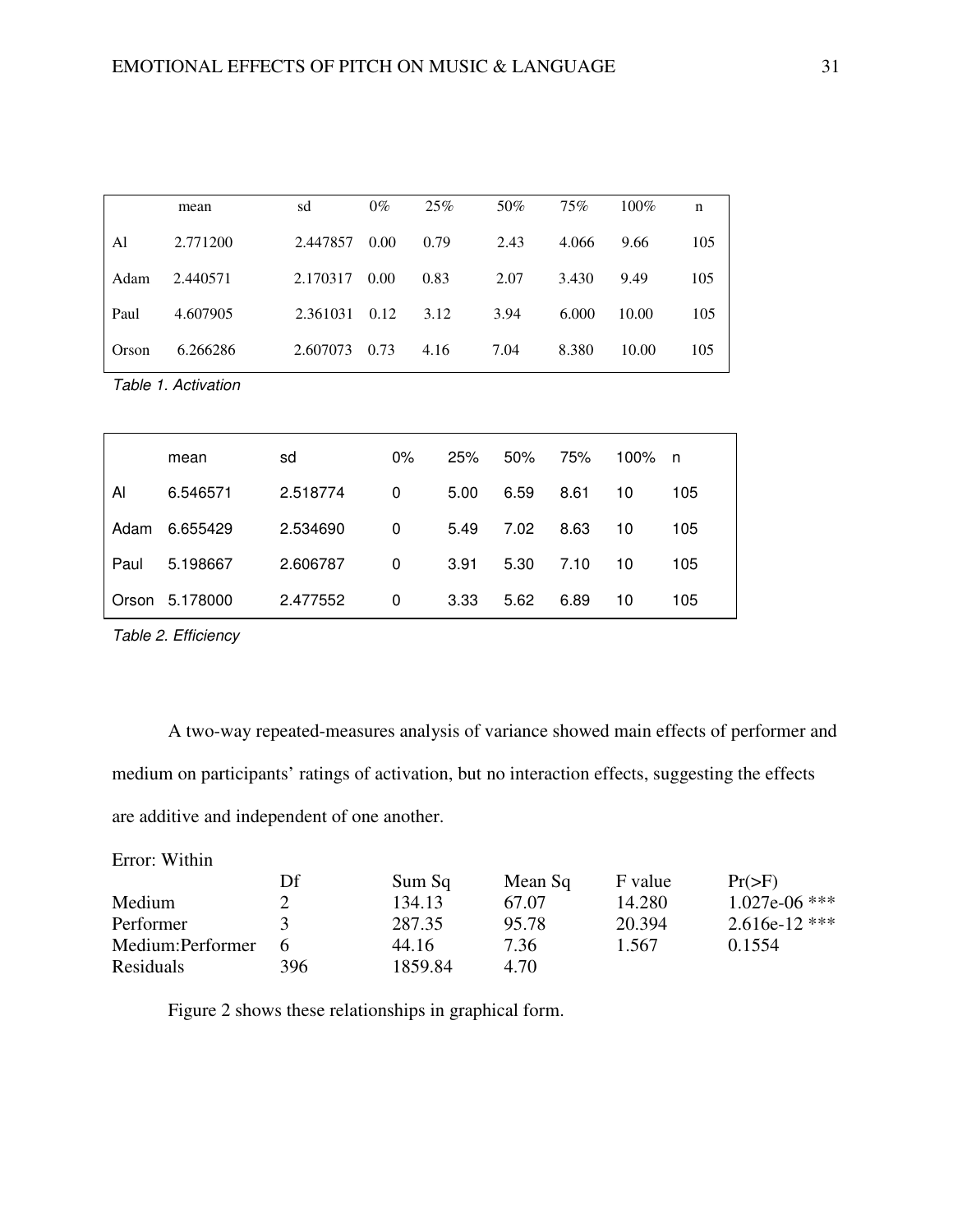

Figure 2. Main Effects of Performer and Medium on Activation

Once again, activation measures are inverted, so Adam has the highest mean activation ratings and Orson has the lowest for all three media. The patterns for activation generally stay the same relative to one another, demonstrating the performers' effects in spite of medium's absolute changes in activation value.

A second two-way repeated-measures analysis of variance showed main effects of performer and medium on participants' ratings of efficiency as well, but, again, no interaction effects, indicating additive and independent effects.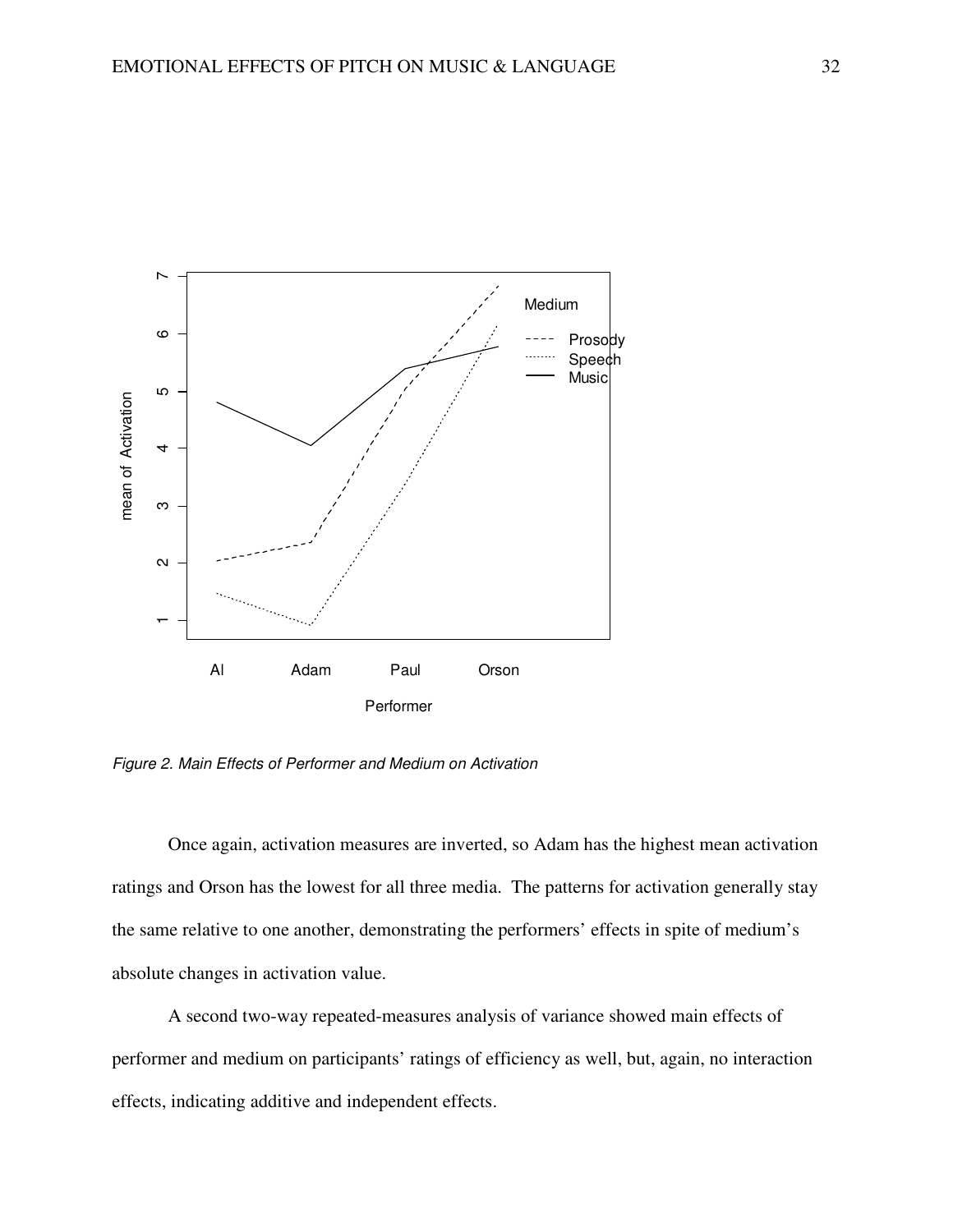# Error: Within

|                   | Df            | Sum Sq  | Mean Sq | F value | $Pr(>=F)$     |
|-------------------|---------------|---------|---------|---------|---------------|
| Medium            |               | 180.94  | 90.47   | 19.0065 | 1.313e-08 *** |
| Performer         | $\mathcal{R}$ | 50.15   | 16.72   | 3.5116  | $0.01538*$    |
| Medium: Performer | $\mathsf{f}$  | 16.47   | 2.75    | 0.5768  | 0.74885       |
| <b>Residuals</b>  | 396           | 1884.98 | 4.76    |         |               |

Figure 3 shows these relationships graphically.





 Like activation, efficiency patterns among the four performers generally remain the same relative to one another across the three media. In fact, Hierarchical Linear Modeling showed that both activation and efficiency could predict performer significantly: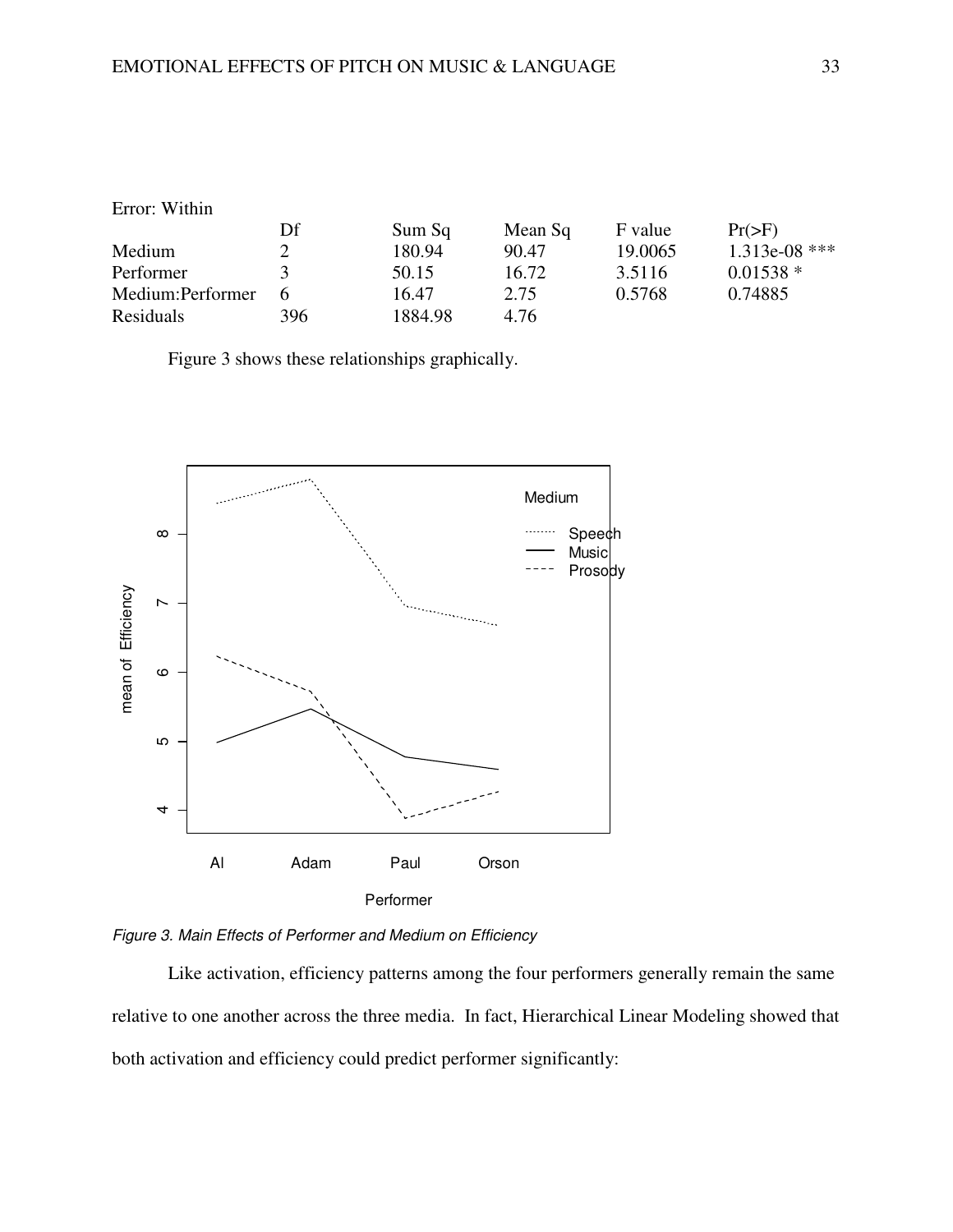| Activation<br><b>Fixed Effect</b>                                     | Standard<br>Coefficient<br>Error | Approx.  | T-ratio  | d.f. | P-value |         |
|-----------------------------------------------------------------------|----------------------------------|----------|----------|------|---------|---------|
| INTRCPT1, PO<br>For.                                                  |                                  |          |          |      |         |         |
| INTRCPT2, B00                                                         | 2.500000 0.047451                |          | 52.686   | 34   | 0.000   |         |
| For ACTIVATI slope, P1                                                |                                  |          |          |      |         |         |
| INTRCPT2, B10                                                         | 0.195883 0.016691                |          | 11.736   | 418  | 0.000   |         |
| Efficiency<br><b>Fixed Effect</b>                                     | Standard<br>Coefficient          | Approx.  |          |      |         | P-value |
|                                                                       |                                  | Error    | T-ratio  |      | d.f.    |         |
| INTRCPT1, P0<br>For<br><b>INTRCPT2, B00</b><br>For EFFICIEN slope, P1 | 2.500000                         | 0.053142 | 47.044   |      | 34      | 0.000   |
| INTRCPT2, B10                                                         | $-0.101295$                      | 0.020276 | $-4.996$ |      | 418     | 0.000   |
|                                                                       |                                  |          |          |      |         |         |

 The relative order of ratings across the four performers was similar for activation and efficiency, and differed at the same points in the prosody medium. This suggested a relationship between efficiency and activation, which was subsequently found. A correlation test for activation and efficiency showed an artificially negative relationship ( $r = -0.4849$ ,  $p < 2.2^{-16}$ ), which actually indicates that the greater the activation ratings for a sound file, the more efficient participants perceived it to be. Hierarchical Linear Modeling of this relationship confirmed its strength, and showed that activation predicts efficiency across all media and performers (with no effects of level 2 variables), and efficiency predicts activation across all media and performers (with a gender trend).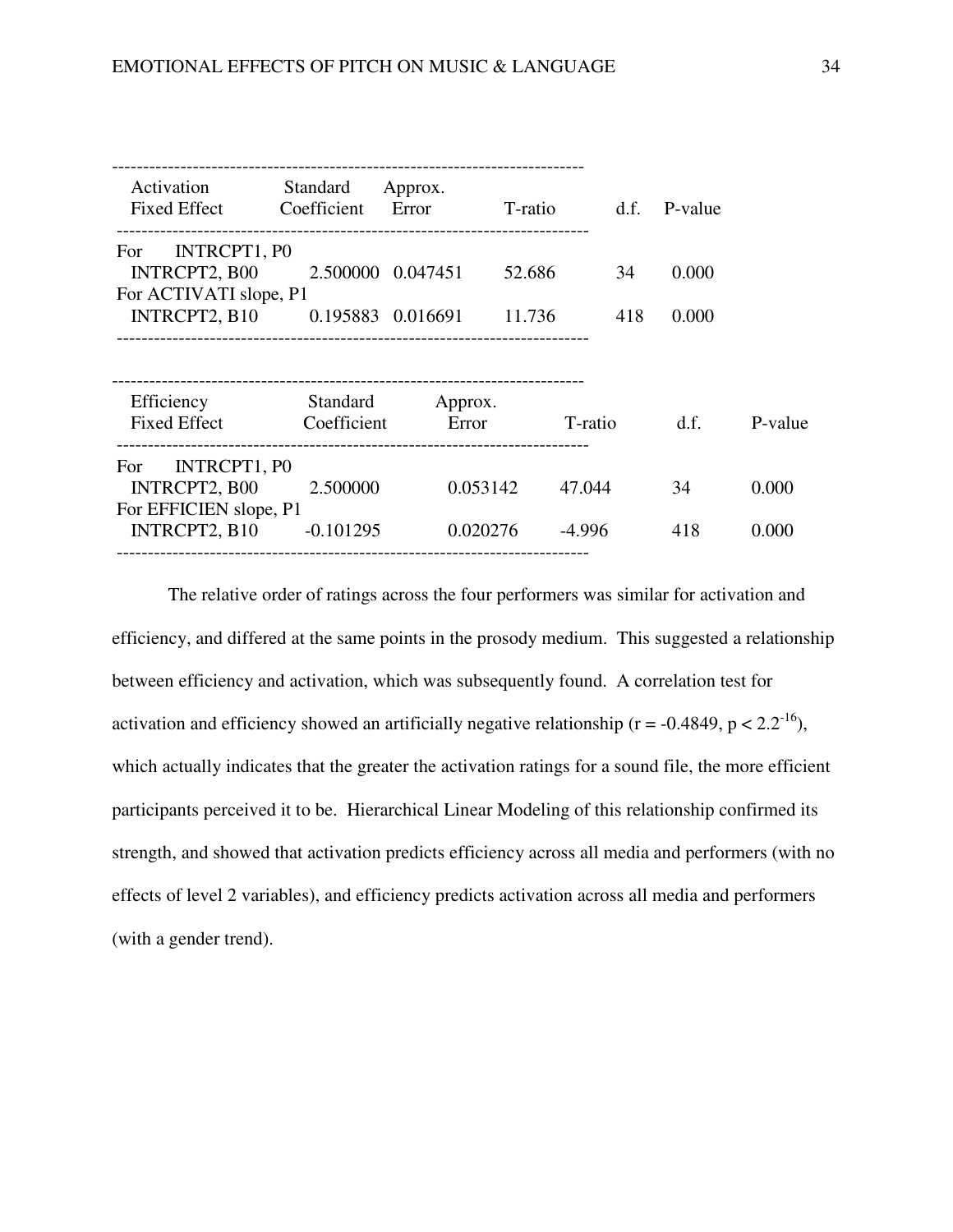| <b>Fixed Effect</b>    | Standard<br>Coefficient | Approx.<br>Error | T-ratio   | d.f. | P-value |
|------------------------|-------------------------|------------------|-----------|------|---------|
| INTRCPT1, P0<br>For    |                         |                  |           |      |         |
| INTRCPT2, B00          | 5.895290                | 0.165510         | 35.619    | 34   | 0.000   |
| For ACTIVATI slope, P1 |                         |                  |           |      |         |
| INTRCPT2, B10          | $-0.451497$             | 0.041858         | $-10.786$ | 29   | 0.000   |
| GENDER, B11            | $-0.019564$             | 0.086288         | $-0.227$  | 29   | 0.822   |
| PRIVATEO, B12          | 0.003575                | 0.012422         | 0.288     | 29   | 0.775   |
| PROSODY, B13           | $-0.046185$             | 0.045786         | $-1.009$  | 29   | 0.322   |
| IMAGININ, B14          | $-0.043420$             | 0.057653         | $-0.753$  | 29   | 0.457   |
| DISTRACT, B15          | $-0.035083$             | 0.088636         | $-0.396$  | 29   | 0.695   |
|                        |                         |                  |           |      |         |

The outcome variable is EFFICIEN

| <b>Fixed Effect</b>    | <b>Standard</b><br>Coefficient | Approx.<br>Error | T-ratio  | d.f. | P-value |
|------------------------|--------------------------------|------------------|----------|------|---------|
| INTRCPT1, PO<br>For    |                                |                  |          |      |         |
| INTRCPT2, B00          | 4.130631                       | 0.128700         | 32.095   | 34   | 0.000   |
| For EFFICIEN slope, P5 |                                |                  |          |      |         |
| INTRCPT2, B50          | $-0.383227$                    | 0.072697         | $-5.272$ | 29   | 0.000   |
| GENDER, B51            | 0.297760                       | 0.148639         | 2.003    | 29   | 0.054   |
| PRIVATEO, B52          | $-0.004134$                    | 0.021755         | $-0.190$ | 29   | 0.851   |
| PROSODY, B53           | $-0.190153$                    | 0.086985         | $-2.186$ | 29   | 0.037   |
| IMAGININ, B54          | 0.015954                       | 0.099072         | 0.161    | 29   | 0.874   |
| DISTRACT, B55          | $-0.133857$                    | 0.158421         | $-0.845$ | 29   | 0.405   |

The outcome variable is ACTIVATI

Error: Within

 A final rating that was influenced by performer was pleasantness. In a two-way repeated measures ANOVA testing for effects of performer and medium, a robust main effect of medium was found, but no effect of performer. However, there was a significant interaction effect between medium and performer for pleasantness.

| ентог, мани      |               |         |         |         |               |
|------------------|---------------|---------|---------|---------|---------------|
|                  | Df            | Sum Sq  | Mean Sq | F value | $Pr(>=F)$     |
| Medium           |               | 262.08  | 131.04  | 38.6661 | 4.579e-16 *** |
| Performer        | $\mathcal{L}$ | 5.75    | 1.92    | 0.5651  | 0.63830       |
| Medium:Performer | $\mathbf{a}$  | 43.35   | 7.23    | 2.1321  | $0.04888*$    |
| <b>Residuals</b> | 396           | 1342.03 | 3.39    |         |               |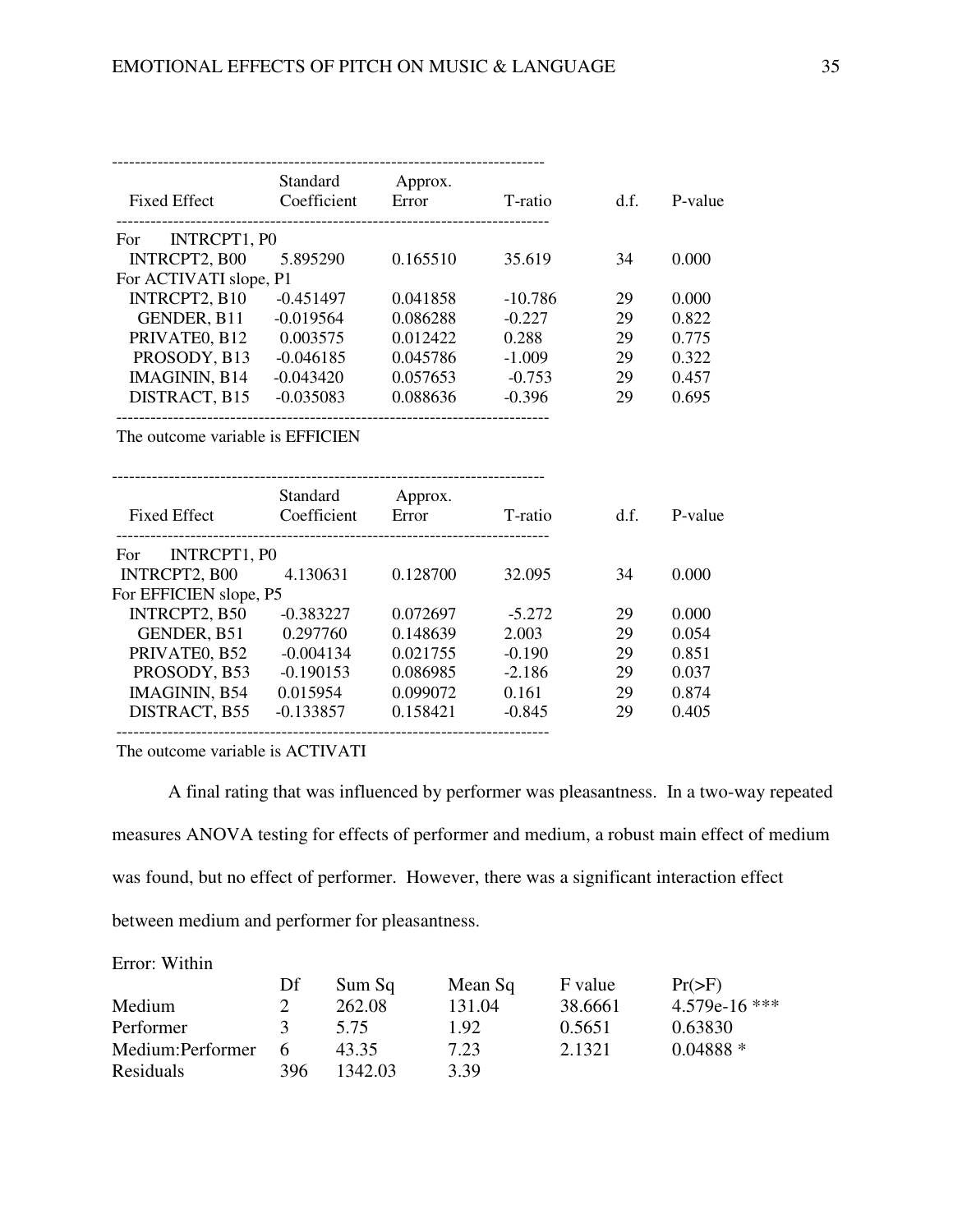This relationship shows that the interaction effect of performer on pleasantness depends on the effect of medium as well. Figure 4 is a graph that demonstrates how performer affects pleasantness ratings differently for different media.





 The relationships between performers seem to be similar for prosody and speech, but music is treated differently. Here is an instance of primary hypothesis 1 being disproven, where music and language seem to be beholden to different standards for ratings of pleasantness.

# **Primary Hypothesis 2**

 The second primary hypothesis, which holds that psychological ratings and physiological responses would be strongest for the speech stimuli, accounted for the possibility that though music and language might share similar qualities of emotional elicitation, they might elicit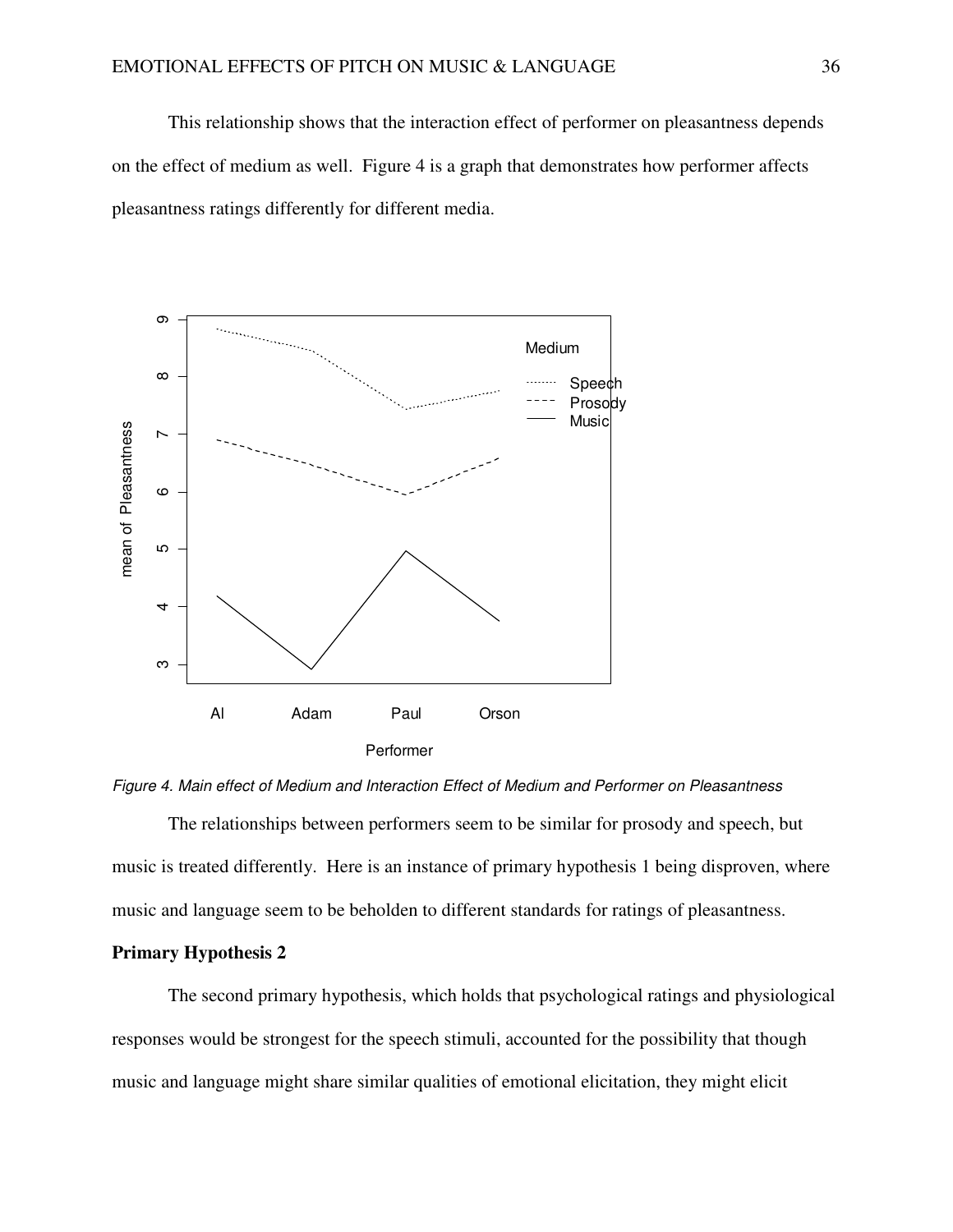emotions to different degrees, especially speech in which words have the ability to clarify the precise emotion being expressed. This effect of medium is strong and has been shown in the three psychological ratings already discussed. For activation, efficiency and pleasantness, the strongest ratings are shown for the speech stimuli (pleasantness and activation are inverted) followed by prosody, then music stimuli. For pleasantness, the strongest valence was negative, which logically follows a monologue which is high in anger.

Liking is another rating in which this effect was found. Table 3 shows the basic numerical statistics for liking grouped by media.

| mean sd 0% 25% 50% 75% 100% n |  |  |  |                                                                 |
|-------------------------------|--|--|--|-----------------------------------------------------------------|
|                               |  |  |  | speech 2.026857 4.182964 -6.09 -0.4525 2.21 5.2025 10.00 140    |
|                               |  |  |  | prosody -2.565357 3.972193 -10.00 -5.1200 -2.49 0.0000 6.91 140 |
|                               |  |  |  | music -0.061000 3.943829 -10.00 -2.2825 0.00 2.4125 9.18 140    |

Table 3. Liking

The two-way repeated-measures ANOVA for effects of medium and performer on liking showed only a main effect of medium.

Error: Within

|                  | Df            | Sum Sq | Mean Sq | F value | $Pr(>=F)$       |
|------------------|---------------|--------|---------|---------|-----------------|
| Medium           |               | 432.8  | 216.4   | 13.2158 | $2.779e-06$ *** |
| Performer        | $\mathcal{L}$ | 39.8   | 13.3    | 0.8101  | 0.4888          |
| Medium:Performer | h             | 34.3   | 5.7     | 0.3489  | 0.9104          |
| Residuals        | 396.          | 6484.6 | 16.4    |         |                 |

However, Table 3 and Figure 5 show that this effect of medium is acting differently on liking than on the other ratings. Here, though speech is still liked best, music is more preferred than prosody.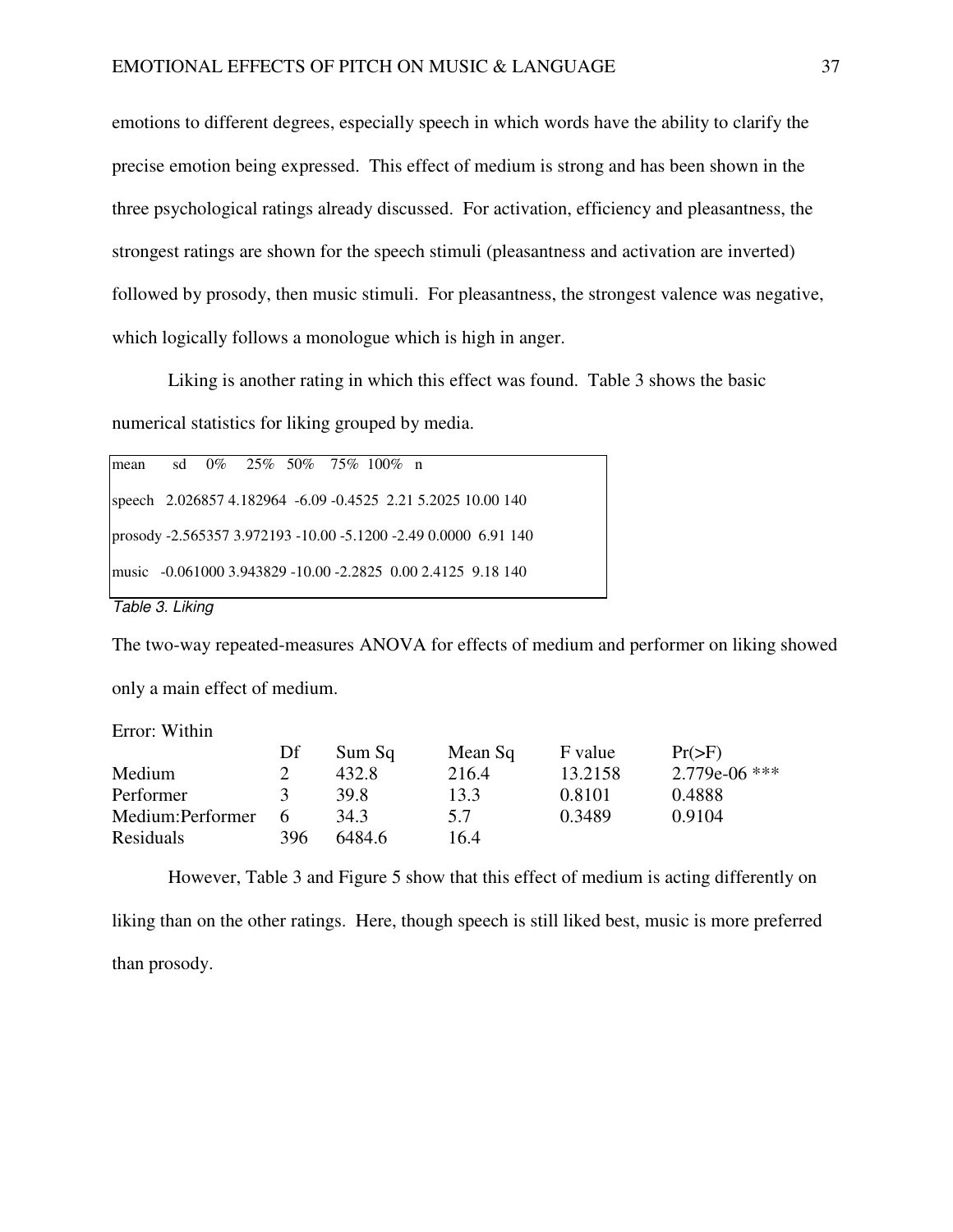

Figure 5. Main effect of medium on liking ratings.

# **Other significant relationships amongst psychological and physiological responses**

None of the physiological measures showed any relationship with either the medium or

performer factors and only limited relationships with the psychological ratings, but they were

significantly related to one another (see Table 4).

|                       | EMG <sup>-</sup> | <b>GSR</b>  | Heart.rate  | Temperature |
|-----------------------|------------------|-------------|-------------|-------------|
| EMG                   | 1.0000000        | $0.5227***$ | $0.2395***$ | $0.4996***$ |
| <b>GSR</b>            | $0.5227***$      | 1.0000000   | $0.3231***$ | $0.6304***$ |
| Heart.rate            | $0.2395***$      | $0.3231***$ | 1.0000000   | $0.4724***$ |
| Temperature 0.4996*** |                  | $0.6304***$ | $0.4724***$ | 1.0000000   |
| — <i>''</i> 'A        |                  |             |             | .           |

Table 4. Correlation matrix of physiological responses.  $(*** = 0.000)$ 

Other significant relationships were found amongst the psychological ratings. Different HLM models show strong relationships between all four psychological ratings (Efficiency, Activation,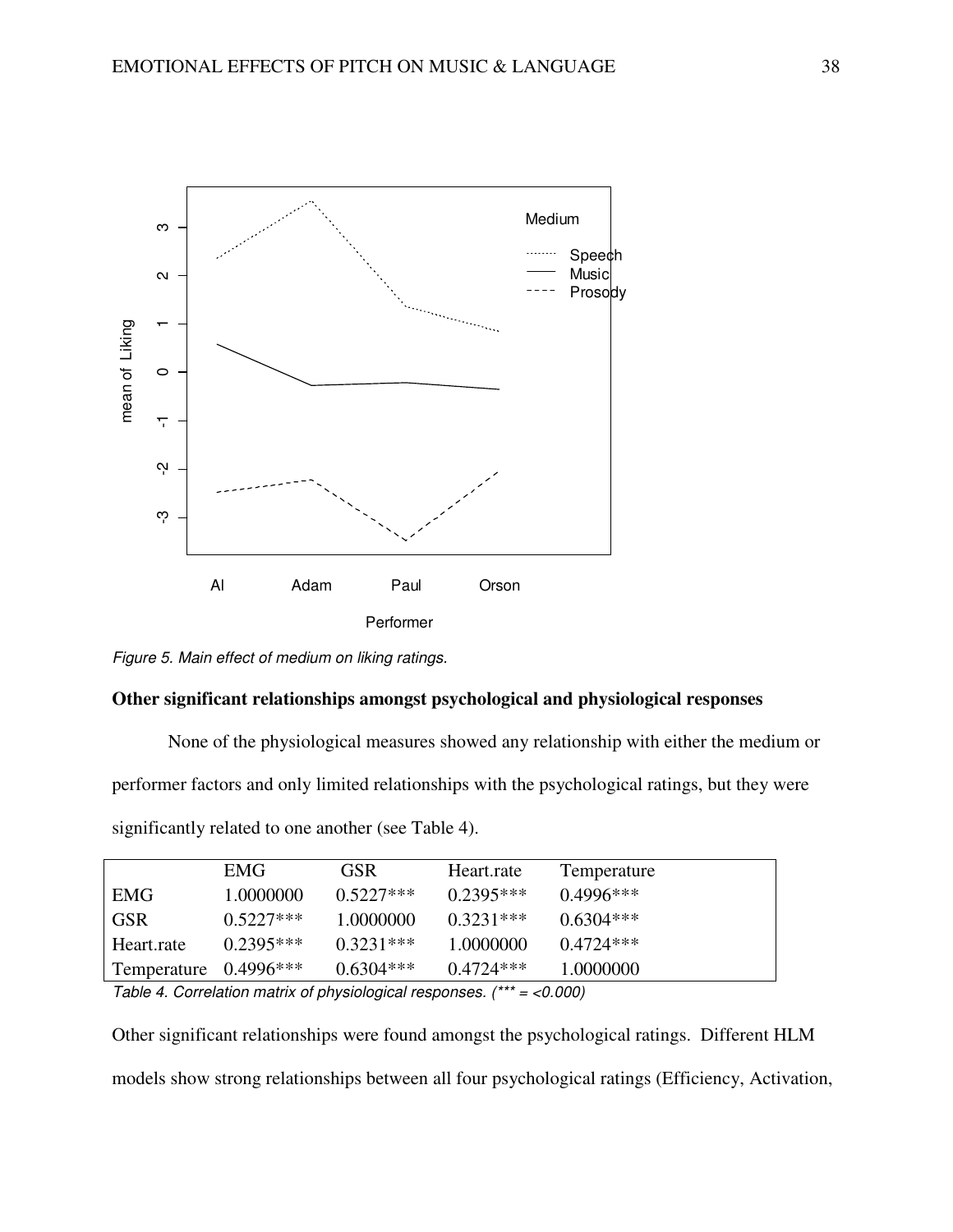Liking, Pleasantness). Some models of these relationships are provided. For Activation,

Efficiency is the strongest predictor, but in models isolating Pleasantness and Liking, both

variables can predict activation as well.

|                         | Standard    | Approx.  |          |      |         |
|-------------------------|-------------|----------|----------|------|---------|
| <b>Fixed Effect</b>     | Coefficient | Error    | T-ratio  | d.f. | P-value |
| INTRCPT1, P0<br>For     |             |          |          |      |         |
| INTRCPT2, B00           | 4.021490    | 0.137794 | 29.185   | 34   | 0.000   |
| For PLEASANT slope, P3  |             |          |          |      |         |
| INTRCPT2, B30 -0.104422 |             | 0.058844 | $-1.775$ | 414  | 0.076   |
| For LIKING slope, P4    |             |          |          |      |         |
| INTRCPT2, B40           | 0.058763    | 0.031258 | 1.880    | 414  | 0.060   |
| For EFFICIEN slope, P5  |             |          |          |      |         |
| INTRCPT2, B50           | -0.396633   | 0.057807 | $-6.861$ | 414  | 0.000   |
|                         |             |          |          |      |         |

The outcome variable is ACTIVATION

Efficiency is predicted by each of the three other psychological variables very strongly,

with no effects of level two variables.

|                        | Standard    |          |          | Approx. |         |
|------------------------|-------------|----------|----------|---------|---------|
| <b>Fixed Effect</b>    | Coefficient | Error    | T-ratio  | d.f.    | P-value |
| INTRCPT1, P0<br>For.   |             |          |          |         |         |
| <b>INTRCPT2, B00</b>   | 5.885825    | 0.135268 | 43.512   | 34      | 0.000   |
| For ACTIVATI slope, P2 |             |          |          |         |         |
| INTRCPT2, B20          | $-0.302302$ | 0.045992 | $-6.573$ | 29      | 0.000   |
| GENDER, B21            | 0.036144    | 0.097798 | 0.370    | 29      | 0.714   |
| PRIVATEO, B22          | $-0.004489$ | 0.014288 | $-0.314$ | 29      | 0.755   |
| PROSODY, B23           | $-0.027975$ | 0.053779 | $-0.520$ | 29      | 0.606   |
| For PLEASANT slope, P3 |             |          |          |         |         |
| INTRCPT2, B30          | 0.148302    | 0.053423 | 2.776    | 29      | 0.010   |
| GENDER, B31            | $-0.110691$ | 0.109534 | $-1.011$ | 29      | 0.321   |
| PRIVATEO, B32          | 0.011784    | 0.016580 | 0.711    | 29      | 0.483   |
| PROSODY, B33           | 0.003699    | 0.055506 | 0.067    | 29      | 0.948   |
| For LIKING slope, P4   |             |          |          |         |         |
| INTRCPT2, B40          | 0.283289    | 0.031438 | 9.011    | 29      | 0.000   |
| GENDER, B41            | 0.036240    | 0.060970 | 0.594    | 29      | 0.556   |
| PRIVATEO, B42          | $-0.010782$ | 0.008962 | $-1.203$ | 29      | 0.239   |
| PROSODY, B43           | 0.000802    | 0.034025 | 0.024    | 29      | 0.982   |
|                        |             |          |          |         |         |

The outcome variable is EFFICIENCY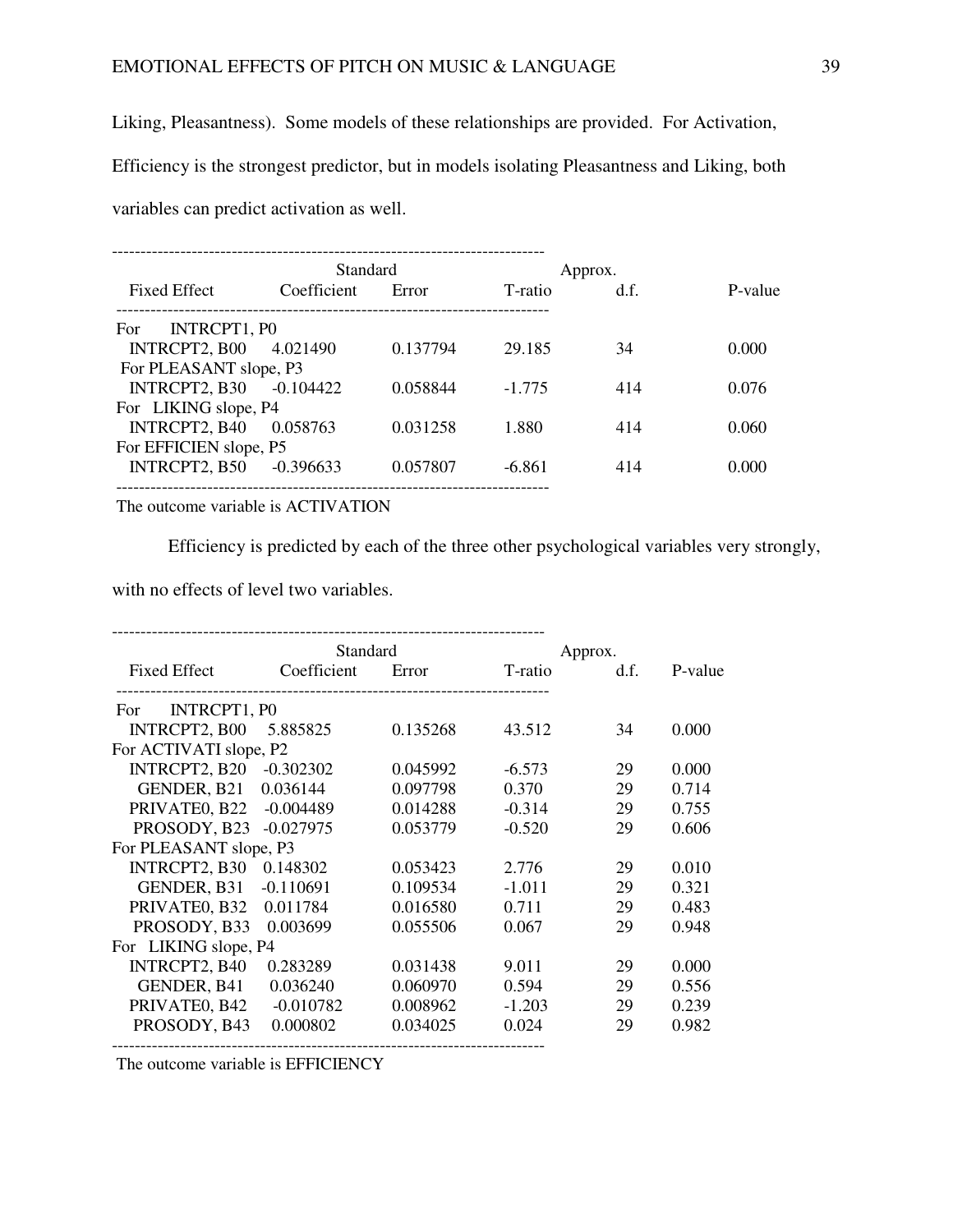Liking, a measure of particular interest, is best predicted by Efficiency and Pleasantness

in a model involving the three other psychological variables, and though Activation did predict

Liking in a simple model, it loses significance under the effects of Efficiency and Pleasantness.

| <b>Fixed Effect</b>    | Coefficient | Standard<br>Error | T-ratio  | Approx.<br>d.f. | P-value |
|------------------------|-------------|-------------------|----------|-----------------|---------|
|                        |             |                   |          |                 |         |
| INTRCPT1, PO<br>For    |             |                   |          |                 |         |
| INTRCPT2, B00          | $-0.067796$ | 0.284509          | $-0.238$ | 34              | 0.813   |
| For ACTIVATI slope, P2 |             |                   |          |                 |         |
| INTRCPT2, B20          | 0.096821    | 0.090354          | 1.072    | 29              | 0.293   |
| GENDER, B21            | $-0.121591$ | 0.184694          | $-0.658$ | 29              | 0.515   |
| PRIVATEO, B22          | 0.015828    | 0.026880          | 0.589    | 29              | 0.560   |
| PROSODY, B23           | $-0.015089$ | 0.095626          | $-0.158$ | 29              | 0.876   |
| For PLEASANT slope, P3 |             |                   |          |                 |         |
| INTRCPT2, B30          | $-0.516263$ | 0.121520          | $-4.248$ | 29              | 0.000   |
| GENDER, B31            | $-0.141870$ | 0.249408          | $-0.569$ | 29              | 0.573   |
| PRIVATEO, B32          | $-0.035779$ | 0.037528          | $-0.953$ | 29              | 0.349   |
| PROSODY, B33           | 0.088486    | 0.128422          | 0.689    | 29              | 0.496   |
| For EFFICIEN slope, P4 |             |                   |          |                 |         |
| INTRCPT2, B40          | 0.985263    | 0.097259          | 10.130   | 29              | 0.000   |
| GENDER, B41            | $-0.291525$ | 0.203034          | $-1.436$ | 29              | 0.162   |
| PRIVATE0, B42          | $-0.012508$ | 0.030672          | $-0.408$ | 29              | 0.686   |
| PROSODY, B43           | 0.055372    | 0.117036          | 0.473    | 29              | 0.639   |

The outcome variable is LIKING

Finally, Pleasantness is well-predicted by all three of the other variables without any

effects of Level 2 variables.

| Standard<br><b>Fixed Effect</b><br>Coefficient Error<br>T-ratio | Approx.<br>d.f. | P-value |
|-----------------------------------------------------------------|-----------------|---------|
| INTRCPT1, PO<br>For                                             |                 |         |
| <b>INTRCPT2, B00</b><br>6.111752 0.102624<br>59.555             | 34              | 0.000   |
| For ACTIVATI slope, P2                                          |                 |         |
| INTRCPT2, B20<br>$-2.109$<br>$-0.094126$<br>0.044627            | 29              | 0.043   |
| GENDER, B21<br>$-0.114287$<br>0.094893<br>$-1.204$              | 29              | 0.239   |
| PRIVATEO, B22<br>0.037<br>0.000504<br>0.013662                  | 29              | 0.971   |
| 0.049573<br>PROSODY, B23<br>$-0.006204$<br>$-0.125$             | 29              | 0.902   |
| For LIKING slope, P3                                            |                 |         |
| INTRCPT2, B30<br>$-0.151917$<br>0.036618<br>$-4.149$            | 29              | 0.000   |
| GENDER, B31<br>0.001<br>0.000054<br>0.076988                    | 29              | 0.999   |
| PRIVATEO, B32<br>0.011020<br>$-0.001452$<br>$-0.132$            | 29              | 0.897   |
| PROSODY, B33<br>$-0.928$<br>$-0.039848$<br>0.042947             | 29              | 0.362   |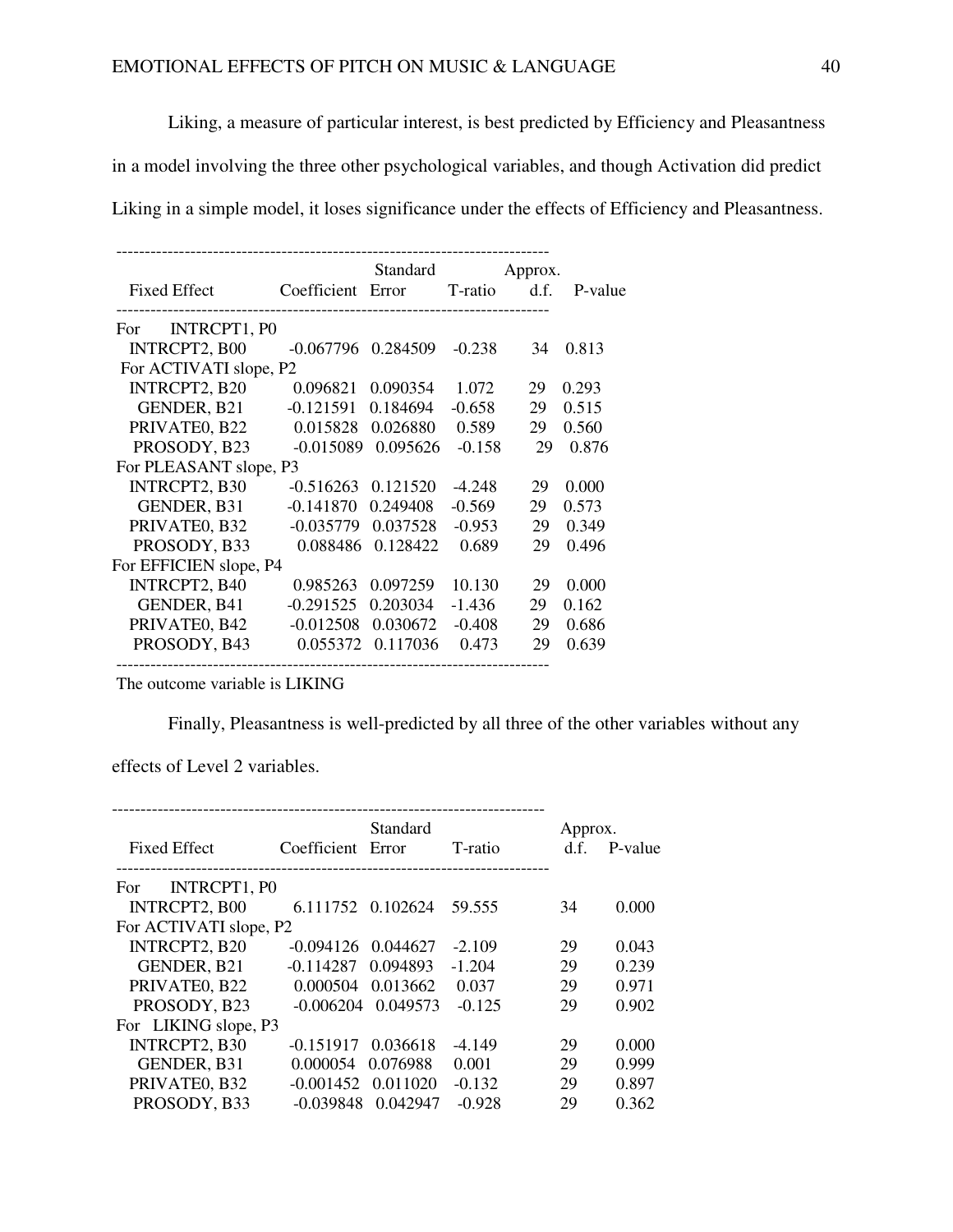| For EFFICIEN slope, P4 |                        |                   |          |    |       |
|------------------------|------------------------|-------------------|----------|----|-------|
| INTRCPT2, B40          | 0.176652 0.058544      |                   | 3.017    | 29 | 0.006 |
| GENDER, B41            | $-0.120078$ $0.125199$ |                   | $-0.959$ | 29 | 0.346 |
| PRIVATEO, B42          | 0.008458 0.018477      |                   | 0.458    | 29 | 0.650 |
| PROSODY, B43           |                        | 0.084097 0.070503 | 1.193    | 29 | 0.243 |
| IMAGININ, B44          | $-0.025697$ $0.081666$ |                   | $-0.315$ | 29 | 0.755 |
| DISTRACT, B45          |                        | 0.122066 0.133986 | 0.911    | 29 | 0.370 |
|                        |                        |                   |          |    |       |

The outcome variable is PLEASANT

### **Secondary Hypothesis 1**

A great deal of literature predicts that gender and musical training are two person factors that affect how well participants perceive and interpret emotional cues in voice and in music. Independent Samples T-Tests of gender were run for these data and several effects were found. Activation means for men and women were significantly different (t  $(338.894) = 2.7364$ , p = 0.006539). As Figures 6 and 7 show, women rate activation higher for all of the performers and for all of the media (lower means = higher activation).





In a similar way, heart rate means for men and women were significantly different (t  $(265.917)$  = 3.5394, p = 0.0004732). Figures 8 and 9 show that women have lower heart rate in response to all performers and all media.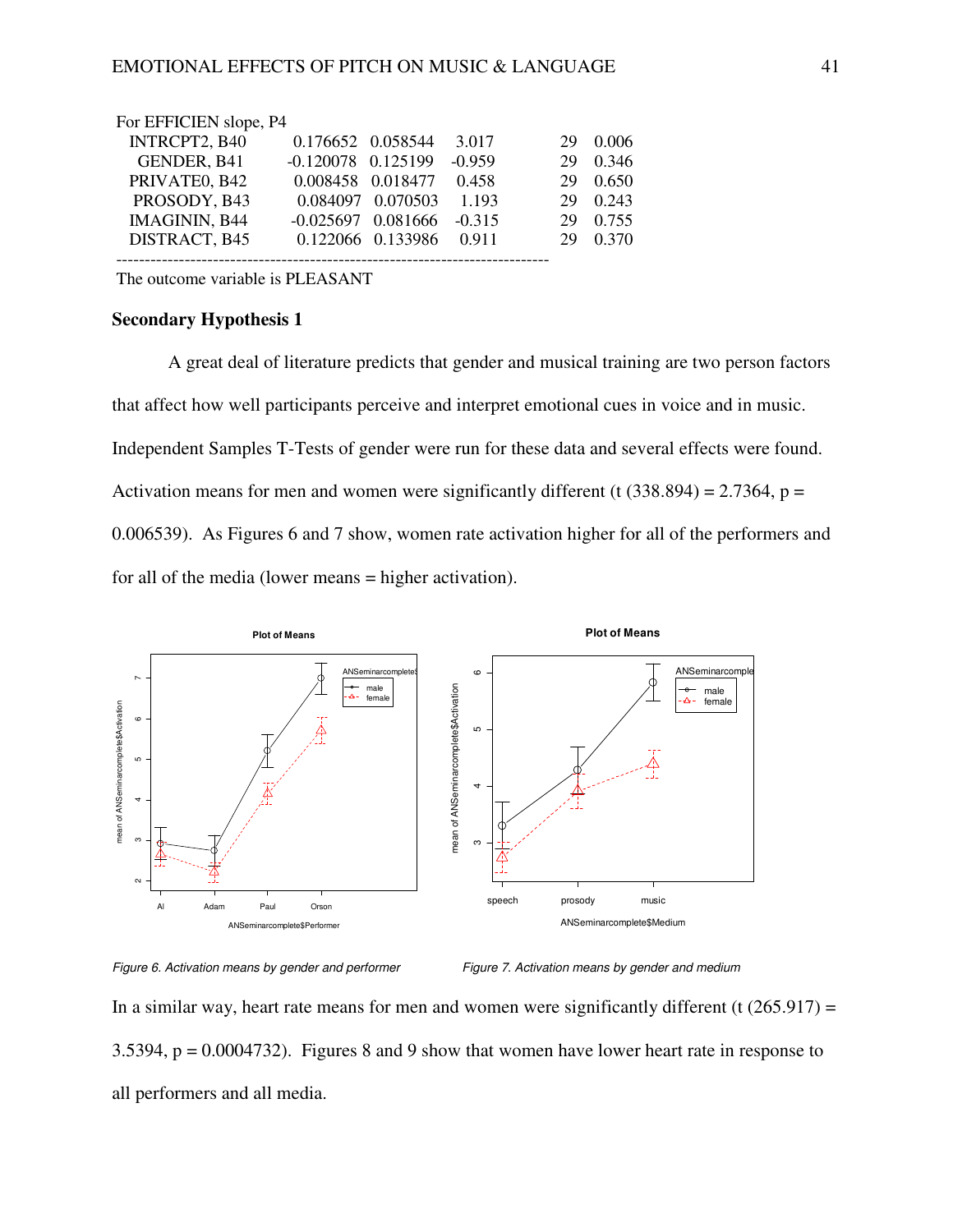

Figure 8. Heart rate means by gender and performer



### Figure 9. Heart rate means by gender and medium

Finally, this data produced confounding relationship between the two variables of interest, gender and music, as shown by the independent samples t-test results:  $(t(417.386) = -3.8306, p$ value  $= 0.0001475$ ). Women in this study had significantly greater musical training (as measured by private music lessons) that men.

 In HLM analyses, Medium exhibited the influence of gender and music trends or significance in its relationship to Efficiency, Liking and Pleasantness, but neither of these Level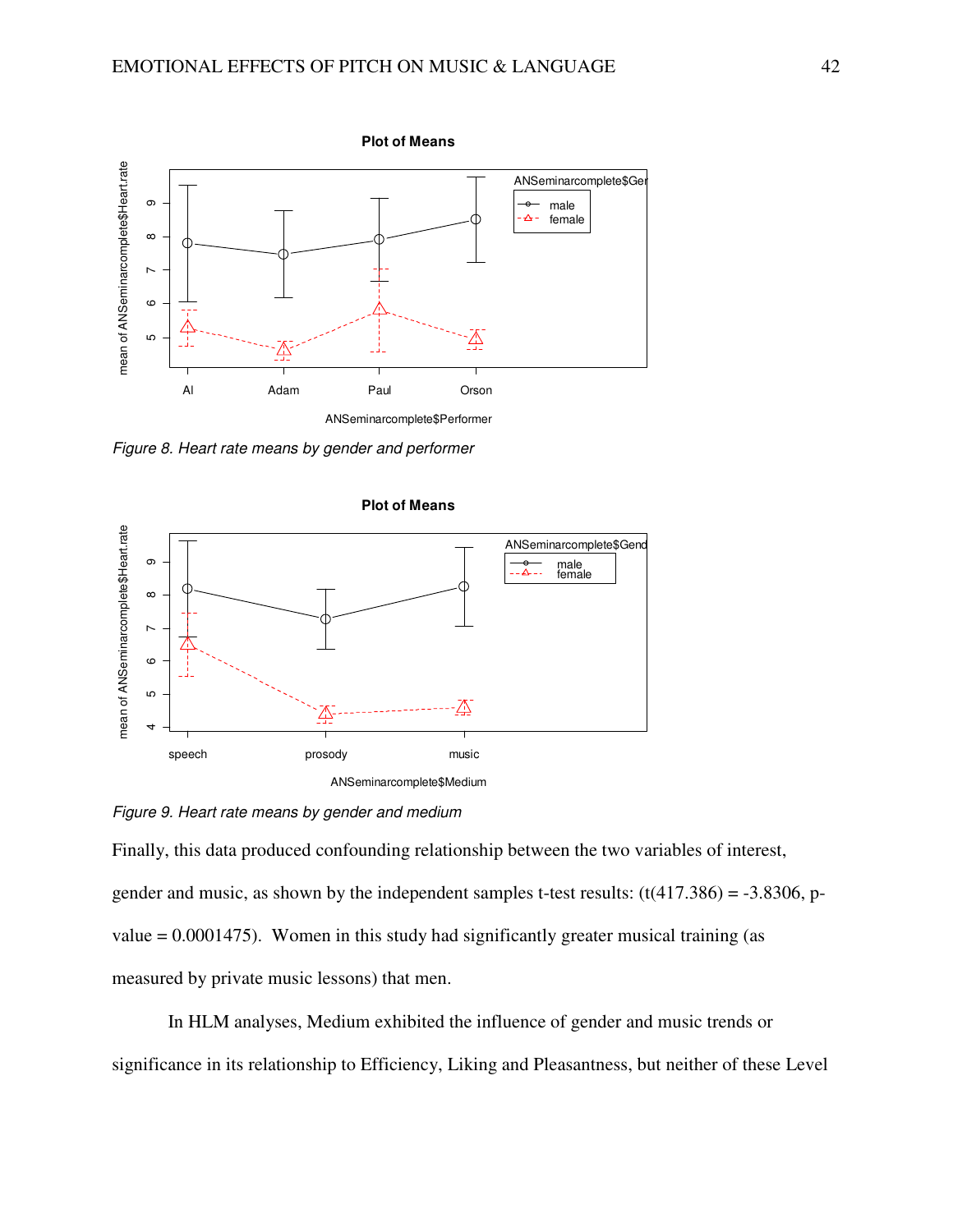2 variables ever accounted for enough of the pattern that the significance of the Level 1 variable disappeared.

# **Secondary Hypothesis 2**

The software package Praat was able to provide measures of pitch variables (i.e. minimum, maximum and average pitch, pitch range, and mean absolute slope – a measure of pitch variation) for all of the sound files. Correlational analysis in R showed that these pitch variables varied significantly with the psychological ratings across all media and performers in some cases.

Activation ( $r = .2114$ ,  $p < 0.000$ ), Efficiency ( $r = -.2089$ ,  $p < 0.000$ ) and Pleasantness  $(r = -0.3733, p < 0.000)$  are correlated with minimum pitch of the piece so that when the minimum pitch is lower, activation is higher and efficiency and pleasantness are lower.

Efficiency (r= .2631, p<0.000) and Liking (r = .3203, p<0.000) are correlated with maximum pitch of the piece, so as the maximum pitch is higher, ratings of efficiency and liking are higher too.

Pleasantness ( $r = -0.4842$ ,  $p < 0.000$ ) correlates with average pitch in the piece, so that as the average pitch is higher, pleasantness is higher as well.

Finally, Efficiency ( $r = .3211$ ,  $p < 0.000$ ) and Liking ( $r = .3224$ ,  $p < 0.000$ ) are correlated with pitch range, so as range widens, so do ratings of efficiency and liking.

#### **Discussion**

Two primary hypotheses and two secondary hypotheses were developed for this experiment. Primary hypothesis 1 predicted that emotional responses, both psychological ratings and physiological responses, would follow the same patterns in all media derived from one of the four performers. Results indicate that this was not universally the case, but particular to certain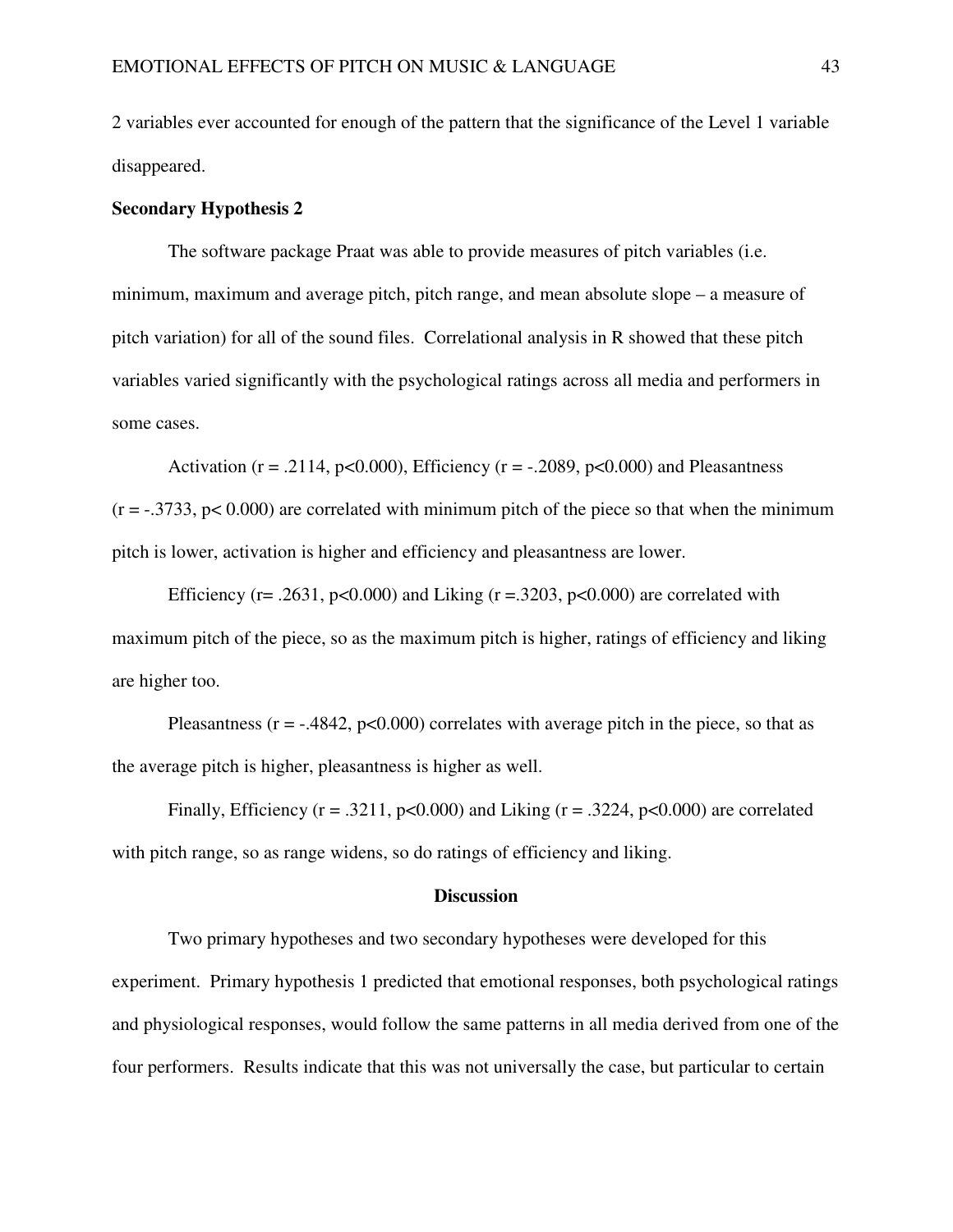psychological ratings. Activation and Efficiency both differ significantly by performer. These two measures exhibit roughly corresponding relationships so that in general, "Adam" pieces have the highest ratings of activation and the highest efficiency ratings, and "Orson" pieces, with the lowest activation scores are usually rated lowest on efficiency ratings too. The variation seems to come in the prosody pieces. Primary hypothesis 1, which hoped to find similar emotional responses across types of sound files, connects this prediction with the importance of the pitch (maintained across all media for one performer) in communicating emotional meaning in music, language, and–one might guess—all sound. This research might extrapolate that activation and efficiency are two conscious and controlled measures that have similar patterns or expectations for emotion across all sound.

Activation may have been significant in this study particularly because of the emotion with which the original monologue dealt. Shylock is angry, is feeling cheated and wronged, and is plotting revenge. Anger, as Scherer (1986) found, is associated with activation expectations for pitch variables, while pleasantness expectations for and responses to anger vary more by individual. That anger, carried in pitch variables, was transmuted through all of the performers and all of the pieces derived from those four original speech files. Therefore, activation and efficiency, a measure of how well expectations for acoustic expression of emotion are met, are two variables that we could foresee corresponding with the pitch choices of each performer.

Primary Hypothesis 2, that speech stimuli—having been clarified by spoken words would elicit the strongest emotional responses, was largely confirmed by psychological ratings. Results corroborated the finding that content (verbal input) in matching its non-verbal elements of communication (and vice-versa) are the most positively received by listeners and add to their understanding of a message's relational meaning (Burgoon, Blair & Strom, 2008; Allan, 2006;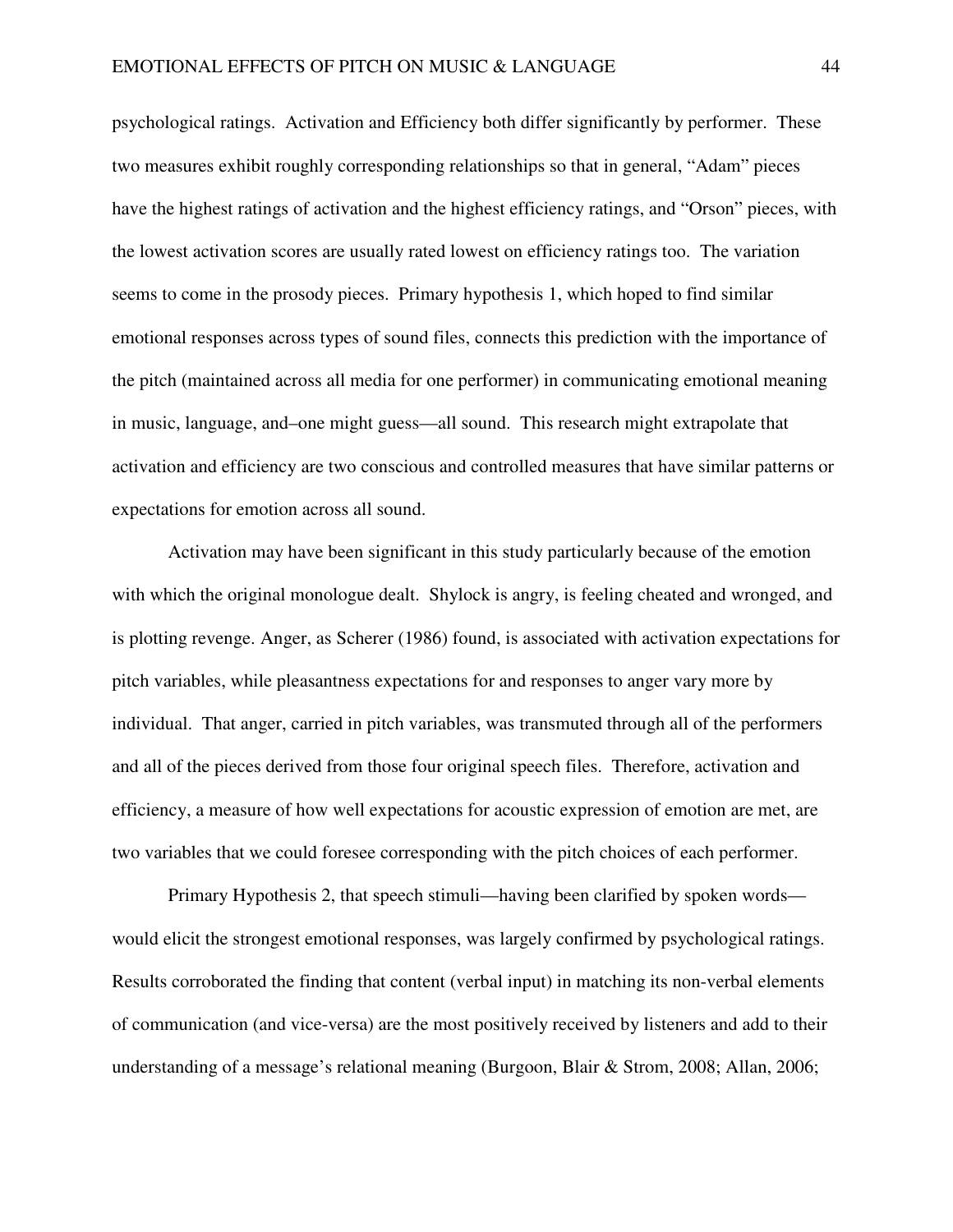Mino, 1996; Kellaris & Kent, 1993; Markel, Bein, & Phillis, 1973). All four psychological ratings exhibited medium differentiation and speech had the greatest activation, lowest pleasantness (as expected for anger), greatest liking, and greatest efficiency ratings. Speech is the medium by which we are most accustomed to communicating and especially, clarifying emotional messages. Ratings for the prosody and music media also give us insight. For the same four ratings, prosody generally came next close to speech in terms of strong, angerappropriate ratings. However, in the enigmatic measure of liking, after speech, music was the next most liked medium. Having also received the highest pleasantness scores, it is unclear whether the music stimuli at all conveyed the angry message contained in the speech and prosody. Arguably, music is generally listened to for pleasure, and though the music was not typical, it was probably hard to make the connection between it and the other two media. And perhaps the measures of liking and pleasantness are too individually-based—especially when experiencing anger—to produce general, significant results.

The secondary hypotheses refer to past literature about person characteristics and expectations for sound which may affect emotional experiences. Secondary hypothesis 1 predicted that women and more musically-trained individuals would have stronger emotional ratings and responses to all of the acoustical stimuli. Our results generally confirmed these past findings. T-tests showed significant differences between men and women in their activation ratings and heart rate responses. HLM analyses also indicated that gender affected all of the psychological ratings indirectly through their relationship with the "medium" factor. Unfortunately, a t-test also showed that musical-training, operationally-defined in this study as private lessons, was confounded with gender. Women participants had more musical-training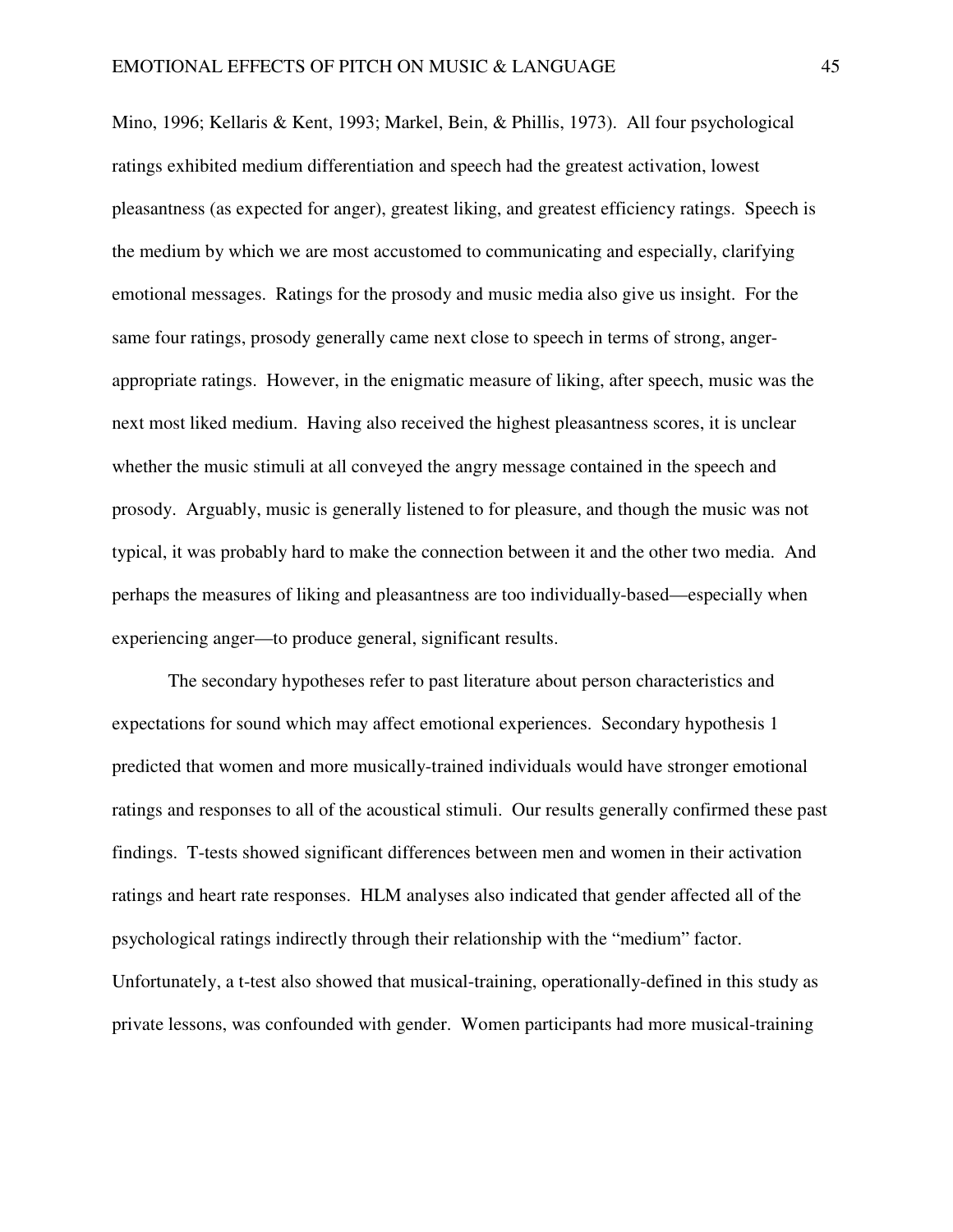than the men participants. Determining which of those had a greater effect on participants' ratings would be useful for future studies.

Secondary hypothesis 2 predicted that stimuli would be most preferred that best matched the literature findings for anger patterns (a high level, a wide range, and a large variability in pitch (Scherer, 1986; Juslin & Sloboda, 2001)) or had the greatest dynamism, which Mulac  $\&$ Giles (1996) Addington (1971) and Black (1942) all found affected listener's preference for vocal delivery. Correlation data indicate these pitch characteristics associated with anger and dynamism had some effect on ratings. Measures of range (including minimum and maximum pitches) had diverse correlations with the psychological ratings. As expected, wider ranges and higher maximum pitches were associated with greater liking and ratings of efficiency. The higher maximum pitch corroborates the finding that angry sounds are higher in frequency, and a wider pitch range corresponds to greater pitch variance which is associated with both dynamism and anger literature.

What these pitch measures also revealed, however, is the pitch across a performer's speech, prosody and music files could not stay exactly the same. The process of getting a prosody file meant filtering out the top frequencies of a piece, so that alone caused changes in maximum pitch, pitch range and average pitch. There was also room for human error in the transcribing of prosograms into pure pitch music, because though prosograms produce readouts that correspond to semitones, the boundaries of each semitone is not perfectly clear and required human judgment. Nevertheless, finding some relationships between pitch variables, the performer factor and participants' ratings suggests that human error differences in a performer's stimuli did not completely erase the patterns of pitch that are important to emotion.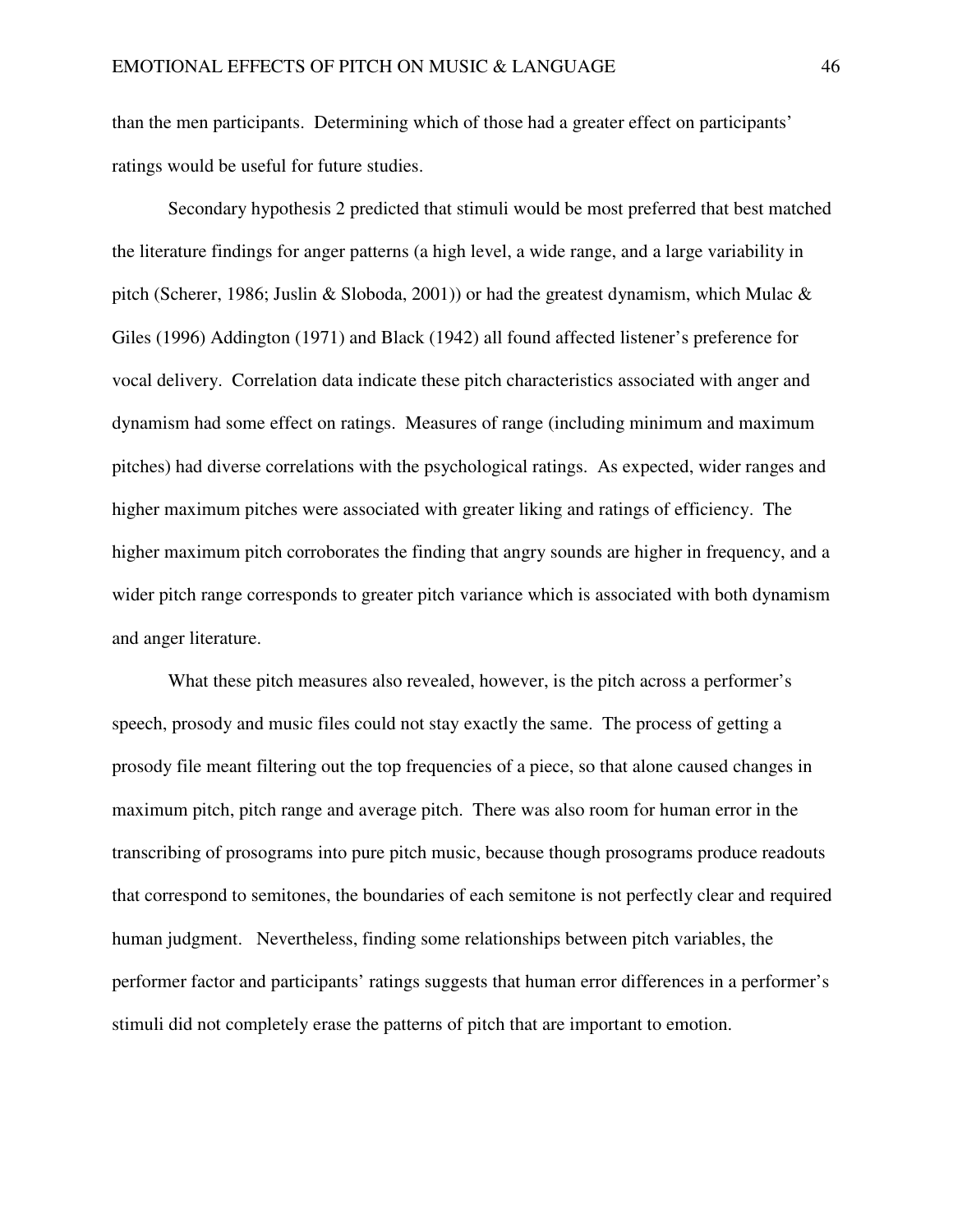These control issues aside, the lab situation conceived for this experiment had the possibility of high internal validity, but not much external validity because the task is contrived and unlikely to be encountered in everyday life situations. Nonetheless, findings that pitch informs emotional communication could be influential in introductory encounters in which there is no preceding script for emotional relating between communicators and they therefore rely more heavily on non-verbal cues from the other person.

There are several future avenues for this research. The strong relationship that activation and efficiency had to performer in this experiment may be partially due to the importance of activation to anger. Performing similar experiments with stimuli charged with different emotions would be a good way to determine the specificity or generality of activation's importance.

 Future studies might also benefit from musical stimuli that better corresponds to the speech stimuli, i.e. music with lyrics. Comparing vocal pitch movement with musical pitch movement, and music with words to voice with words could help to balance the experiment and clarify what influence each of those factors has on emotional understanding.

 This experiment filled some holes in the literature especially in the nature of being a single continuous experiment examining musical and speech stimuli side-by-side. The effort to hold pitch constant across the stimuli of different media helped to clarify how pitch influences emotional communication. Results from this study largely confirm that there are expectations for how particular emotions, like anger, should sound. Those expectations appear to extend beyond just music or just speech. In music and in speech, we like dynamism, a characteristic that translates especially into activation, and pitch range and variance. In spite of a constant "contentual" message, we can make conscious evaluations of how efficient one speaker is from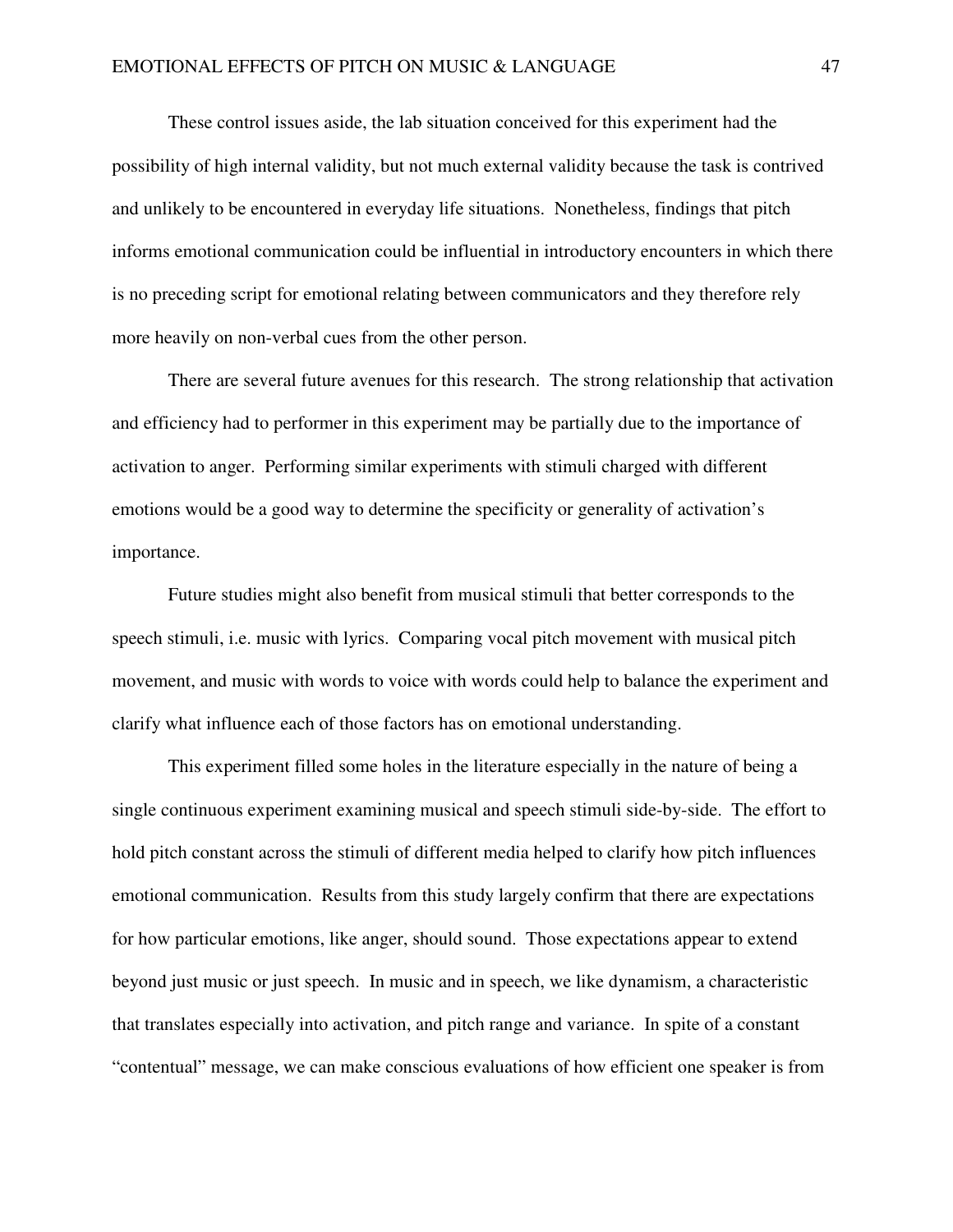the next. And when asked, we can understand emotional content, not just in speech, but in music and just the sound of voice moving. We clue into pitch, and pitch gives us some emotional meaning.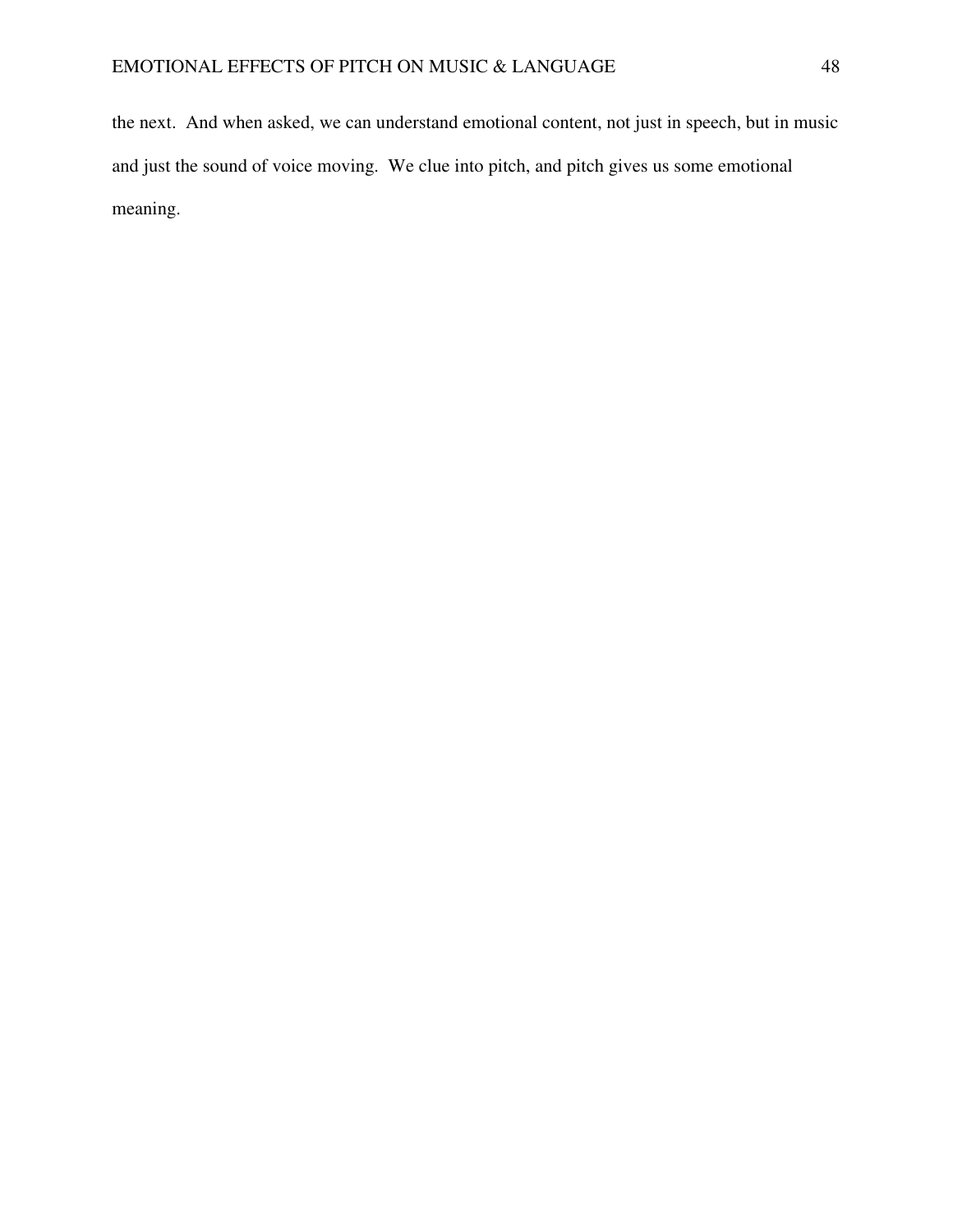# **Bibliography**

- Addington, D.W. (1971). The effect of vocal variation on ratings of source credibility. *Speech Monographs*, *38*(3), 242-247. Retrieved September 30, 2009 from EBSCO host.
- Allan, D. (2006). Effects of popular music in advertising on attention and memory. *Journal of Advertising Research, 46*(4), 434-444.
- Alter, K. & Knosche, T.R., (2003). Electrophysiological markers for phrasing in speech and music. (Abstract, Experimental Psychology Conference, 2003). *Australian Journal of Psychology*, supplement.
- Barrett, L.F. (2006). Valence as a basic building block of emotional life. *Journal of Research in Personality, 40*, 35-55.
- Barrett, L.F. (2005). Feeling is perceiving: Core affect and conceptualization in the experience of emotion. In L.F. Barrett, P.M. Niedenthal, & P. Winkielman (Eds.), *Emotions: Conscious and Unconscious* (pp. 255-284). New York: Guilford.
- Barrett, L.F. (2004). Feelings or words? Understanding the content in self-report ratings of emotional experience. *Journal of Personality and Social Psychology, 87*, 266-281.
- Barrett, L.F., & Bar, M. (2009). See it with feeling: Affective predictions in the human brain. *Philosophical Transactions of the Royal Society B: Biological Sciences, 394, 1325-1334.*
- Barrett, L.F., & Bliss-Moreau, E. (2009). She's emotional. He's having a bad day: Attributional explanations for emotion stereotypes. *Emotion, 9,* 649-658.
- Barrett, L.F., Bliss-Moreau, E., Quigley, K., & Aronson, K.R. (2004). Arousal focus and interoceptive sensitivity. *Journal of Personality and Social Psychology, 87,* 684-697.
- Barrett, L.F., Lane, R., Sechrest, L., & Schwartz, G. (2000). Sex differences in emotional awareness. *Personality and Social Psychology Bulletin, 26*, 1027-1035.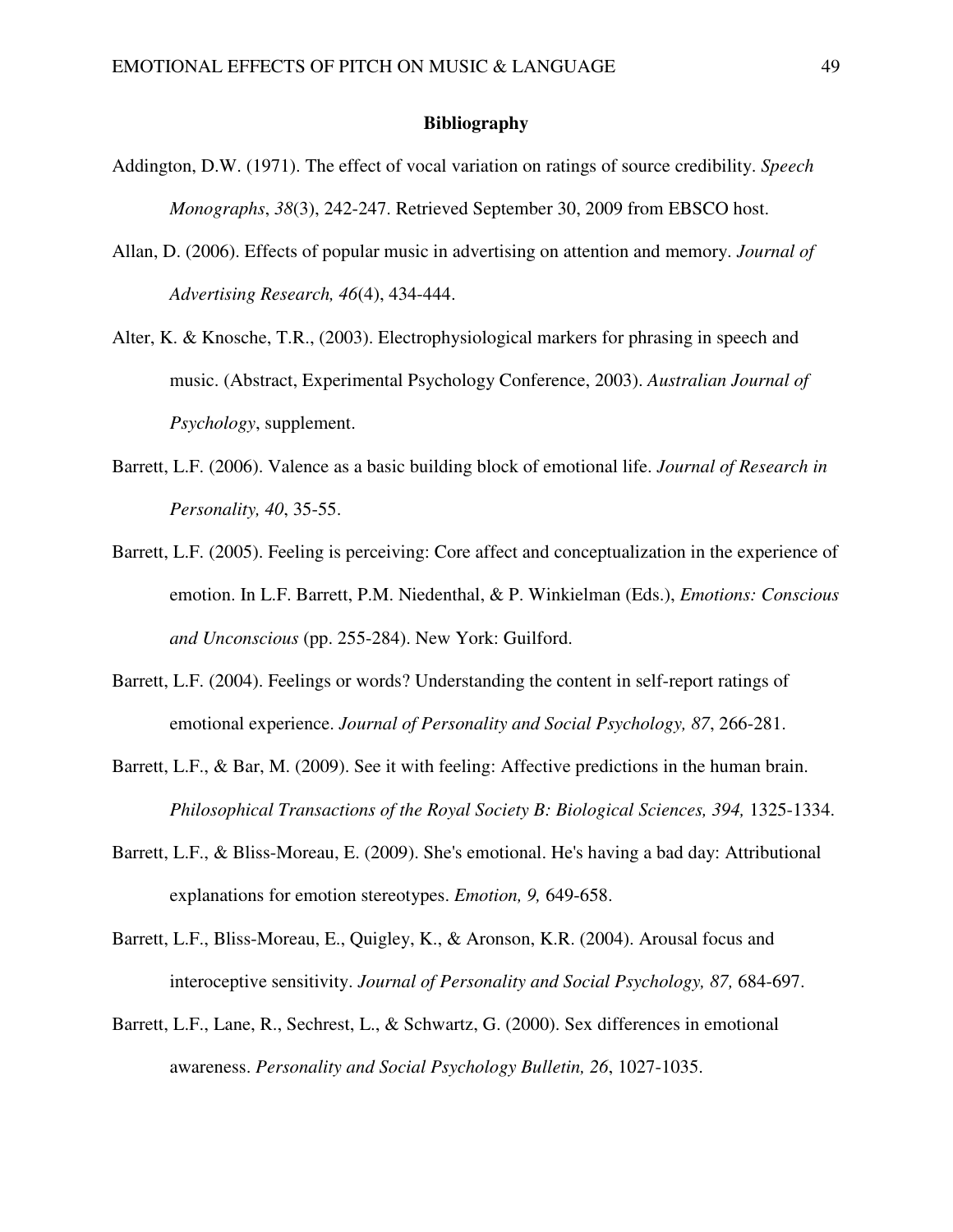- Barrett, L.F., Lindquist, K., & Gendron, M. (2007). Language as a context for emotion perception. *Trends in Cognitive Sciences, 11*, 327-332.
- Barrett, L.F., & Russell, J.A. (1999). Structure of current affect. *Current Directions in Psychological Science, 8,* 10-14.
- Besson, M., Magne, C., & Schon, D. (2002). Emotional prosody: Sex differences in sensitivity to speech melody. *Trends in Cognitive Sciences, 6*(10), 405-407.
- Black, J.W. (1942). A study of voice merit. *The Quarterly Journal of Speech, 28*(1), 67-74. Retrieved October 4, 2009, from EBSCO host.
- Boersma, P., & Weenink, D. (2001). Praat, a system for doing phonetics by computer. Glot International.
- Bruner, G.C. (1990). Music, mood, and marketing. *The Journal of Marketing, 54*(4), 94-104.
- Burgoon, J.K., Blair, J.P., & Strom, R.E. (2008). Cognitive biases and nonverbal cue availability in detecting deception. *Human Communication Research, 34*(4), 572-599.
- Crozier, W.R. (1997). Music and social influence. In D.J. Hargreaves & A.C. North (Eds.), *The social psychology of music*. (pp. 67-83). Oxford: Oxford University Press.
- Curtis, M.E. & Bharucha, J.J. (in press). The minor third communicates sadness in speech, mirroring its use in music. *Emotion.*
- Dellaert, F., Polzin, T., & Waibel, A. (1996). Recognizing emotion in speech. Presented at the Fourth International Conference on Spoken Language.
- Duncan, S., & Barrett, L.F. (2007). Affect as a form of cognition: A neurobiological analysis. *Cognition and Emotion, 21,* 1184-1211.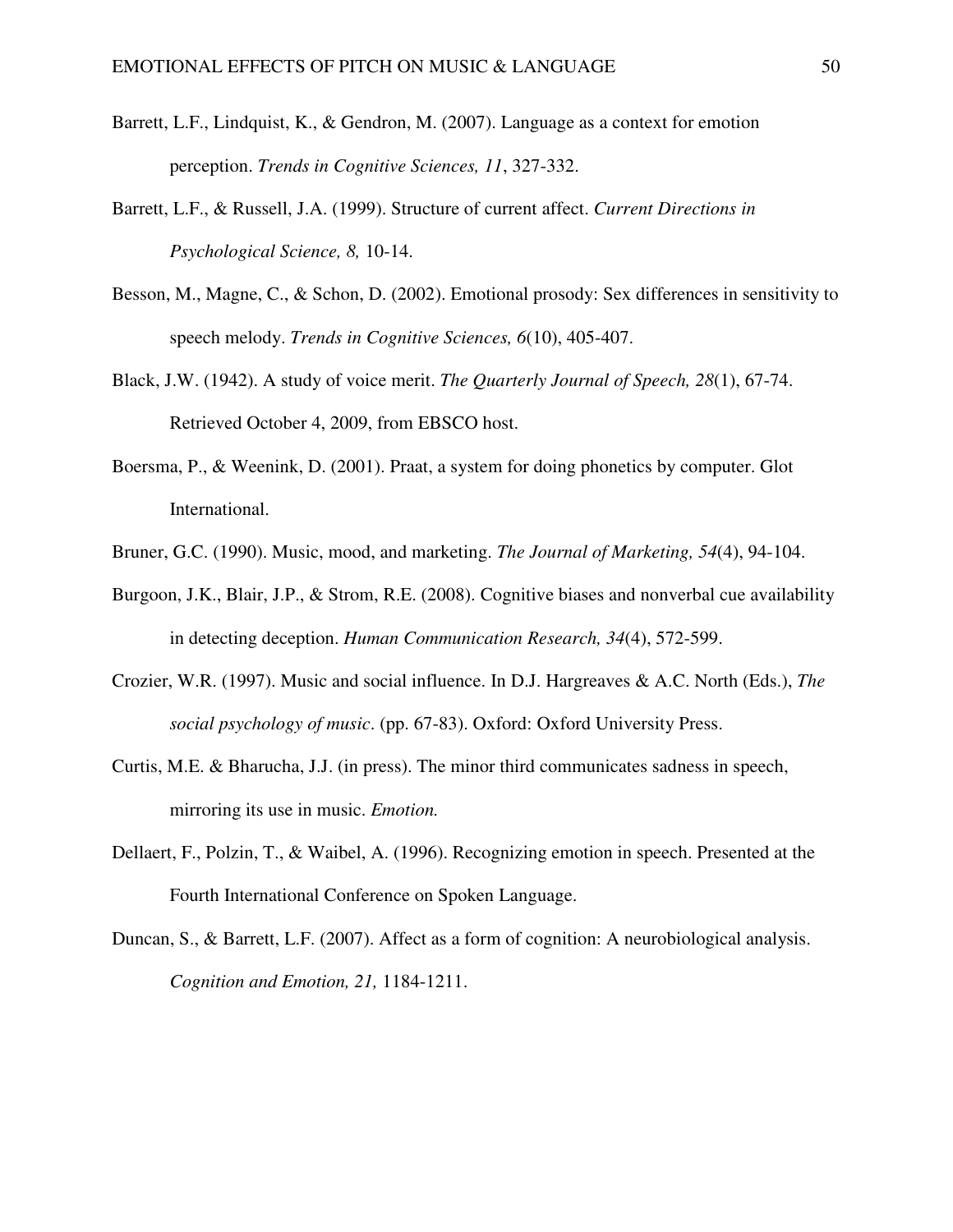- Dutton, D.G. & Aron, A.P. (1974). Some evidence for heightened sexual attraction under conditions of high anxiety. *Journal of Personality and Social Psychology, 30*(4), 510- 517.
- Ferdinand, P. (2009). How music fine-tunes the brain.
- Fortenbaugh, W.W. (1986). Aristotle's platonic attitude toward delivery. *Philosophy and Rhetoric, 19*(4), 242-254.
- Fredrickson, B.L. (2000). Cultivating positive emotions to optimize health and well-being. *Prevention and Treatment, 3.* Retrieved from

<http://journals.apa.org/prevention/volume3/pre0030001a.html>.

- Frick, R.W. (1985) Communicating emotion: The role of prosodic features. *Psychological Bulletin,* 97, 412-29.
- Geist, K., McCarthy, J., Rodgers-Smith, A., & Porter, J. (2008). Integrating music therapy services and speech-language therapy services for children with severe communication impairments: A co-treatment model. *Journal of Instructional Psychology, 35*(4), 311- 316.
- Herman, D. (2006). Prosodic foundations of language in-use. *American Speech, 81*(1), 94-99. Retrieved October 4, 2009, from EBSCO host.
- <http://www.finalemusic.com>
- James, W. (1884). What is an emotion? *Mind, 9,* 188-205.
- Jennings, P., McGinnis, D., Lovejoy, S., & Stirling, J. (2000). Valence and arousal ratings for velten mood induction statements. *Motivation and Emotion, 24*, 285–297.
- Juslin, P.N., & Sloboda, J.A. (2001) *Music and emotion: theory and research.* New York: Oxford University Press.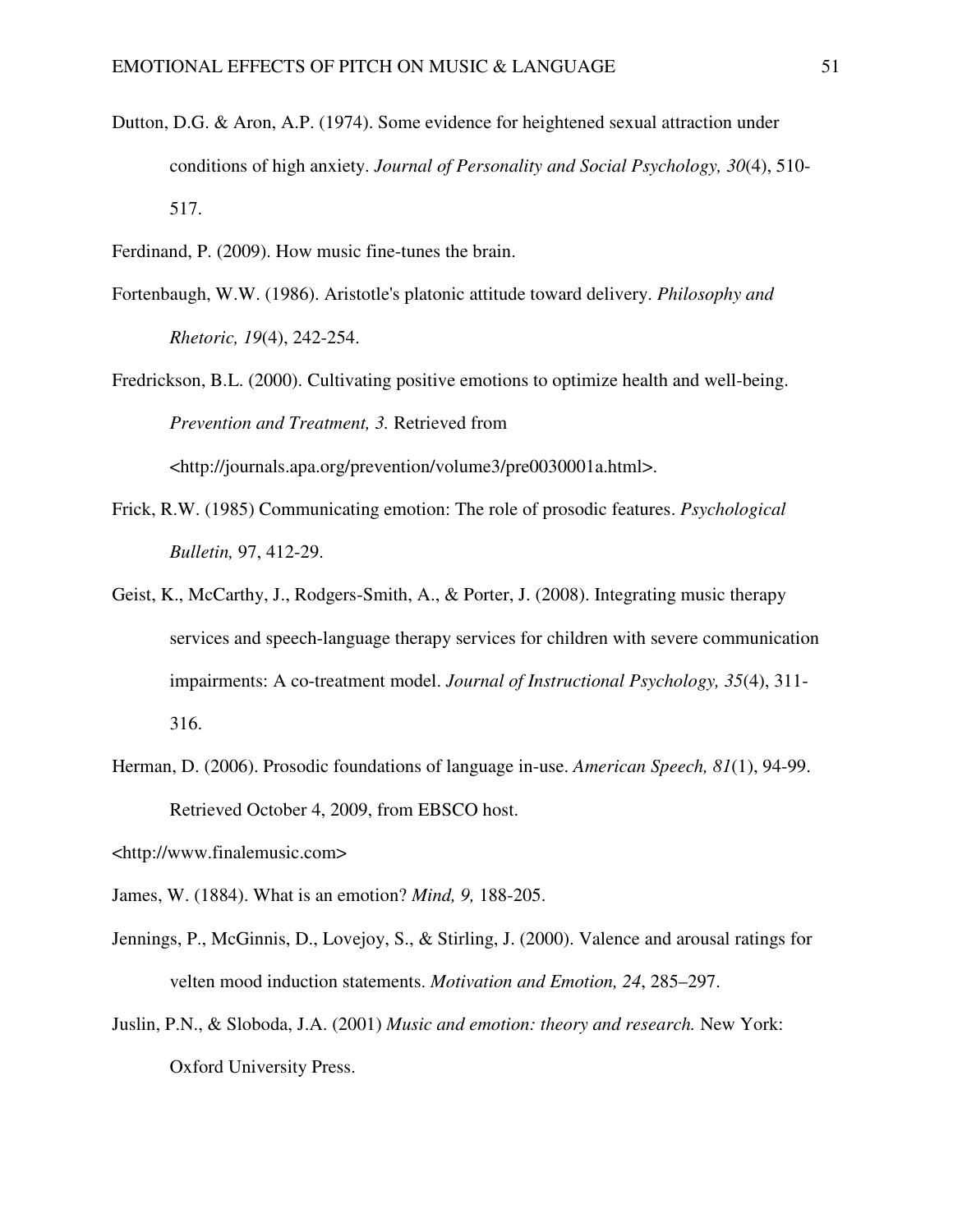- Kellaris, J.J., & Kent, R.J. (1993). An exploratory investigation of responses elicited by music varying in tempo, tonality and texture. *Journal of Consumer Psychology, 2*(4), 381-401.
- Kraus, N., Skoe, E., Parbery-Clark, A., & Ashley, R. (2009) Experience-induced malleability in neural encoding of pitch, timbre & timing: implications for language and music. *Annals of the New York Academy of Sciences, 1169*, 543-557.
- Lazarus, R.S. (1991). Cognition and motivation in emotion. *American Psychologist, 46*(4). 352- 367.
- Lee, K.M., Skoe, E., Kraus, N., & Ashley, R. (2009) Selective subcortical enhancement of musical intervals in musicians. *The Journal of Neuroscience, 29*(18), 5832–5840.
- Lerdahl, F., & Jackendoff, R. (1983). *A generative theory of tonal music.* Cambridge, MA: MIT Press.
- Magee, W.L., Brumfitt, S.M., Freeman, M., & Davidson, J.W. (2006). The role of music therapy in an interdisciplinary approach to address functional communication in complex neurocommunication disorders: A case report. *Disability and Rehabilitation, 28*(19), 1221- 1229.
- Markel, N.N., Bein, M.F., & Phillis, J.A. (1973). The relationship between words and tone-ofvoice. *Language and Speech, 16*(1), 15-21.
- Mauss, I.B. & Robinson, M.D. (2009). Measures of emotion: A review. *Cognition & Emotion, 23*(2), 209-237.
- Mertens, P. (2005). The Prosogram.
- MettingVanRijn, A. C., Kuiper, A. P., Dankers, T. E., and Grimbergen, C. A. (1996). Proceedings from the 18th Annual International Conference of the IEEE Engineering in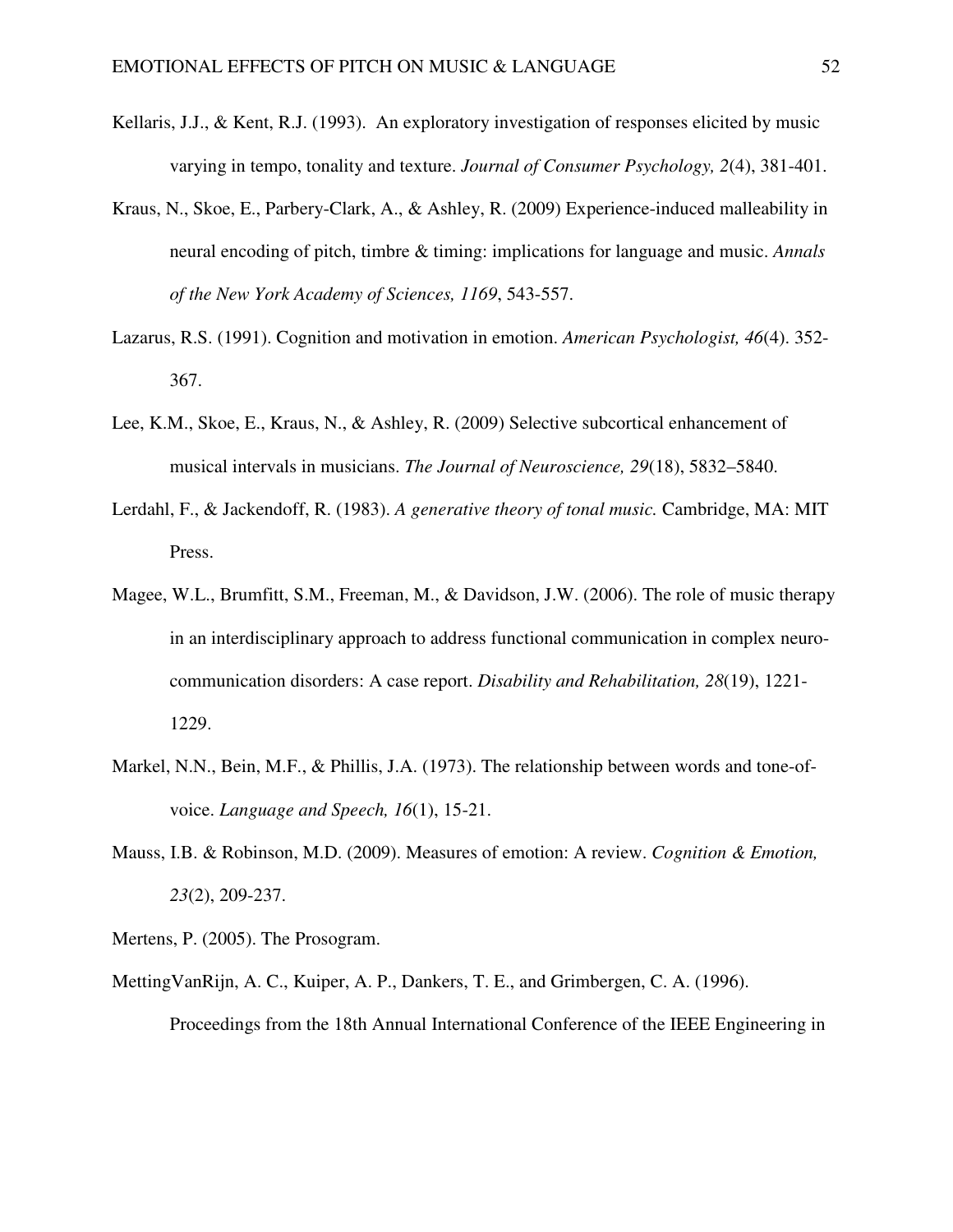Medicine and Biology Society '96, *Low-cost active electrode improves the resolution in biopotential recordings*. Amsterdam, The Netherlands, Track 1.2.3-3.

- Mino, M. (1996). The relative effects of content and vocal delivery during a simulated employment interview. *Communication Research Reports, 13*(2), p225-238.
- Mulac, A., & Giles, H. (1996). 'You're only as old as you sound': Perceived vocal age and social meanings. *Health Communication, 8*(3), 199-215.
- Mullennix, J.W., Bihon, T., Bricklemyer, J., Gaston, J., & Keener, J.M. (2002). Effects of variation in emotional tone of voice on speech perception. *Language and Speech, 45*(3), 255-283.
- Musacchia, G., Sams, M., Skoe, E., & Kraus, N. (2007). Musicians have enhanced subcortical auditory and audiovisual processing of speech and music. *Proceedings of the National Academy of Sciences, 104*(40), 15894-15898.
- Musacchia, G., Strait, D., & Kraus, N. (2008) Relationships between behavior, brainstem and cortical encoding of seen and heard speech in musicians and non-musicians. *Hearing Research, 241*, 34–42.
- Nolen-Hoeksema, S., Fredrickson, B.L., Loftus, G.R., & Wagenaar, W.A. (2009). *Atkinson & Hilgard's introduction to psychology.* Hong Kong: Cengage Learning.
- O'Neill, S.A. (1997). Gender and music. In D.J. Hargreaves & A.C. North (Eds.), *The social psychology of music*. (pp. 67-83). Oxford: Oxford University Press.
- Oudeyer, P.Y. (2003). The production and recognition of emotions in speech: Features and algorithms. *International Journal of Human-Computer Studies, 59,* 157-183.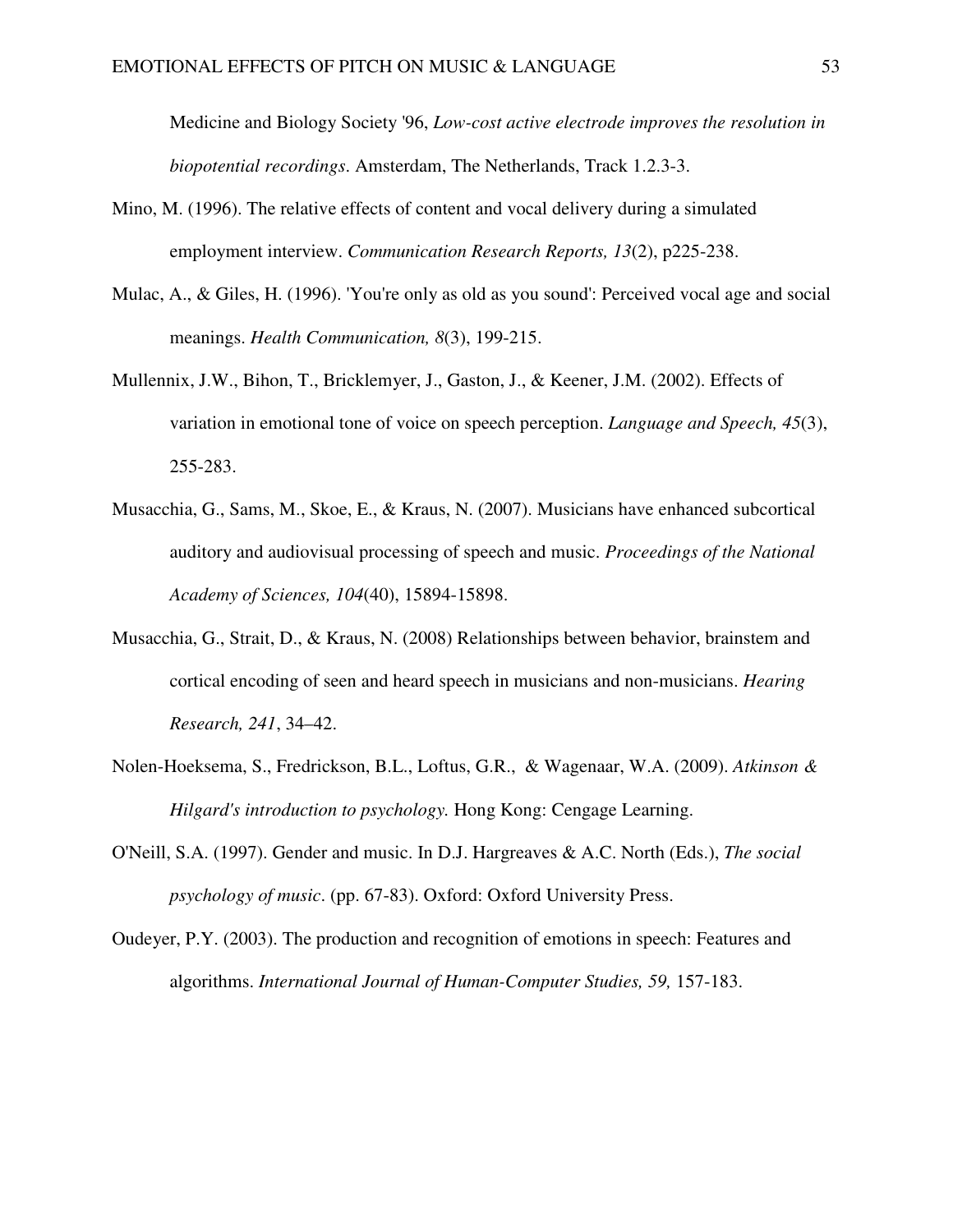Palmer, C. (1992). The role of interpretive preferences in music performance. In M.R. Jones & S. Holleran (Eds.), *Cognitive bases of musical communication* (pp. 249-262). Washington D.C.: American Psychological Association.

Patel, A.D. (2008). *Music, Language, and the Brain.* Oxford: Oxford University Press.

- Patel, A.D., Peretz, I., Tramo, M., & Labreque, R. (1998). Processing prosodic and musical patterns: A neuropsychological investigation. *Brain and Language, 61,* 123-144.
- Patterson, R.D., & Johnsrude, I.S. (2008). Functional imaging of the auditory processing applied to speech sounds. *Philosophical Transactions of the Royal Society B: Biological Sciences, 363*(1493), 1023-1035.
- Pearce, W.B. (1971). The effect of vocal cues on credibility and attitude change. *Western Speech,* Summer, 176-184. Retrieved September 30, 2009, from EBSCO host.
- Petty, R.E. & Cacioppo, J.T. (1986). The elaboration likelihood model of persuasion. *Journal of Personality and Social Psychology, 51*(5)*,* 1032-1043.
- Pittam, J., & Scherer, K.R. (1993). Vocal expression and communication of emotion. In M. Lewis & J.M. Haviland (Eds.), *Handbook of emotions*, New York: The Guildford Press.
- Rosenberg, E.L. (1998). Levels of analysis and the organization of affect. *Review of General Psychology, 2,* 247-270.
- Ross, D., Choi, J., & Purves, D. (2007). Musical intervals in speech. *Proceedings of the National Academy of Sciences, 104*(23). 9852-9857.

Sacks, O. (2007). *Musicophilia: Tales of music and the brain.* Toronto: Random House.

Schachter, S., & Singer, J. (1962). Cognitive, social and physiological determinants of emotional state. *Psychological Review, 69*, 379-399.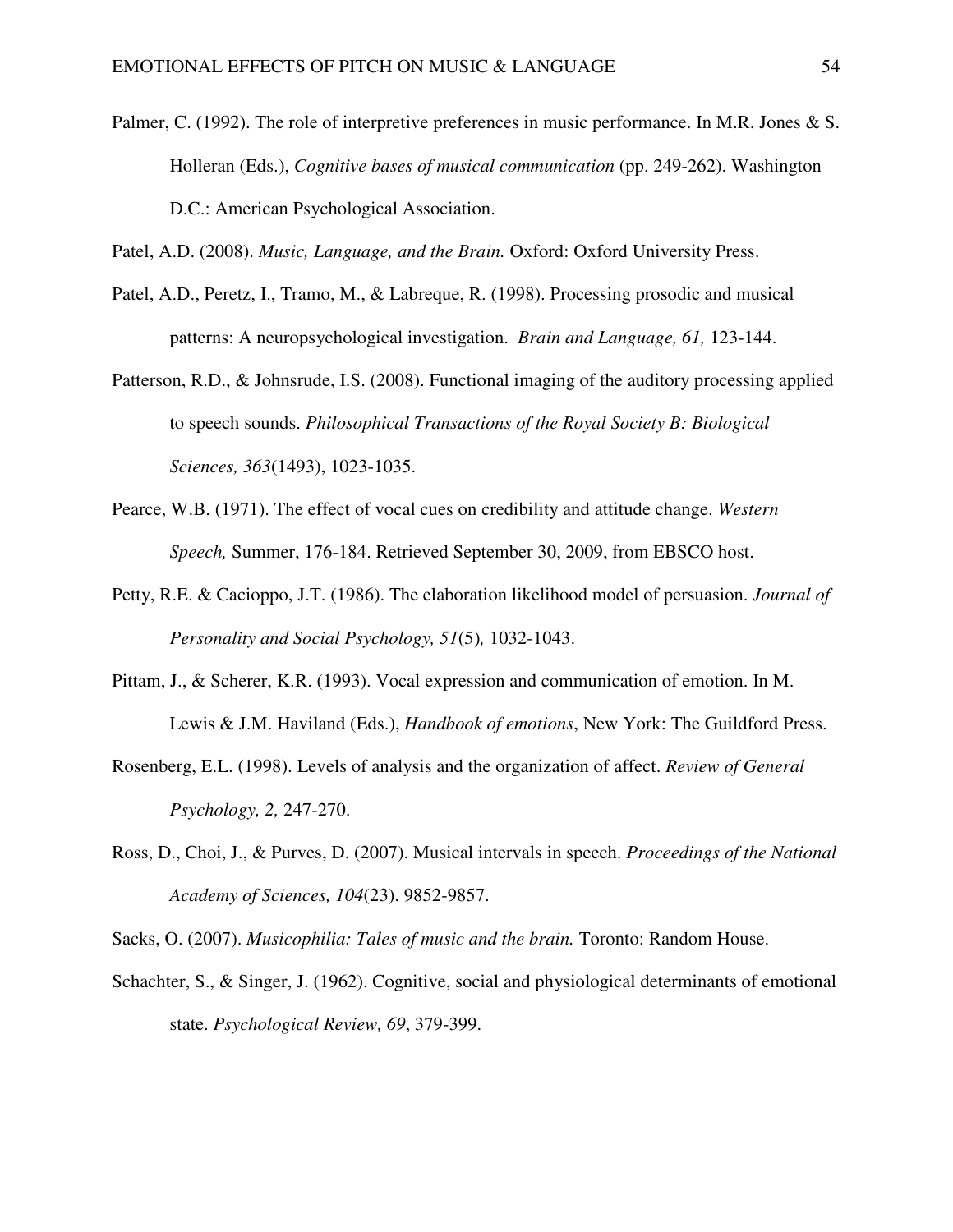- Scherer, K.R. (1986). Vocal affect expression: A review and a model for future research. *Psychological Bulletin, 99*(2), 143-165.
- Scherer, K.R., Banse, R., & Wallbott, H.G. (2001). Emotion inferences from vocal expression correlate across languages and cultures. *Journal of Cross-Cultural Psychology, 32*(1), 76- 92.
- Scherer, K.R., Ladd, D.R., & Silverman, K.E.A. (1984). Vocal cues to speaker affect: Testing two models. *Journal of the Acoustical Society of America, 76*(5), 1346-1356.
- Shaffer, L.H. (1992). How to interpret music. In M.R. Jones & S. Holleran (Eds.), *Cognitive bases of musical communication* (pp. 33-50). Washington D.C.: American Psychological Association.
- Sloboda, J.A. (1992). Empirical studies of emotional response to music. In M.R. Jones & S. Holleran (Eds.), *Cognitive bases of musical communication* (pp. 33-50). Washington D.C.: American Psychological Association.
- Spackman, M.P., Fujiki, M., Brinton, B., Nelson, D., & Allen, J. (2005). The ability of children with language impairment to recognize emotion conveyed by facial expression and music. *Communication Disorders Quarterly, 26*(3), 131-143.
- Steeneken, H.J.M., & Hansen, J.H.L. (1999). Speech under stress conditions: Overview of the effect on speech production and on system performance. Presented at the IEEE International Conference on Communications.
- Stegemoller, E.L., Skoe, E., Nicol, T., Warrier, C.M., & Kraus, N. (2008). Music training and vocal production of speech and song. *Music Perception, 25*(5), 419-428.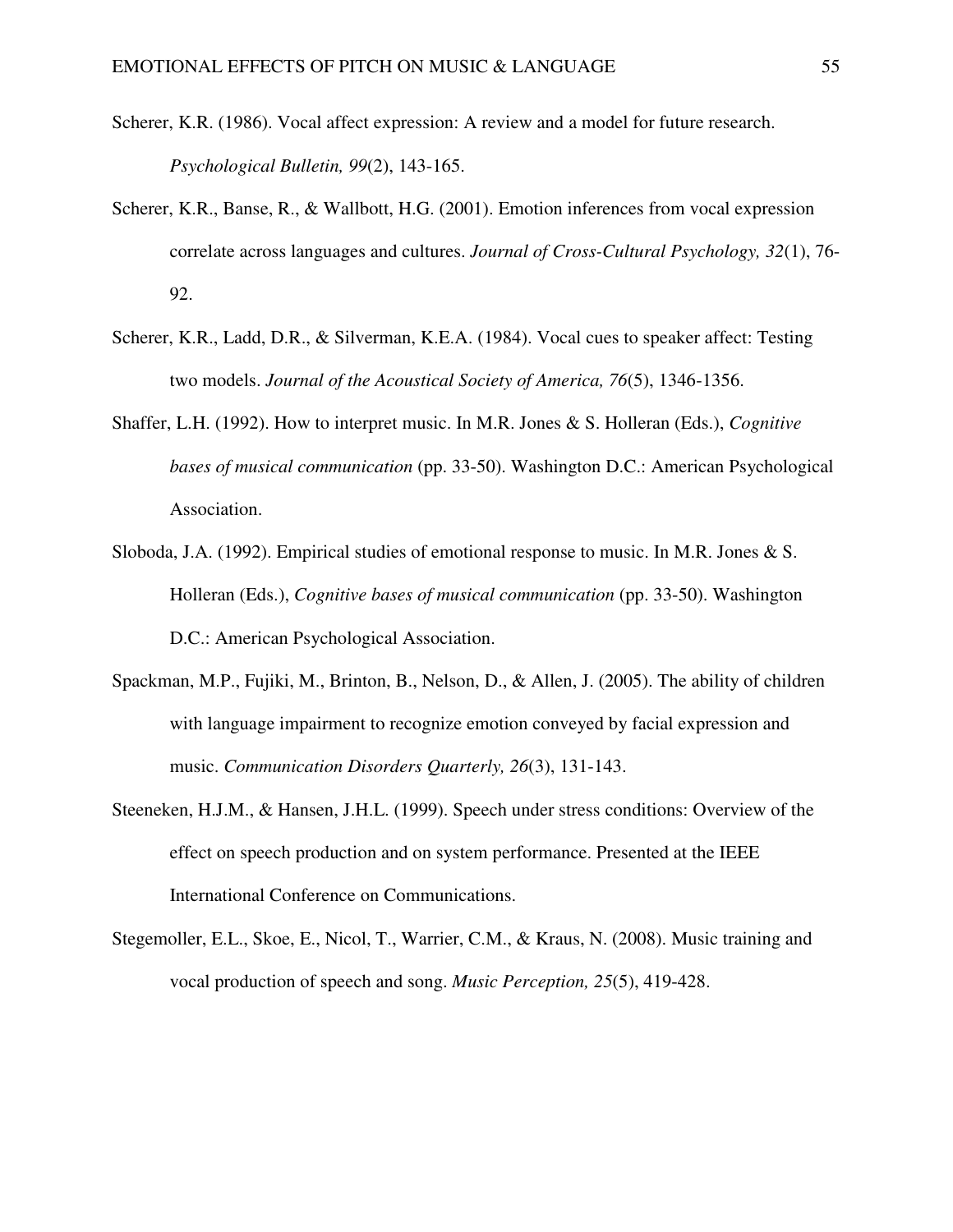- Steinbeis, N. & Koelsch, S. (2007). Shared neural resources between music and language indicate semantic processing of musical tension-resolution patterns. *Cerebral Cortex, (18).* 1169-1178.
- Strait, D.L., Kraus, N., Skoe, E., & Ashley, R. (2009). Musical experience and neural efficiency: effects of training on subcortical processing of vocal expressions of emotion. *European Journal of Neuroscience, 29*(3), 661-668.
- Thompson, W.F., Schellenberg, E.G., & Husain, G. (2004). Decoding speech prosody: Do music lessons help? *Emotion, 4*(1), 46-64.
- Ververidis, D., & Kotropoulos, C. (2006). Emotion speech recognition: Resources, features and methods. *Speech Communication, 48*(9), 1162-1181.
- Watzlawick, P., Bavelas, J.B., & Jackson, D.D. (1967). *Pragmatics of human communication: A study of interactional patterns, pathologies, and paradoxes.* New York: Norton.
- Wieczorkowska, A., Synak, P., Lewis, R., and Ras, Z. (2005) Extracting Emotions from Music Data. 15th International Symposium on Methodologies for Intelligent Systems ISMIS 2005, Saratoga Sprins, NY, USA
- Winkielman, P. & Berridge, K. (2003). What is an unconscious emotion? The case for unconscious 'liking'. *Cognition and Emotion, 17, 181-211.*
- Wolfe, J. & Powell, E. (2006). Gender and expressions of dissatisfaction: A study of complaining in mixed-gendered student work group. *Women and Language, 29*(2), 13- 21.
- Wong, P.C.M., Skoe, E., Russo, N.M., Dees, T., & Kraus, N. (2007) Musical experience shapes human brainstem encoding of linguistic pitch patterns. *Nature neuroscience, 10*(4), 420- 422.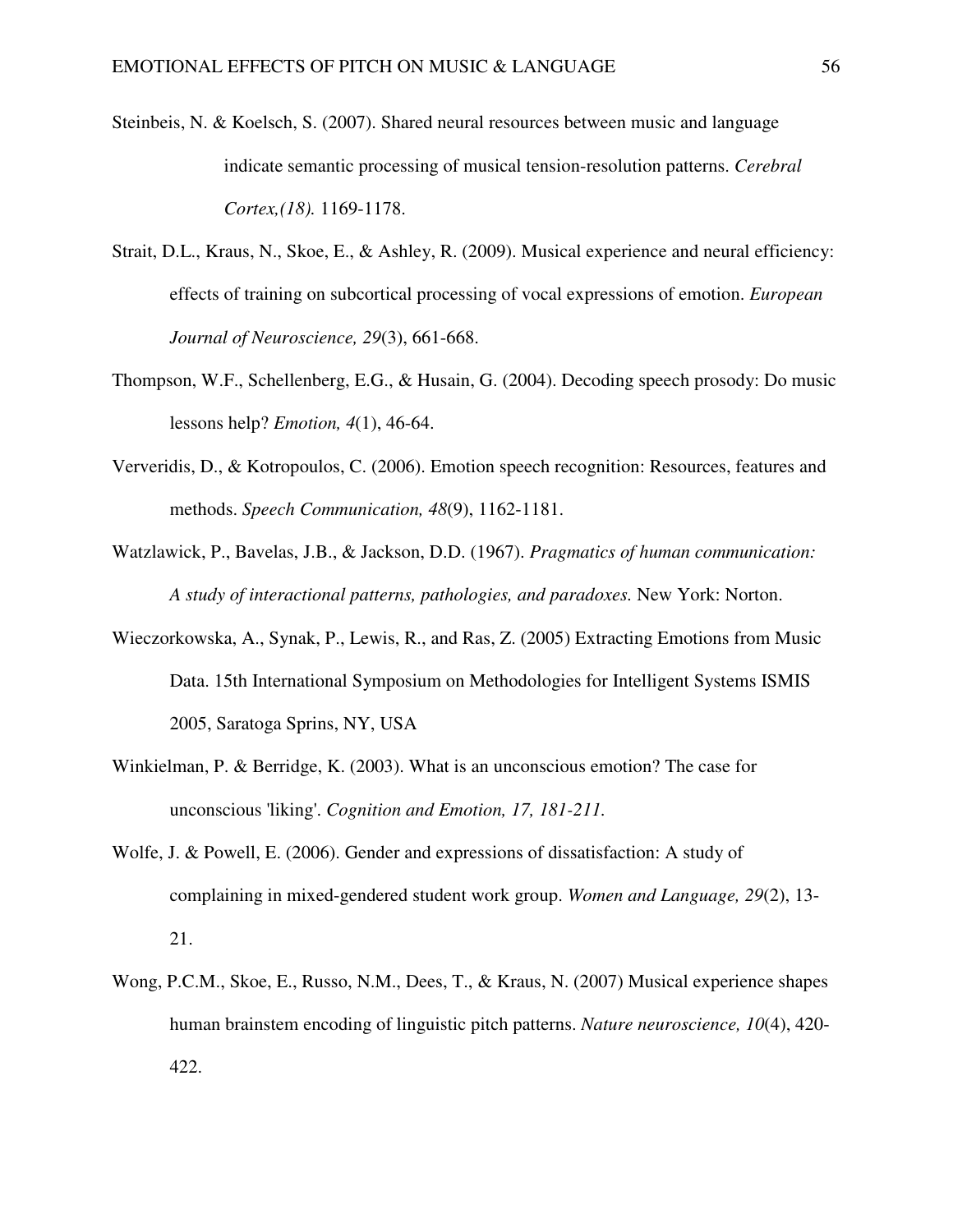- Zatorre, R.J. & Gandour, J.T. (2008). Neural specializations for speech and pitch: moving beyond the dichotomies. *Philosophical Transactions of the Royal Society: Biological Sciences, 363.* 1087-1104.
- Zhu, R., & Meyers-Levy, J. (2005). Distinguishing between the meanings of music: When background music affects product perceptions. *Journal of Marketing Research, 42,* 333- 345.